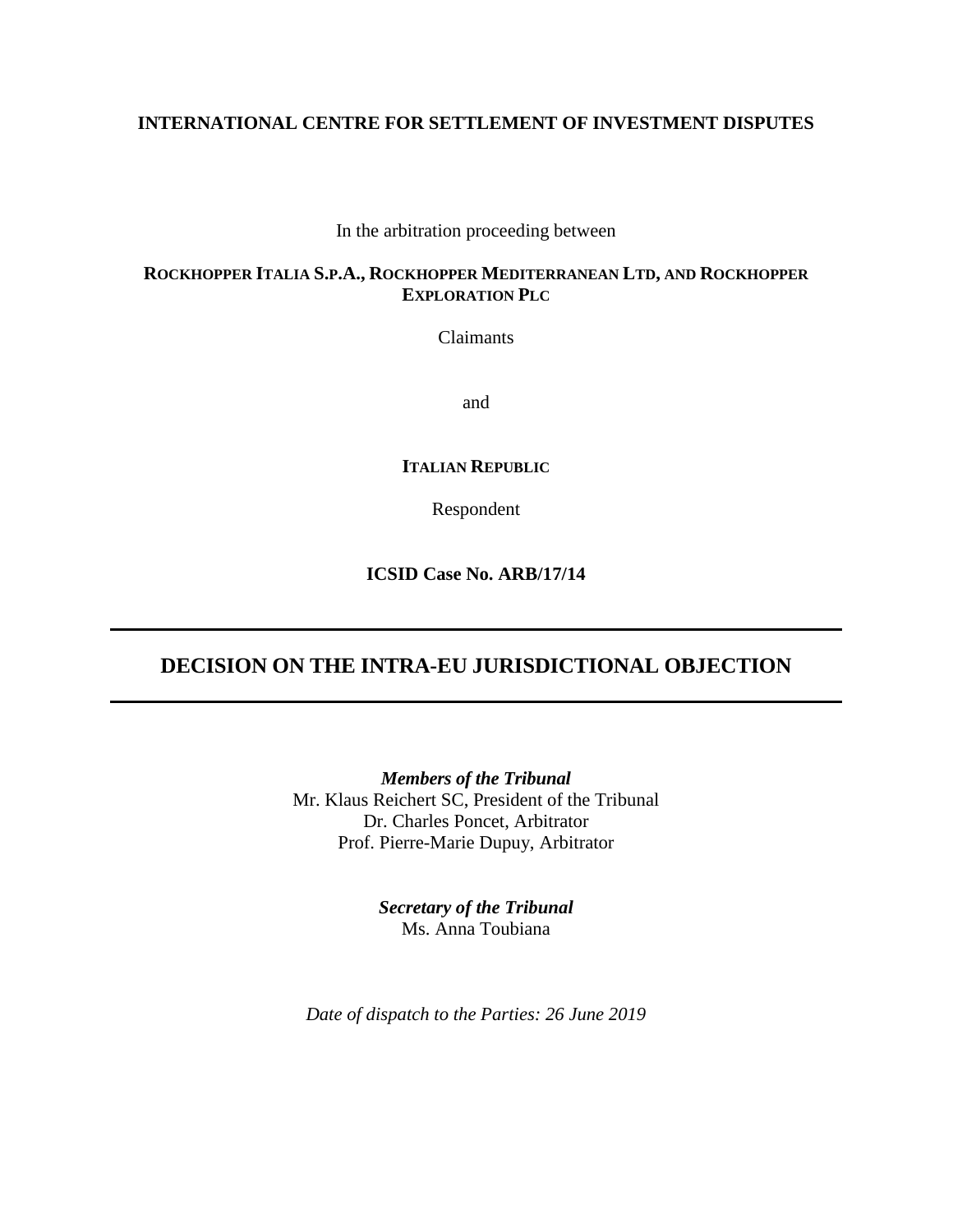### **REPRESENTATION OF THE PARTIES**

Mr. Thomas K. Sprange QC Mr. Ben Williams Ms. Flora Jones King & Spalding International LLP 125 Old Broad Street London, EC2N 1AR United Kingdom

and

Mr. Viren Mascarenhas King & Spalding LLP 1185 Avenue of the Americas New York, NY 10036 United States of America

#### *Representing the Claimants*: *Representing the Respondent*:

Ms. Gabriella Palmieri Vice Avvocato Generale dello Stato Avvocato dello Stato Giacomo Aiello Avvocato dello Stato Sergio Fiorentino Avvocato dello Stato Paolo Grasso Avvocatura Generale dello Stato Via dei Portoghesi 12 00186 Rome Italy

and

Prof. Avv. Maria Chiara Malaguti External Counsel to the Legal Service of the Ministry of Foreign Affairs Piazzale della Farnesina, 1 00135 Rome Italy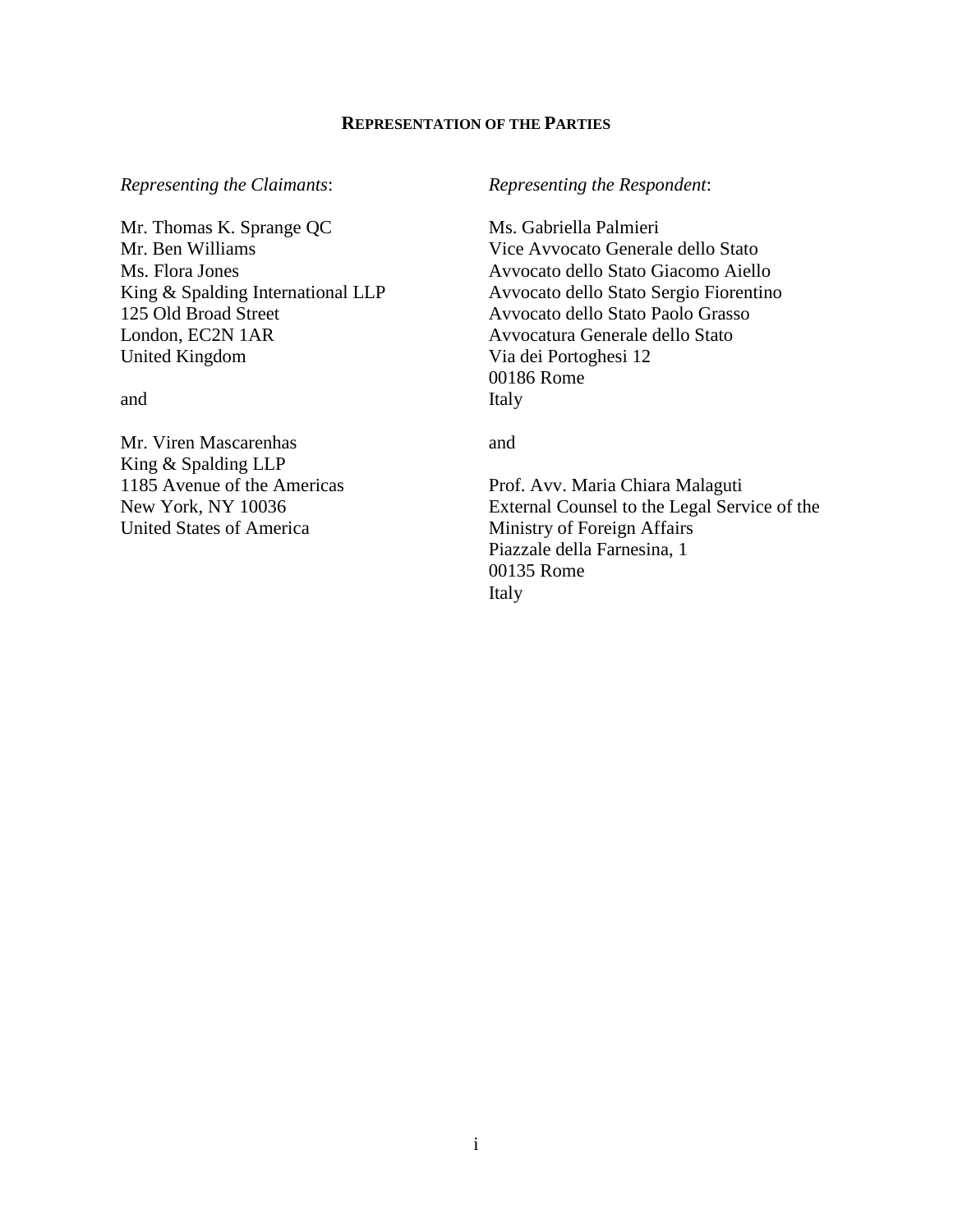# **TABLE OF CONTENTS**

| I.  |    |     |                |                                                                                |    |  |  |  |  |  |
|-----|----|-----|----------------|--------------------------------------------------------------------------------|----|--|--|--|--|--|
| П.  |    |     |                |                                                                                |    |  |  |  |  |  |
| Ш.  |    |     |                |                                                                                |    |  |  |  |  |  |
|     | А. |     |                |                                                                                |    |  |  |  |  |  |
|     |    |     |                |                                                                                |    |  |  |  |  |  |
|     |    |     | a.             |                                                                                |    |  |  |  |  |  |
|     |    |     | $b_{\cdot}$    |                                                                                |    |  |  |  |  |  |
|     |    |     | $\mathbf{c}$ . |                                                                                |    |  |  |  |  |  |
|     |    | (2) |                |                                                                                |    |  |  |  |  |  |
|     |    |     | a.             |                                                                                |    |  |  |  |  |  |
|     |    |     | b.             |                                                                                |    |  |  |  |  |  |
|     |    |     | $\mathbf{c}$ . |                                                                                |    |  |  |  |  |  |
|     | В. |     |                |                                                                                |    |  |  |  |  |  |
|     |    |     |                |                                                                                |    |  |  |  |  |  |
|     |    |     | a.             | Impact of the <i>Achmea</i> Judgment on the Tribunal's Jurisdictional Analysis |    |  |  |  |  |  |
|     |    |     |                | b. Effects of the Achmea Judgment upon Enforcement of Awards 23                |    |  |  |  |  |  |
|     |    | (2) |                |                                                                                |    |  |  |  |  |  |
|     |    |     | a.             | Impact of the <i>Achmea</i> Judgment on the Tribunal's Jurisdictional Analysis |    |  |  |  |  |  |
|     |    |     |                | b. Effects of the Achmea Judgment upon Enforcement of Awards 25                |    |  |  |  |  |  |
|     | C. |     |                |                                                                                |    |  |  |  |  |  |
|     |    |     |                |                                                                                |    |  |  |  |  |  |
|     |    |     |                |                                                                                | 28 |  |  |  |  |  |
|     | D. |     |                |                                                                                |    |  |  |  |  |  |
|     |    |     |                |                                                                                |    |  |  |  |  |  |
|     |    | (2) |                |                                                                                |    |  |  |  |  |  |
| IV. |    |     |                |                                                                                |    |  |  |  |  |  |
|     | А. |     |                |                                                                                |    |  |  |  |  |  |
|     | В. |     |                |                                                                                |    |  |  |  |  |  |
|     | C. |     |                |                                                                                |    |  |  |  |  |  |
|     | D. |     |                |                                                                                |    |  |  |  |  |  |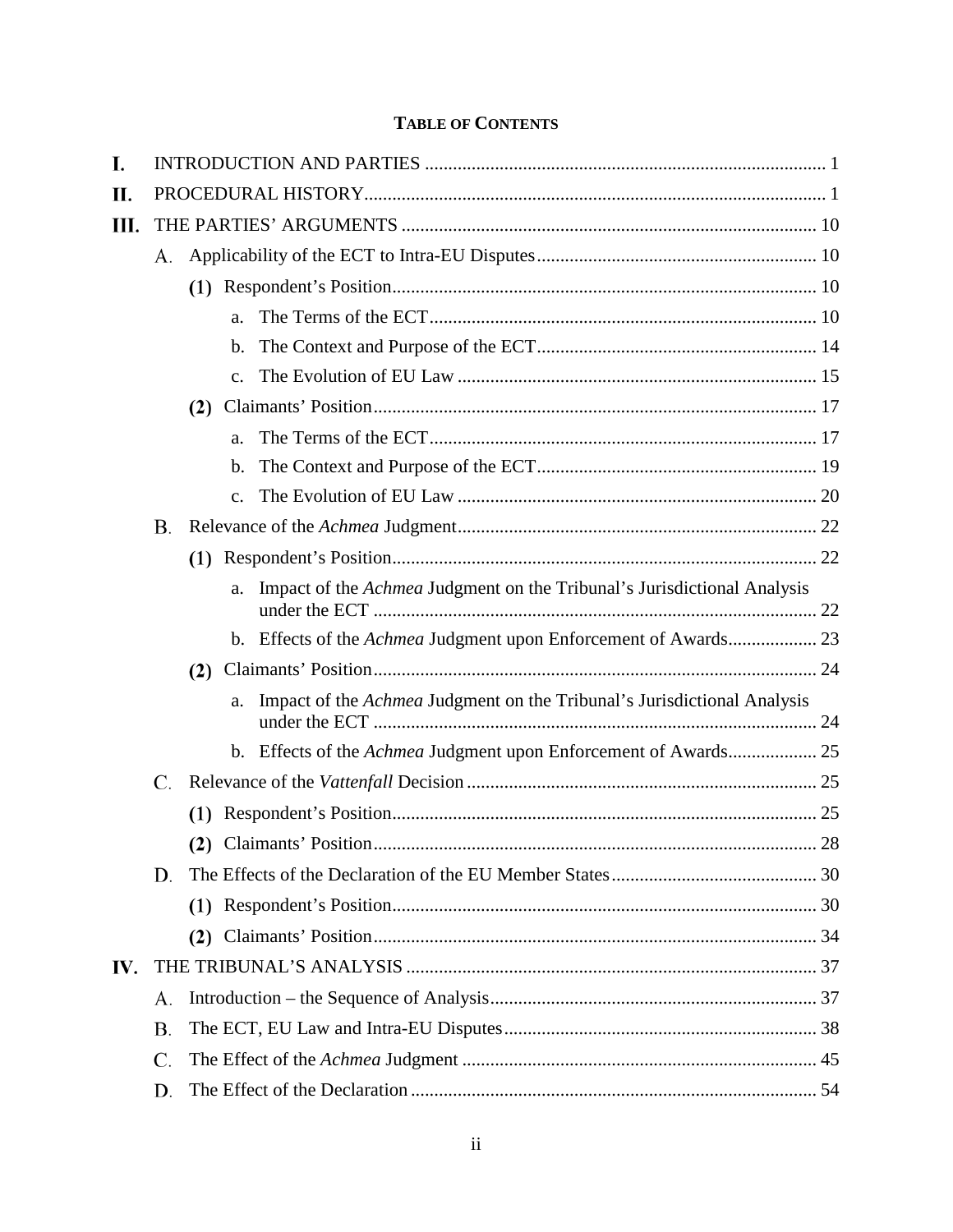| V. THE RESPONDENT'S REQUEST FOR SUSPENSION OF THE PROCEEDINGS 62 |  |
|------------------------------------------------------------------|--|
|                                                                  |  |
|                                                                  |  |
|                                                                  |  |
|                                                                  |  |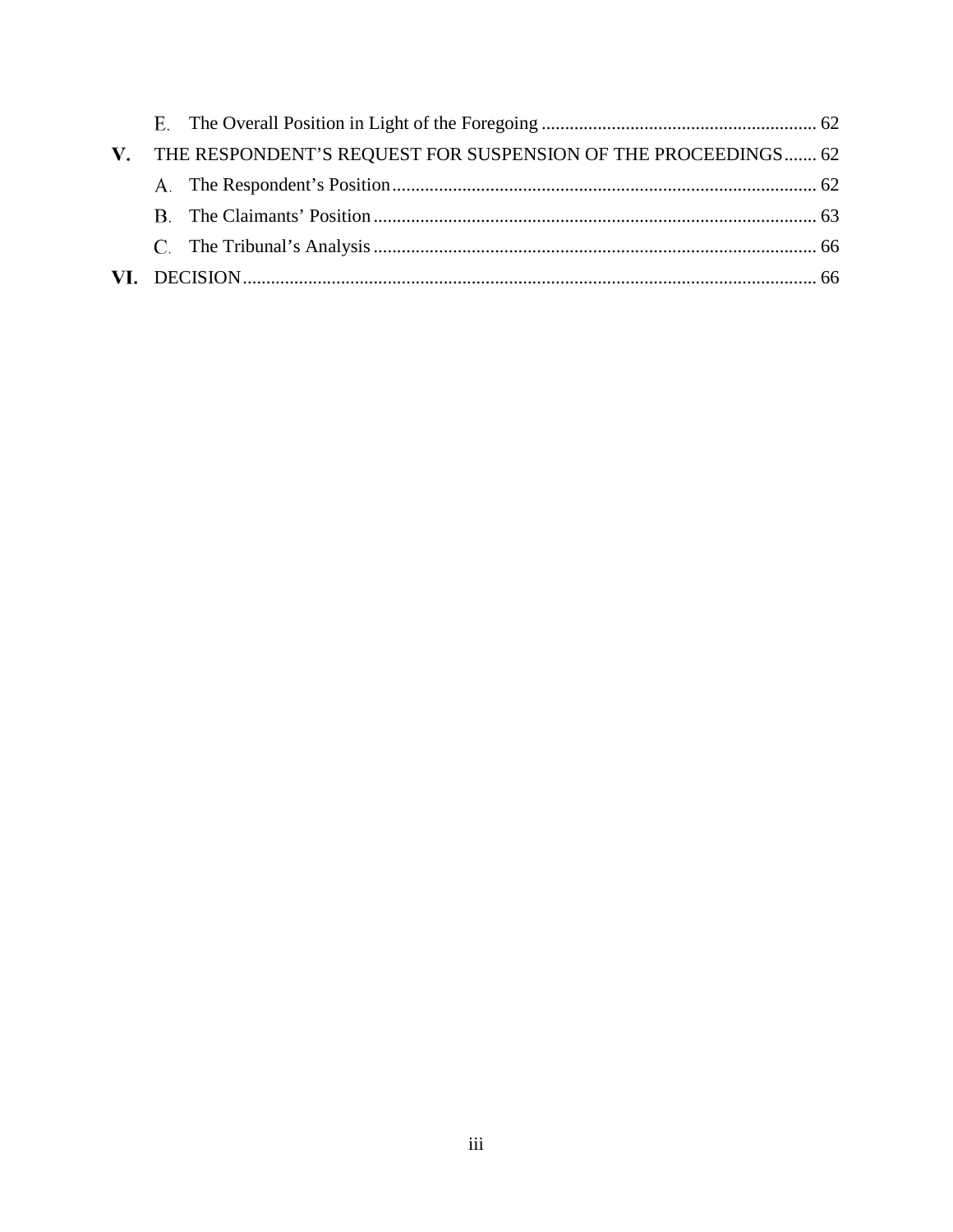# **TABLE OF SELECTED ABBREVIATIONS/DEFINED TERMS**

| <b>Additional Declaration</b>                             | Declaration of the Representatives of the<br>Governments of the Member States, of 16<br>January 2019 on the Enforcement of the<br>Judgment of the Court of Justice in Achmea and<br>on Investment Protection in the European<br>Union |
|-----------------------------------------------------------|---------------------------------------------------------------------------------------------------------------------------------------------------------------------------------------------------------------------------------------|
| <b>Arbitration Rules</b>                                  | ICSID Rules of Procedure for Arbitration<br>Proceedings 2006                                                                                                                                                                          |
| <b>ECT</b>                                                | <b>Energy Charter Treaty</b>                                                                                                                                                                                                          |
| $C-[#]$                                                   | Claimants' Exhibit                                                                                                                                                                                                                    |
| <b>CJEU</b>                                               | Court of Justice of the European Union                                                                                                                                                                                                |
| Cl. Observations on Vattenfall                            | Claimants' Observations on the Vattenfall<br>Tribunal Decision on the Achmea Issue dated<br>4 October 2018                                                                                                                            |
| Cl. PHB                                                   | Claimants' Post Hearing Brief dated 4 March<br>2019                                                                                                                                                                                   |
| Cl. Rejoinder on the Intra-EU Jurisdictional<br>Objection | Claimants' Rejoinder on<br>Respondent's<br>Objections to Jurisdiction under Article 41(1) of<br>the Arbitration Rules dated 1 June 2018                                                                                               |
| Cl. Response on the Intra-EU Jurisdictional<br>Objection  | on Respondent's<br>Claimants'<br>Response<br>Objections to Jurisdiction under Article 41(1) of<br>the Arbitration Rules dated 4 May 2018                                                                                              |
| $CL-[#]$                                                  | Claimants' Legal Authority                                                                                                                                                                                                            |
| Declaration                                               | Declaration of the Member States, of 15<br>January 2019 on the Legal Consequences of the<br>Court of Justice in Achmea and on Investment<br>Protection in the European Union                                                          |
| Hearing                                                   | Hearing on Jurisdiction and Merits held on 4 to<br>8 February 2019                                                                                                                                                                    |
| <b>ICSID Convention</b>                                   | Convention on the Settlement of Investment<br>Disputes Between States and Nationals of Other                                                                                                                                          |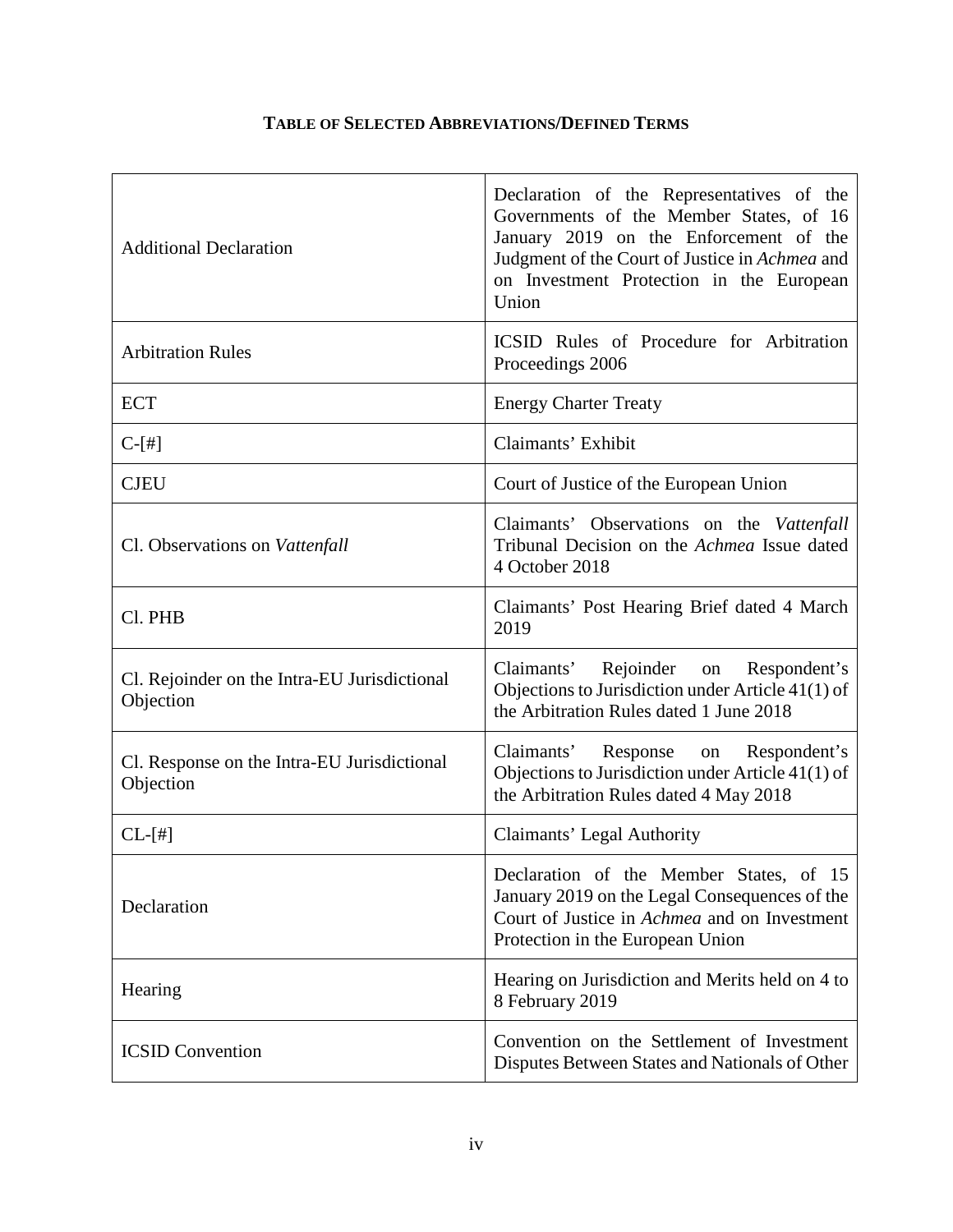|                                                         | States, which entered into force on 14 October<br>1966                                                                                                 |
|---------------------------------------------------------|--------------------------------------------------------------------------------------------------------------------------------------------------------|
| <b>ICSID</b> or the Centre                              | International Centre for Settlement<br>of<br><b>Investment Disputes</b>                                                                                |
| <b>Lisbon Treaty</b>                                    | Treaty of Lisbon amending the Treaty on<br>European Union and the Treaty establishing the<br>European Community, signed at Lisbon,<br>13 December 2007 |
| $R-[#]$                                                 | Respondent's Exhibit                                                                                                                                   |
| <b>Request for Arbitration</b>                          | Request for Arbitration dated 14 April 2017                                                                                                            |
| Resp. Intra-EU Jurisdictional Objection                 | Respondent's Objection to Jurisdiction under<br>Article 41(1) of the Arbitration Rules dated 28<br>March 2018                                          |
| Resp. Observations on Vattenfall                        | Respondent's Observations on the Vattenfall<br>Tribunal Decision on the Achmea Issue dated<br>4 October 2018                                           |
| Resp. Observations on Masdar                            | Respondent's Brief Commentary over Masdar<br>and the Relevance of <i>Achmea</i> Decision over the<br>current proceedings dated 11 June 2018            |
| Resp. PHB                                               | Respondent's Post<br>Hearing Brief<br>dated<br>28 February 2019                                                                                        |
| Resp. Reply on the Intra-EU Jurisdictional<br>Objection | Respondent's Reply<br>Objections<br>on<br>to<br>Jurisdiction under Article<br>41(1)<br>of<br>the<br>Arbitration Rules dated 25 May 2018                |
| Resp. Request for Termination                           | Respondent's Request for Termination of the<br>Proceedings dated 29 January 2019                                                                       |
| $RL-[#]$                                                | Respondent's Legal Authority                                                                                                                           |
| $Tr.$ Day $[#]$ , $[page: line]$                        | Transcript of the Hearing                                                                                                                              |
| Tribunal                                                | Arbitral Tribunal constituted on 26 September<br>2017                                                                                                  |
| <b>VCLT</b>                                             | Vienna Convention on the Law of Treaties                                                                                                               |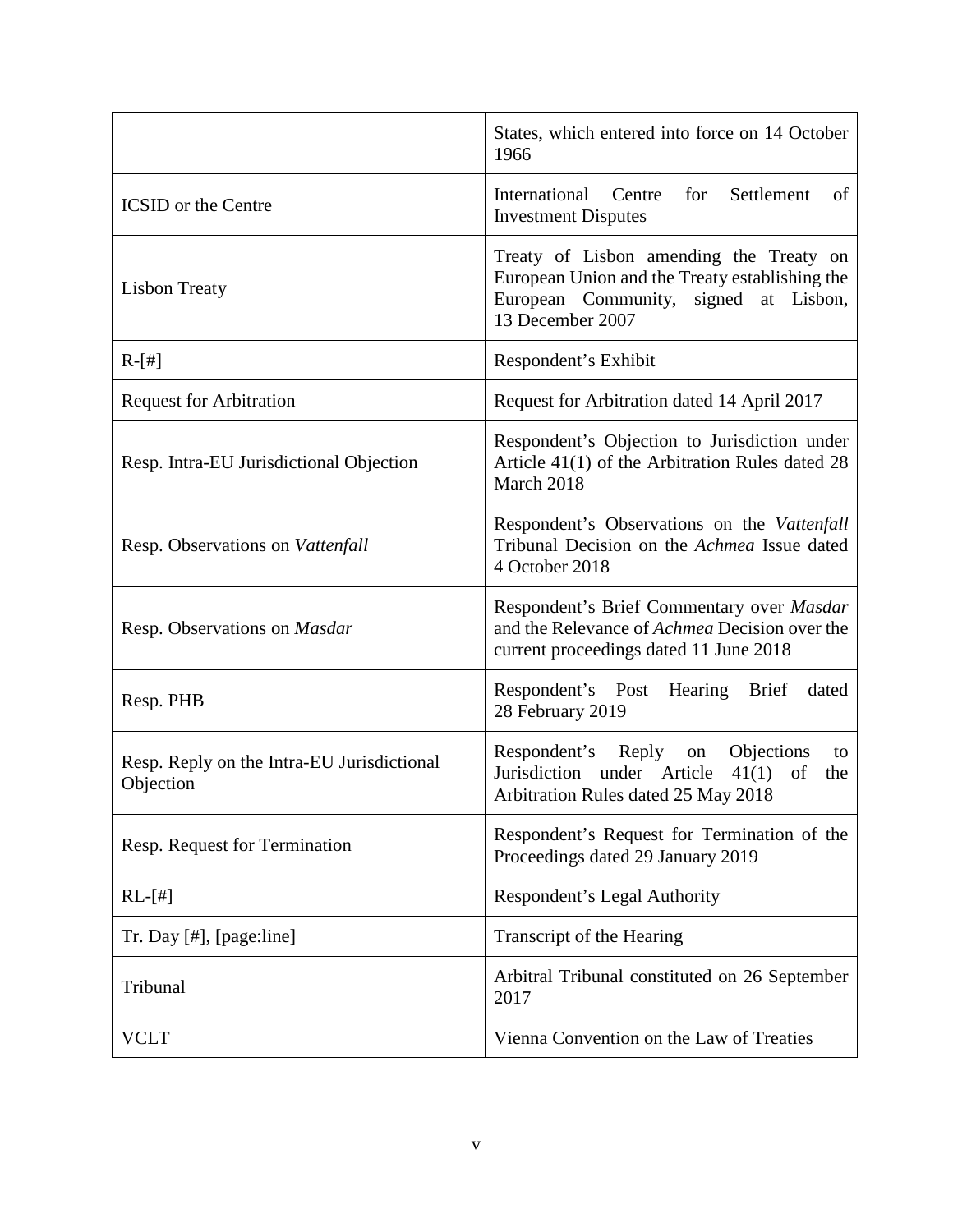#### L. **INTRODUCTION AND PARTIES**

- 1. This case concerns a dispute submitted to the International Centre for Settlement of Investment Disputes ("**ICSID**" or the "**Centre**") on the basis of the Energy Charter Treaty, which entered into force on 16 April 1998 (the "**ECT**") and the Convention on the Settlement of Investment Disputes between States and Nationals of Other States, which entered into force on 14 October 1966 (the "**ICSID Convention**").
- 2. The Claimants are Rockhopper Italia S.p.A., a company incorporated under the laws of the Italian Republic, Rockhopper Mediterranean Ltd, a company incorporated under the laws of the United Kingdom, and Rockhopper Exploration Plc, a company incorporated under the laws of the United Kingdom (together, "**Rockhopper**" or the "**Claimants**").
- 3. The Respondent is the Italian Republic ("**Italy**" or the "**Respondent**").
- 4. The Claimants and the Respondent are collectively referred to as the "**Parties**." The Parties' representatives and their addresses are listed above on page (i).
- 5. This dispute relates to Italy's alleged failure to fulfil the legislative and regulatory commitments made in relation to the Claimants' investments in the Ombrina Mare oil and gas field located off the Italian coast in the Adriatic Sea.

#### П. **PROCEDURAL HISTORY**

- 6. On 14 April 2017, ICSID received a request for arbitration from the Claimants against Italy (the "**Request for Arbitration**") filed under the ECT and the ICSID Convention. On 5 May 2017, the Centre sent a communication to the Claimants with some questions about the Request for Arbitration. On 12 May 2017, the Claimants responded to the Centre's questions.
- 7. On 19 May 2017, the Secretary-General of ICSID registered the Request for Arbitration in accordance with Article 36(3) of the ICSID Convention and notified the Parties of the registration. In the Notice of Registration, the Secretary-General invited the Parties to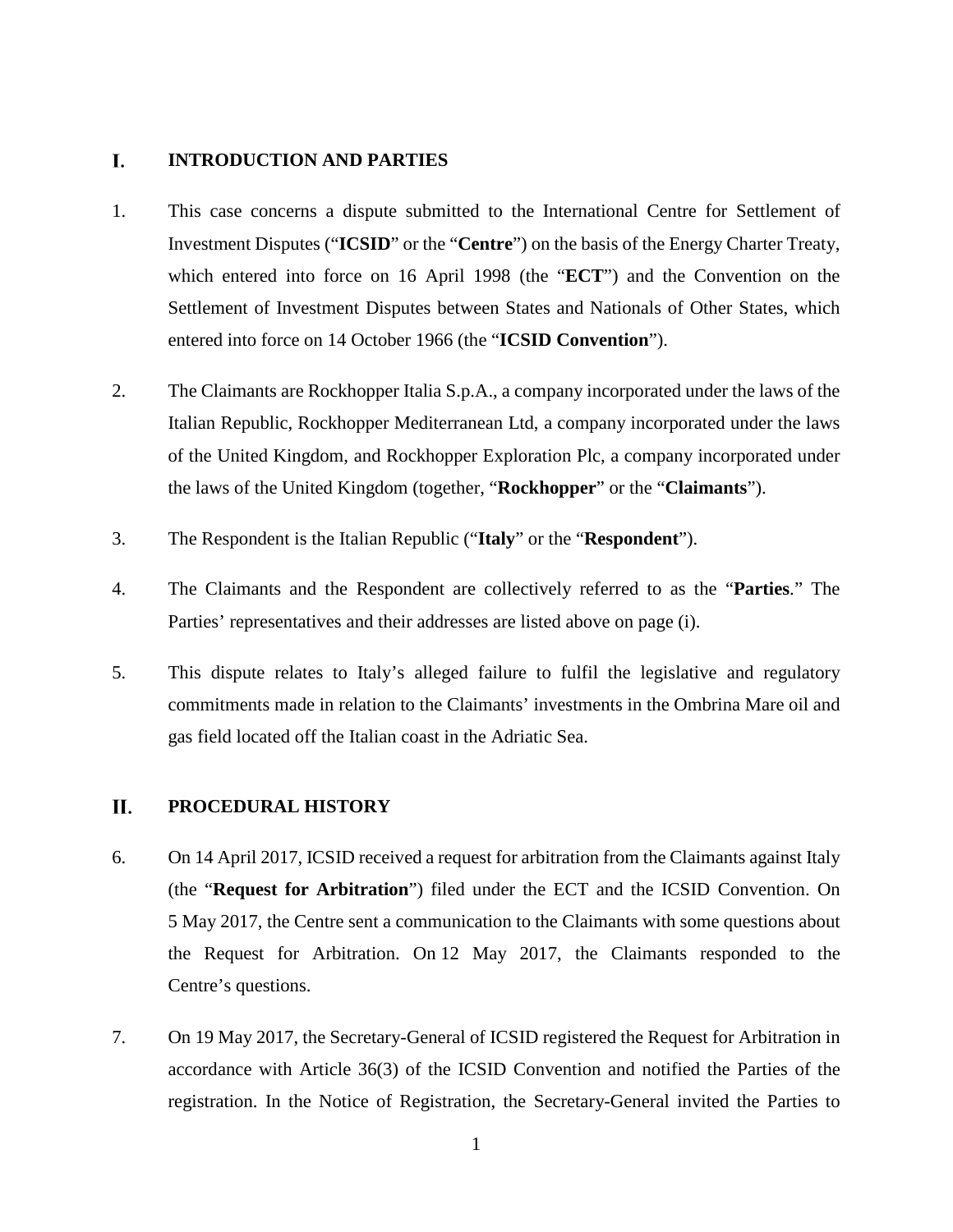constitute an arbitral tribunal as soon as possible in accordance with Rule 7(d) of ICSID's Rules of Procedure for the Institution of Conciliation and Arbitration Proceedings.

- 8. The Parties agreed to constitute the Tribunal in accordance with Article 37(2)(a) of the ICSID Convention as follows: the Tribunal would consist of three arbitrators, one to be appointed by each Party, and the third and presiding arbitrator to be appointed by agreement of the two co-arbitrators.
- 9. On 26 September 2016, the Secretary-General, in accordance with Rule 6(1) of the ICSID Rules of Procedure for Arbitration Proceedings (the "**Arbitration Rules**"), notified the Parties that all three arbitrators had accepted their appointments and that the Tribunal was therefore deemed to have been constituted on that date. The Tribunal is composed of Mr. Klaus Reichert SC, a national of Germany and Ireland, President, appointed by his co-arbitrators in consultation with the Parties; Dr. Charles Poncet, a national of Switzerland, appointed by the Claimants; and Prof. Pierre-Marie Dupuy, a national of France, appointed by the Respondent. Ms. Marisa Planells-Valero, ICSID Legal Counsel, was designated to serve as Secretary of the Tribunal.
- 10. In accordance with ICSID Arbitration Rule 13(1), the Tribunal held a first session with the Parties on 22 November 2017 by teleconference.
- 11. Following the first session, on 8 December 2017, the Tribunal issued Procedural Order No. 1 recording the agreement of the Parties on procedural matters. Procedural Order No. 1 provides, *inter alia*, that the applicable Arbitration Rules would be those in effect from 10 April 2006, that the procedural language would be English, and set out, in Annex A, a schedule for the written and oral phase of the proceedings, with the Hearing on Jurisdiction, Merits and Quantum (the "**Hearing**") scheduled to take place from 4 to 8 February 2019, in Paris (France).
- 12. On 22 December 2017, pursuant to the procedural calendar in Annex A to Procedural Order No. 1, the Claimants submitted their Memorial on Jurisdiction, Liability and Quantum, together with accompanying documentation.
- 13. On 28 March 2018, the Respondent submitted an Objection to Jurisdiction under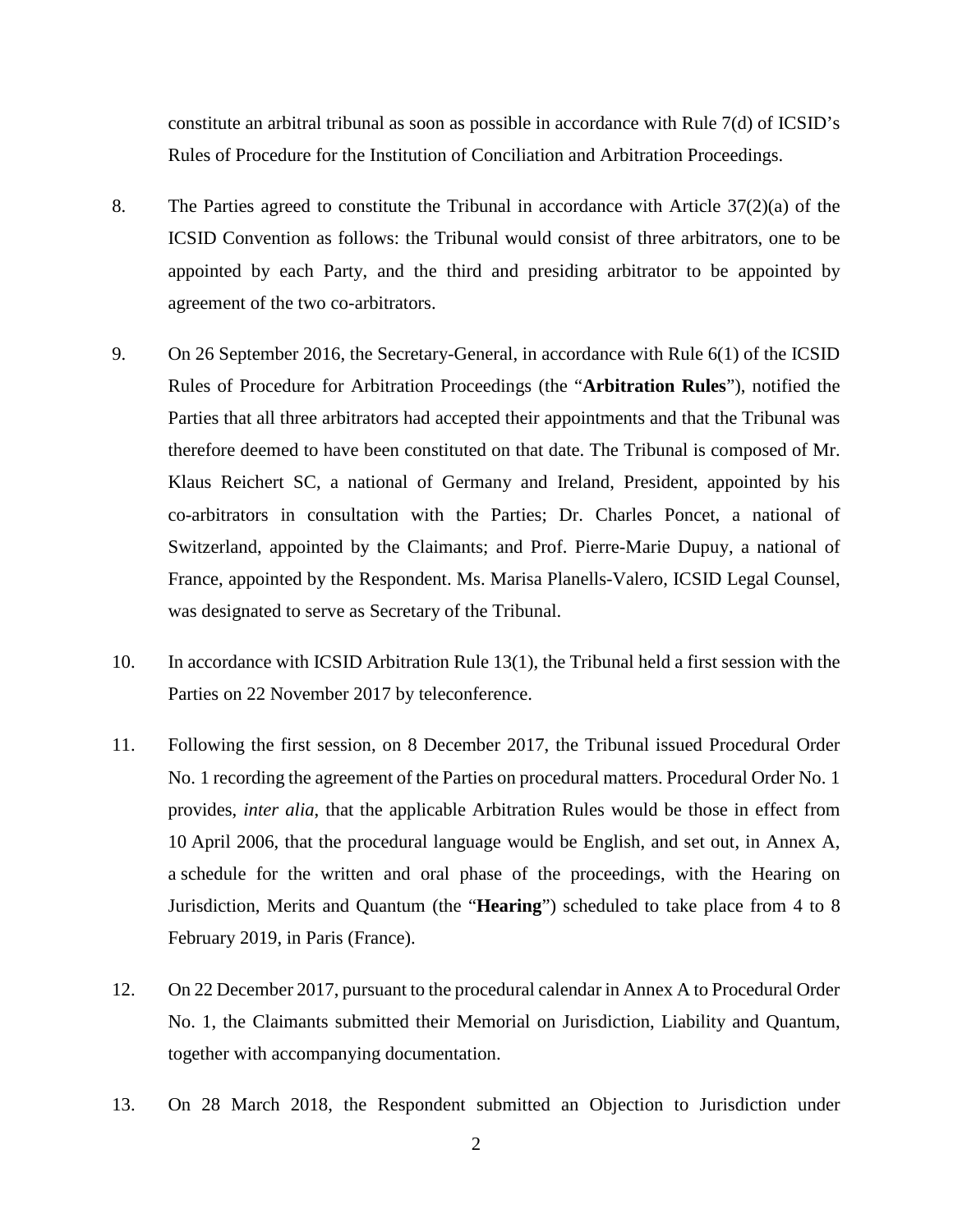Article 41(1) of the Arbitration Rules and a Request for Bifurcation of the proceedings together with Legal Authorities RL-001 to RL-011 (the "**Resp. Intra-EU Jurisdictional Objection**" and "**Request for Bifurcation**"). The Respondent's objection was that the ECT and the ICSID Convention could not provide jurisdiction between nationals of one European Union ("**EU**") Member State and another EU Member State. By separate communication of that same date, the Respondent also requested a 3-month extension for the filing of its Counter-Memorial, originally due on 13 April 2018 (the "**Request for Extension**").

- 14. On 3 April 2018, the Claimants submitted observations to the Respondent's Request for Bifurcation together with Exhibits C-146 to C-152 and Legal Authority CL-120, and on the Respondent's Request for Extension. On 9 April 2018, the Respondent submitted comments on the Claimants' observations of 3 April 2018 together with Legal Authorities RL-011 to RL-017.
- 15. On 10 April 2018, the Tribunal granted a 30-day extension of the deadline for the Respondent's Counter-Memorial and invited the Parties to collaborate on a revised timetable and revert to the Tribunal with an agreed schedule.
- 16. On 19 April 2018, the Centre received a communication from the Respondent dated 12 April 2018, which the Centre transmitted to the Tribunal on that same date. By this communication, the Respondent requested that the Tribunal reconsider its decision to grant a 30-day extension for the submission of its Counter-Memorial. The Respondent also informed the Tribunal that it had received notice on 10 April 2018 that the European Commission (the "**EC**") would be applying to intervene in this proceeding and file observations on the Judgment of the Court of Justice of the EU (the "**CJEU**") in *Slovak Republic v. Achmea B.V.* (Case C-284/16) <sup>1</sup> (the "*Achmea* **Judgment**"). According to the Respondent, this new development supported the need for a bifurcation of the proceeding and for the scheduling of a procedural calendar on the Intra-EU Jurisdictional Objection only.

<sup>&</sup>lt;sup>1</sup> Judgment of the CJEU, *Slovak Republic v. Achmea B.V.*, Case C-284/16, 6 March 2018 (RL-011).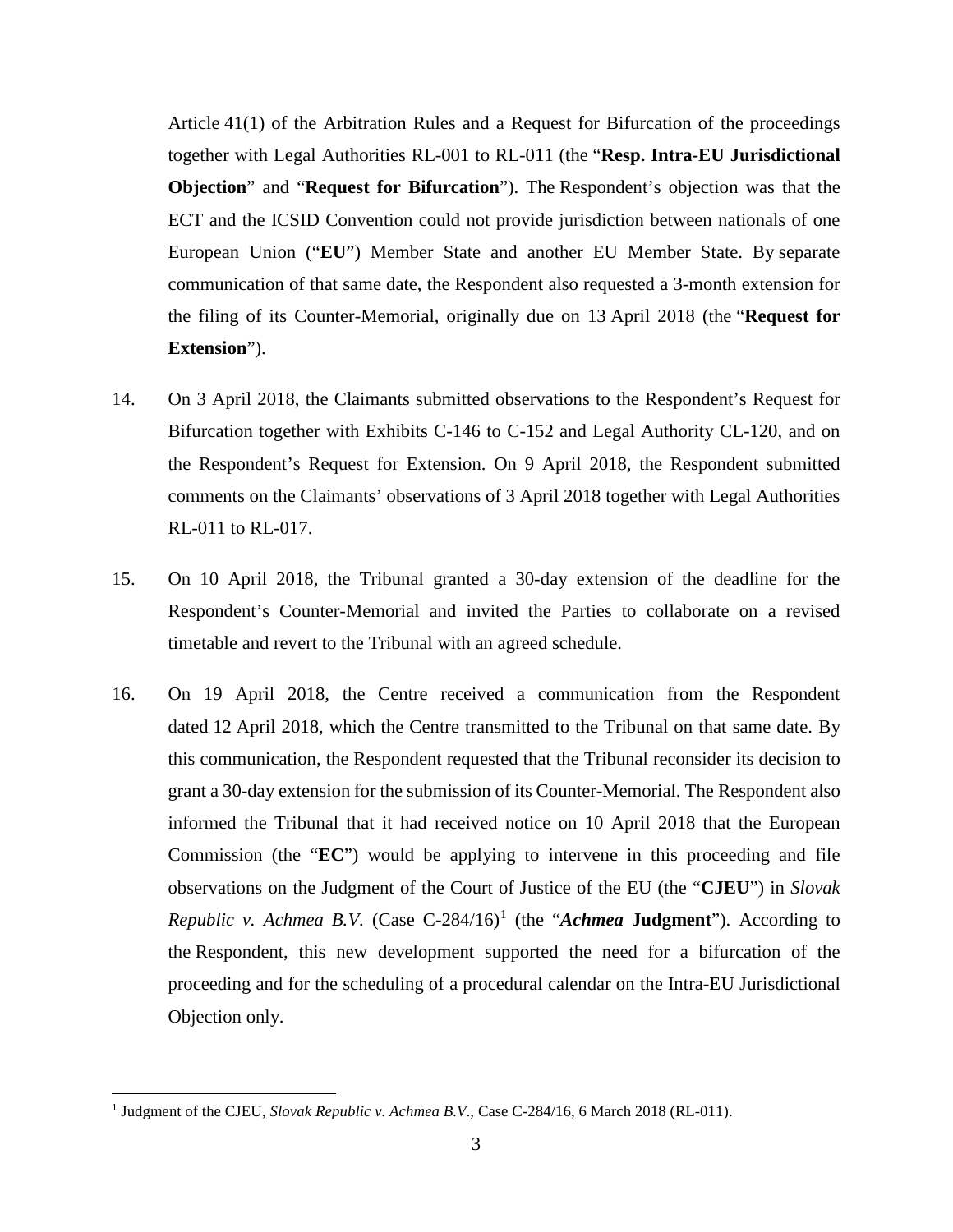17. On 19 April 2018, the Tribunal informed the Parties that, after considering their arguments on the Request for Bifurcation, it had decided not to suspend the proceedings, but to prioritize for resolution of the following set of specific questions related to the Respondent's Intra-EU Jurisdictional Objection:

> *Whether or not on the date of the Request for Arbitration was there a valid offer on the part of the Respondent to arbitrate, and if the answer to that question is yes, with the consequence that an arbitration agreement came into existence as between the parties, was that arbitration agreement vitiated at a later point in time? If so, when, and how.*

- 18. By this same communication, the Tribunal invited the Parties to confer as to a briefing schedule on these specific questions within the context of the existing timetable and Hearing dates. On 23 April 2018, the Tribunal reiterated its invitation to the Parties.
- 19. On 25 April 2018, the Claimants submitted to the Tribunal's consideration the Parties jointly proposed modification of the procedural calendar, including the Parties' submissions regarding the Respondent's Intra-EU Jurisdictional Objection.
- 20. On 1 May 2018, the Tribunal confirmed its decision (a) to grant the Respondent a 30-day extension for the submission of its Counter Memorial, (b) not to suspend the proceedings but to prioritize the resolution of the specific set of questions in its communication of 19 April 2018 and, taking into consideration the Parties' joint proposal of 25 April 2018, issued an amended procedural calendar (the "**Amended Procedural Calendar**").
- 21. On 4 May 2018, pursuant to the Amended Procedural Calendar, the Claimants submitted a Response to Italy's Objections to Jurisdiction under Article 41(1) of the Arbitration Rules together with Exhibits C-153 and C-154 ("**Cl. Reply on the Intra-EU Jurisdictional Objection**").
- 22. On 14 May 2018, the Claimants transmitted to the Tribunal the Parties' communications regarding the Respondent's request for access to a data room regarding the reserves in the Ombrina Mare oil and gas field.
- 23. On 15 May 2018, the Respondent submitted its Counter-Memorial on Jurisdiction,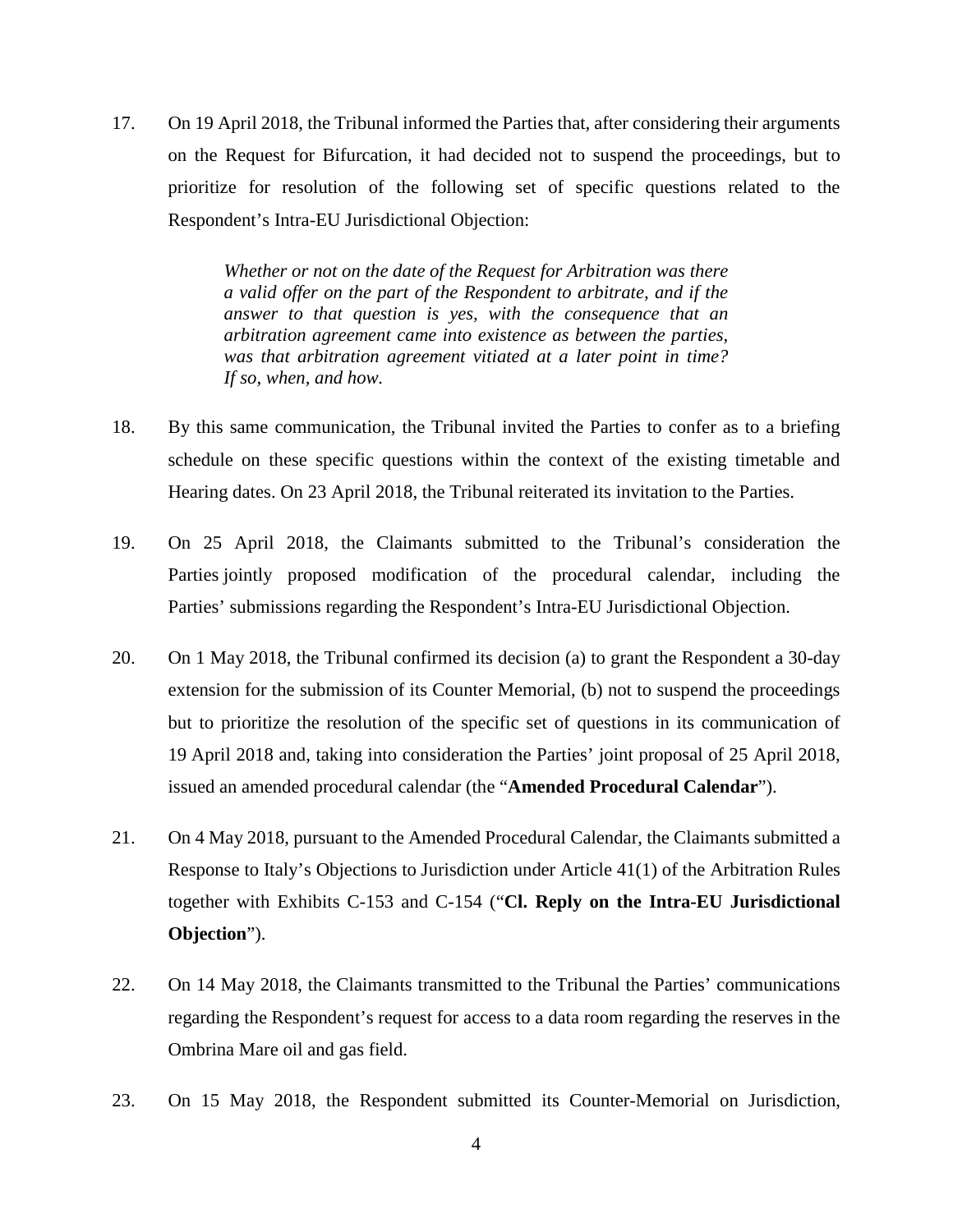Liability and Quantum, with accompanying documentation.

- 24. On 25 May 2018, the Respondent's submitted its Response to the Claimants' Reply on Jurisdictional Objections of 4 May 2018 together with Legal Authorities RL-025 to RL-031 ("**Resp. Reply on the Intra-EU Jurisdictional Objection**").
- 25. On that same date, the Claimants informed the Parties of their agreement to extend the deadline for document requests. On 31 May 2018, the Tribunal issued an Amended Annex A to Procedural Order No. 1 reflecting the agreed changes.
- 26. On 1 June 2018, the Claimants submitted their Rejoinder to the Respondent's Reply on the Intra-EU Jurisdictional Objection ("**Cl. Rejoinder on the Intra-EU Jurisdictional Objection**") including comments on the award rendered in *Masdar Solar & Wind Cooperatief U.A. v. Kingdom of Spain* (ICSID Case No. ARB/14/1) <sup>2</sup> (the "*Masdar* **Award**").
- 27. On 11 June 2018, pursuant to the Tribunal's instructions, the Respondent submitted observations on the Claimants' submission regarding the *Masdar* Award and the relevance of the *Achmea* Judgment ("**Resp. Observations on** *Masdar*").
- 28. On 14 June 2018, the Claimants informed the Tribunal of the Parties' agreement to subject the Respondent's access to a data room relating to the Ombrina Mare field reserves to confidentiality and of the Parties' joint proposal to adopt a confidentiality order.
- 29. On 2 July 2018, the Tribunal issued Procedural Order No. 2 on confidentiality.
- 30. On 6 August 2018, the Tribunal issued Procedural Order No. 3 on the Parties' document production requests.
- 31. On 15, 22, and 29 August 2018, the Parties submitted communications regarding the Respondent's alleged difficulties to access to the Claimants' data room. On 31 August 2018 the Tribunal invited the Respondent to submit its report on the Ombrina Mare reserves by

 <sup>2</sup> *Masdar Solar & Wind Cooperatief U.A. v. Kingdom of Spain*, ICSID Case No. ARB/14/1, Award, 16 May 2018 (RL-030).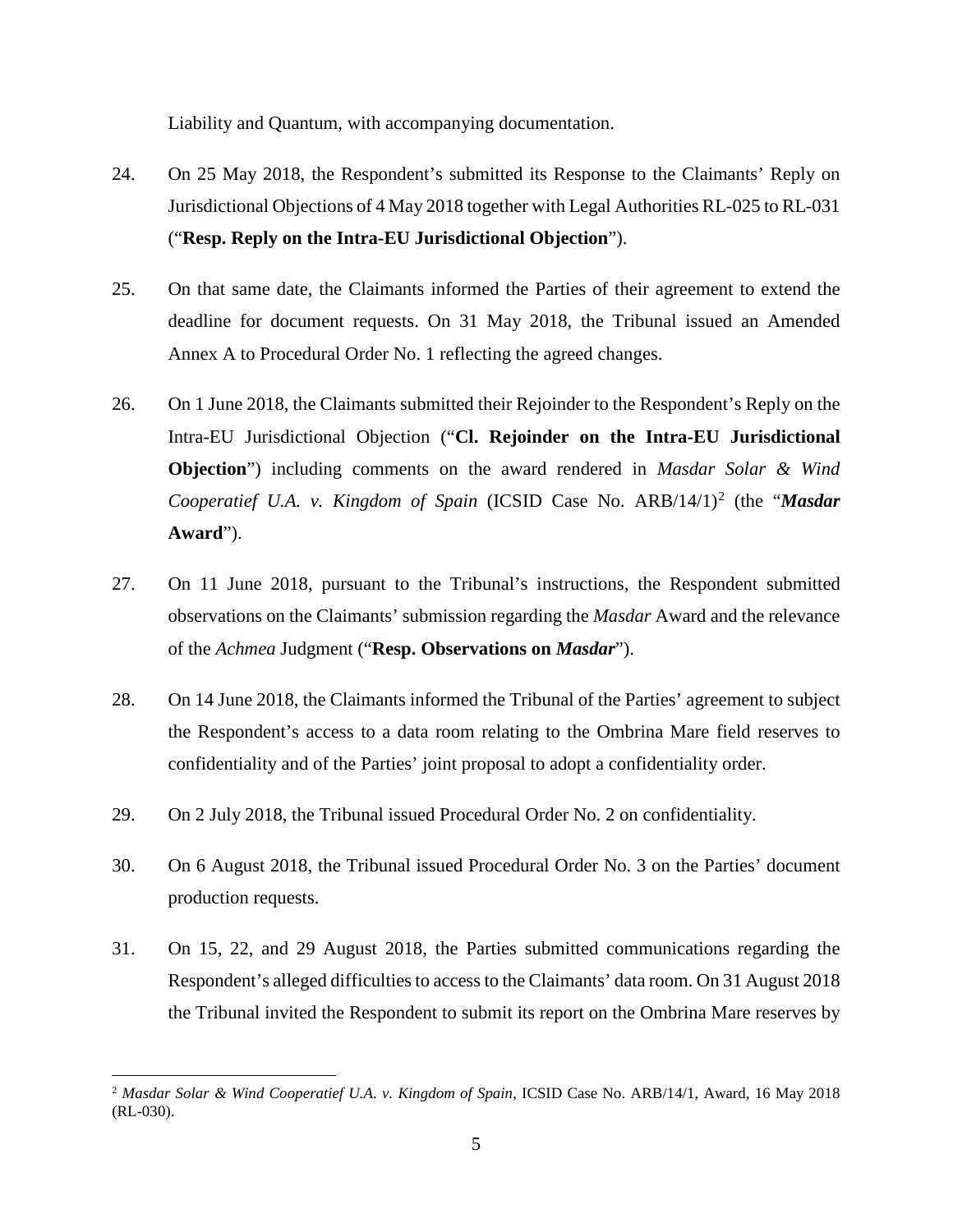21 December 2018, and the Claimants to serve an expert report in response, together with any updates required to the report of its quantum expert, by 18 January 2019.

- 32. On 21 September 2018, the Tribunal invited the Parties to submit their respective observations on the Decision on the *Achmea* Issue in *Vattenfall AB and others v. Federal Republic of Germany* (ICSID Case No. ARB/12/12)<sup>3</sup> (the "*Vattenfall Decision*") by 4 October 2018.
- 33. On 1 October 2018, the EC submitted an Application for Leave to Intervene as a Non-Disputing Party (the "**EC Application**"). The Tribunal invited the Parties to submit observations on the EC Application by 9 October 2018.
- 34. On 4 October 2018, the Parties submitted their observations on the *Vattenfall* Decision (the "**Observations on** *Vattenfall*"). In its submission, the Respondent renewed its Request for Bifurcation (the "**Renewed Request for Bifurcation**") and incorporated Legal Authorities RL-032 to RL-036 into the record. On 8 October 2018, the Claimants requested an opportunity to respond to the Respondent's argument introduced in its Observations on *Vattenfall* that the Tribunal should declare the claim inadmissible under the doctrine of *forum non conveniens*. On 10 October 2018, the Tribunal invited the Claimants to submit comments on the Respondent's *forum non conveniens* argument by 30 October 2018.
- 35. On 11 October 2018, the Parties submitted their observations on the EC Application. The Claimants' observations were submitted together with Exhibits C-155 to C-156 and Legal Authorities CL-150 to CL-157. On that same date, the Tribunal invited the Parties to submit a response to the other Party's observations on the EC Application by 30 October 2018.
- 36. On 24 October 2018, the Claimants submitted their Reply Memorial on Jurisdiction, Liability and Quantum together with accompanying documentation. On 1 November 2018, the Claimants submitted an Addendum to their Reply, with minor clarifications in respect of certain paragraphs.

 <sup>3</sup> *Vattenfall AB and others v. Federal Republic of Germany*, ICSID Case No. ARB/12/12, Decision on the *Achmea*  Issue, 31 August 2018.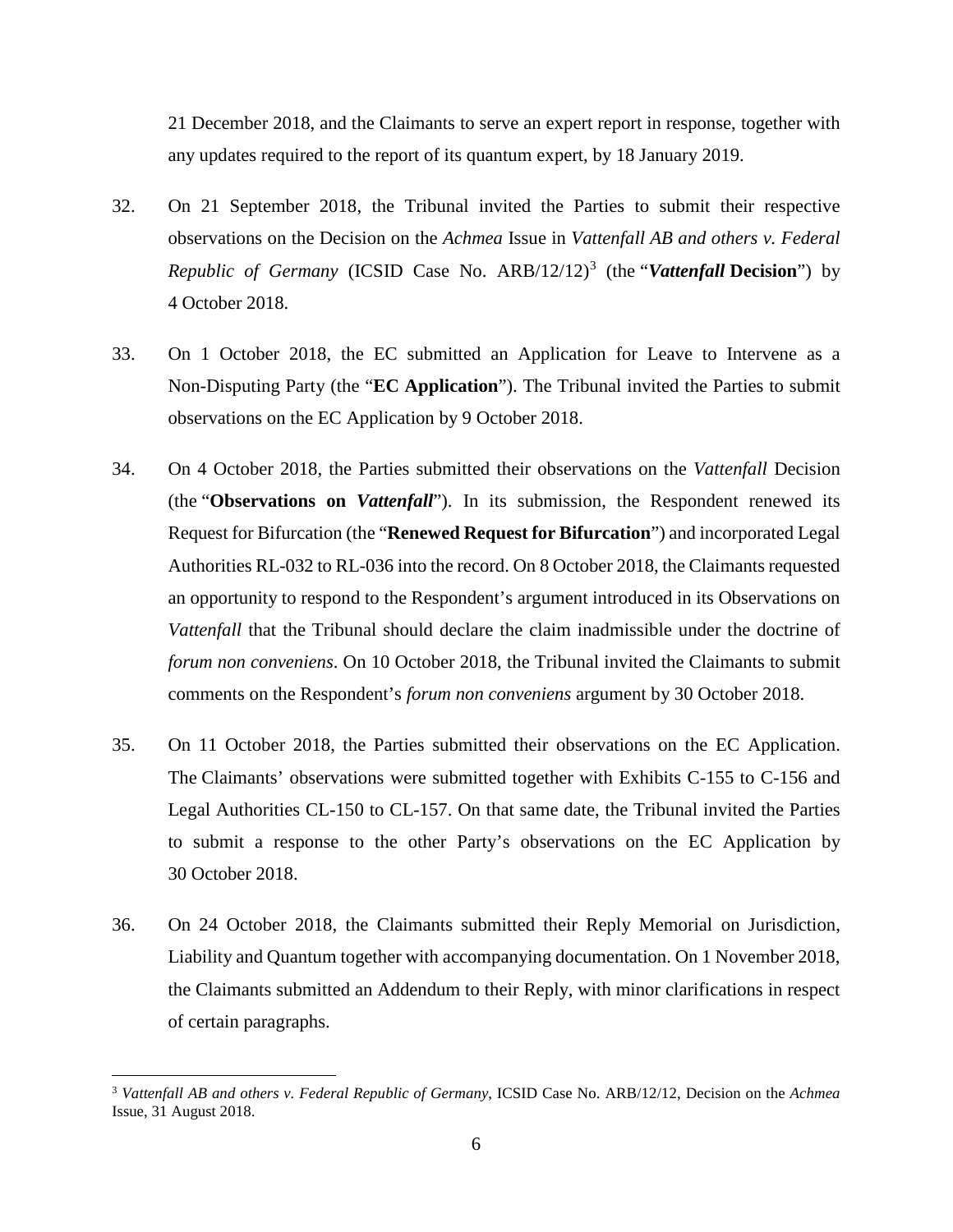- 37. On 30 October 2018, the Respondent submitted comments on the Claimants' response to the EC Application, and the Claimants submitted comments on (i) the Respondent's response to the EC Application; and (ii) the Respondent's Observations on *Vattenfall* ("**Cl. Additional Comments on the EC Application and on Respondent's Observations on** *Vattenfall*").
- 38. On 7 December 2018, the Tribunal issued Procedural Order No. 4 granting the EC's Application to intervene as it considered that the requirements of ICSID Arbitration Rule 37(2)(a) were satisfied. The Tribunal concluded that the EC should be allowed to intervene only in writing, without access to the record of the case nor to the oral hearing and confined to the EC answering the set of questions that the Tribunal submitted to the Parties on 19 April 2018. Furthermore, the EC's intervention was subject to the provision of a written undertaking by 14 December 2018 that it would comply with any decision on costs ordered by the Tribunal. In view of the EC's possible intervention and in the interest of procedural efficiency, the Tribunal further decided that the Parties' specific briefings on the 19 April 2018 questions, which were filed in parallel to the other briefings in the case, were now to be considered, along with all other matters, at the Hearing. As a result, the Renewed Request for Bifurcation was rejected.
- 39. On 12 December 2018, the Tribunal invited the Parties to confer and submit to the Tribunal's consideration by 7 January 2019 a joint statement advising of the agreements regarding the hearing logistics, or of their respective positions in case of disagreement.
- 40. On 14 December 2018, the EC submitted a request to reconsider and alter Procedural Order No. 4.
- 41. On 15 December 2018, the Respondent submitted a request for an extension of the deadline for the submission of its Rejoinder on Jurisdiction, Liability and Quantum, originally due on 21 December 2018, to 11 January 2019. On 17 December 2018, the Claimants submitted a response to the Respondent's request for an extension of the deadline for the submission of the Rejoinder. On 18 December 2018, the Respondent submitted a reply to the Claimants' response.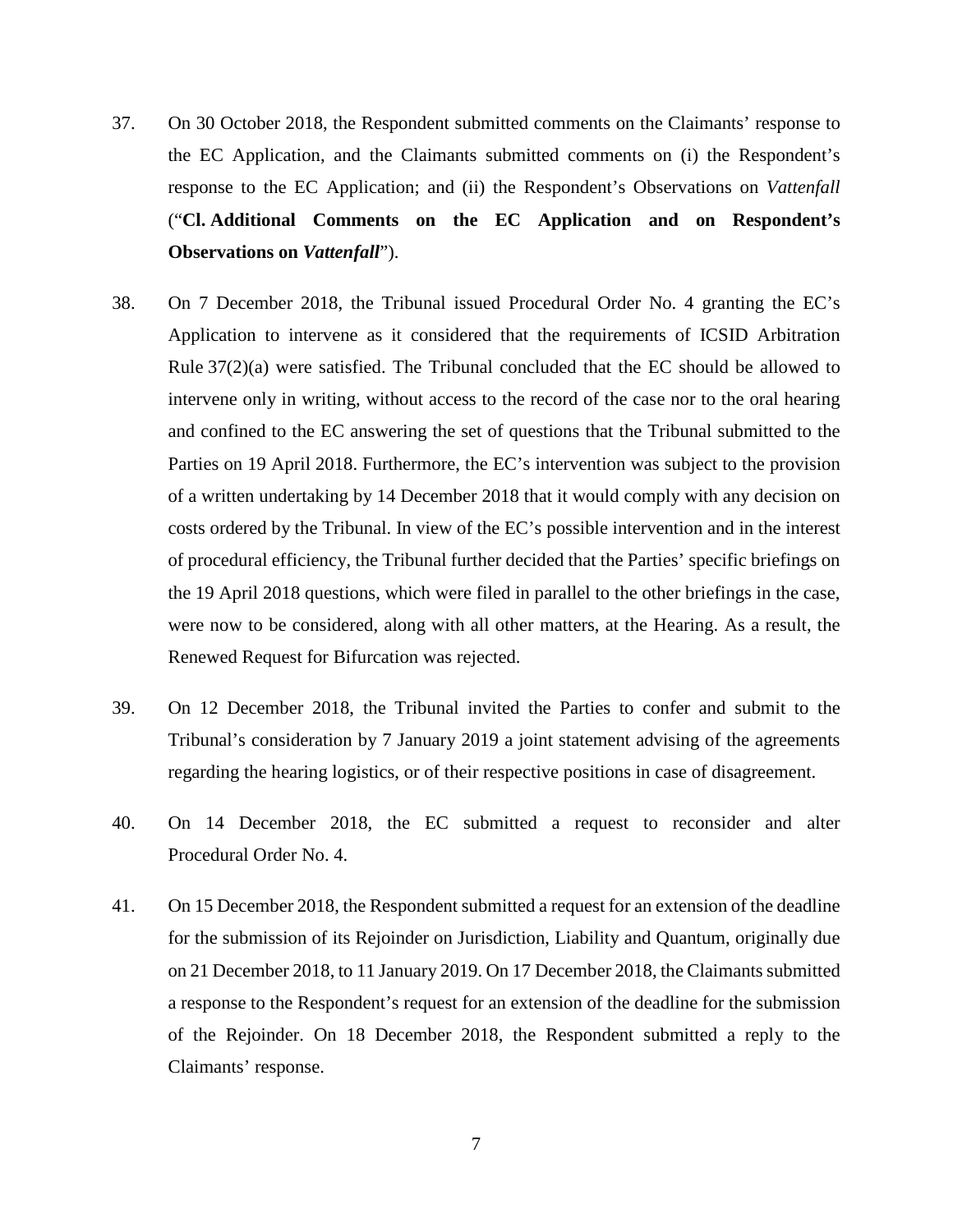- 42. On 18 December 2018, the Tribunal issued Procedural Order No. 5 rejecting the EC's request to reconsider and alter Procedural Order No. 4.
- 43. On 19 December 2018, the Tribunal granted an extension to the Respondent for the submission of its Rejoinder on Jurisdiction, Liability and Quantum by 9 January 2019. By this same communication, the Tribunal invited the Claimants' expert to submit a rebuttal report in response to Italy's report on the Ombrina Mare reserves, together with any necessary update to its *quantum* Report, originally due on 18 January 2019, by 31 January 2019.
- 44. On 9 January 2019, the Respondent submitted its Rejoinder on Jurisdiction, Liability and Quantum, with accompanying documentation.
- 45. On 14 January 2019, the Claimants informed the Tribunal of the Parties' joint agreement regarding certain aspects of the Hearing organization, together with a tentative schedule.
- 46. On 21 January 2019, the Tribunal issued a decision concerning certain organizational matters on which the Parties had not reached agreement.
- 47. On 29 January 2019, the Respondent submitted a Request for Termination of the Proceedings (the "**Request for Termination**") together with the Declaration of the Representatives of the Governments of the Member States, of 15 January 2019 on the Legal Consequences of the Judgment of the Court of Justice in *Achmea* and on Investment Protection in the European Union (the "**Declaration**"). By this communication, the Respondent requested the Tribunal to issue an award recognizing its lack of competence and terminating the proceedings. Alternatively, the Respondent requested a hearing on jurisdictional issues.
- 48. On 30 January 2019, the President of the Tribunal and the Parties held a conference call regarding certain pending matters related to the organization of the Hearing.
- 49. On 31 January 2019, the Tribunal, *inter alia*, rejected the Respondent's Request for Termination and the Respondent's alternative request for a hearing on jurisdictional issues only. In doing so, the Tribunal confirmed that the dates for the Hearing and invited the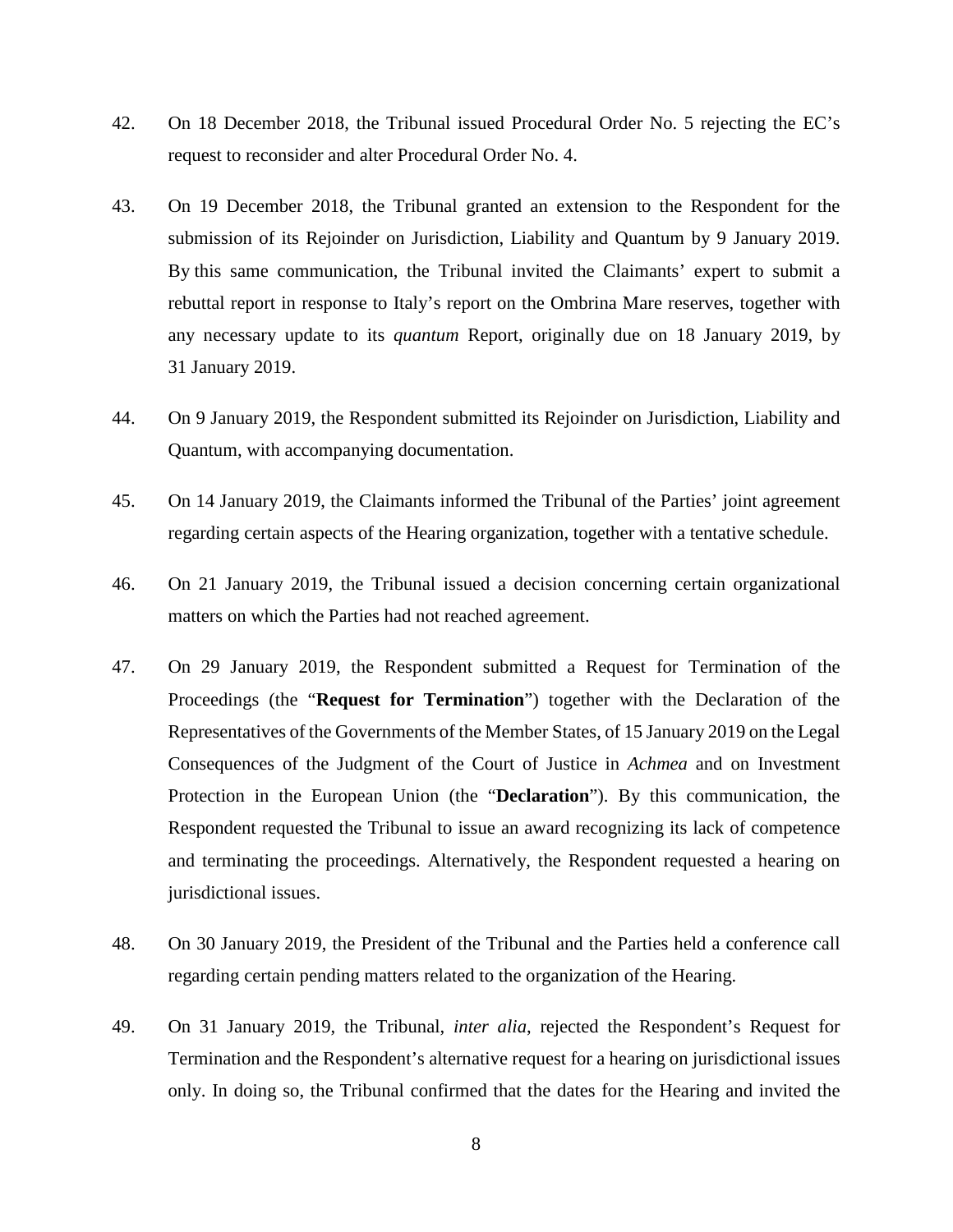Parties to address the contents of the Declaration in their oral statement at the Hearing. On that same date, the Claimants submitted Mr. David Wilson's Rebuttal Expert Report to the Respondent's a report on the Ombrina Mare reserves together with supporting documents.

- 50. The Hearing was held in Paris from 4 to 8 February 2019.
- 51. At the beginning of the Hearing on 4 February 2019, the Tribunal suggested, in the interest of procedural efficiency, to issue a ruling on the Intra-EU Jurisdictional Objection prior to any other ruling.<sup>4</sup> The Parties agreed with the Tribunal's suggested way of proceeding.<sup>5</sup>
- 52. Before the conclusion of the Hearing on 8 February 2019, the Tribunal instructed the Parties to submit Post-Hearing Briefs exclusively on the issue of whether the Declaration changed the answer to the Tribunal's questions of 19 April 2018 and invited the Parties to confer and reach agreement as to the date for this submission.
- 53. On 13 February 2019, the Parties informed the Tribunal that they had agreed to submit Post-Hearing Briefs on the Declaration by Thursday, 28 February 2019.
- 54. On 28 February 2019, the Respondent submitted its Post-Hearing Brief on the Declaration together with Legal Authorities RL-066 to RL-068 (the "**Resp. PHB**"). On that same date, the Claimants requested an extension until 4 March 2019 to file their Post-Hearing Brief on the Declaration and gave an undertaking not to open and read the Respondent's PHB and accompanying documents until after their submission of their own Post-Hearing Brief. On that same date, the Tribunal granted the Claimants' request for an extension. On 4 March 2019, the Claimants submitted their Post-Hearing Brief on the Declaration together with Legal Authorities CL-204 to CL-214 (the "**Cl. PHB**").
- 55. The Parties filed submissions on costs on 26 March 2019.
- 56. On 23 April 2019, the Tribunal and the Parties were advised that Ms. Anna Toubiana, ICSID Legal Counsel, would be replacing Ms. Marisa Planells-Valero as Secretary of the

 <sup>4</sup> Tr. Day 1, 9:11-10:10.

<sup>5</sup> Tr. Day 1, 13:7-11 (Claimants); 15:9-18 (Respondent).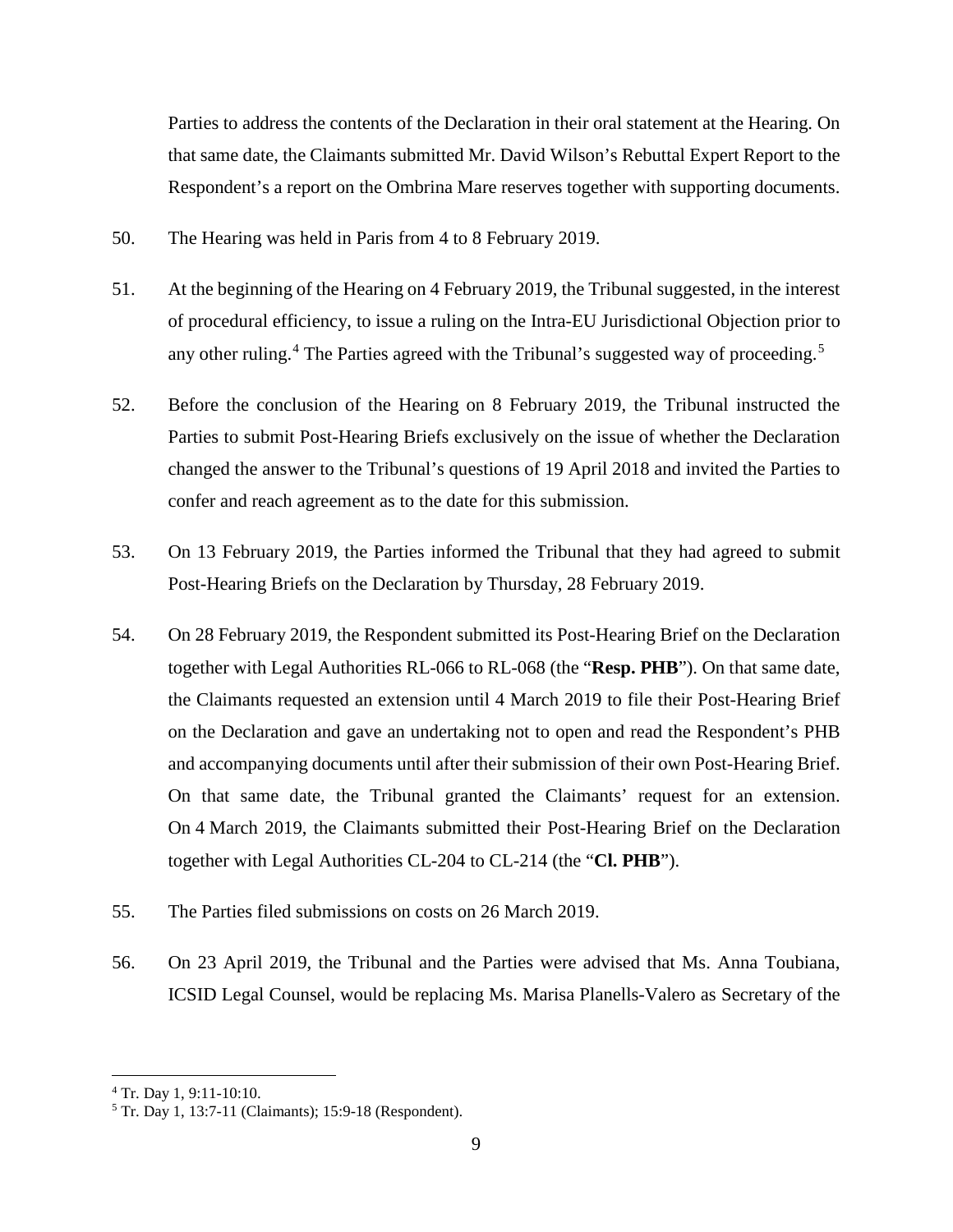Tribunal.

- 57. On 18 June 2019, the Respondent submitted a Request for Suspension of the proceedings (the "**Request for Suspension**"). On the same date, the Tribunal invited the Claimants to submit any comments they may have on the Respondent's Request for Suspension by 24 June 2019. On 24 June 2019, the Claimants submitted their Response to the Request for Suspension.
- 58. The members of the Tribunal have deliberated by various means of communication and have taken into consideration the Parties' entire written and oral arguments and submissions regarding the Intra-EU Jurisdictional Objection. To the extent that these arguments are not referred to expressly, they have been subsumed into the Tribunal's analysis. This Decision is rendered without prejudice to the Tribunal's determinations regarding all other issues of jurisdiction, admissibility or merits in these proceedings.

#### III. **THE PARTIES' ARGUMENTS**

#### **APPLICABILITY OF THE ECT TO INTRA-EU DISPUTES A.**

# **Respondent's Position**

# *a. The Terms of the ECT*

- 59. According to Italy, the terms of the ECT take to the conclusion that "the EU is recognized by the ECT as an [sic] unified legal system, based on an international treaty whose provisions on the same matters as those covered by the ECT prevail over the ECT itself." Consequently, Contracting Parties signed the ECT under the mutual understanding that it would not apply to disputes between an investor of an EU Member State and another EU Member State.<sup>6</sup>
- 60. In support of this conclusion, the Respondent first looks at the text of Article 26(6) of the ECT, which indicates the legal basis under which tribunals should decide a dispute under the ECT. According to the Respondent, the term "dispute" in Article 26 of the ECT

 $\overline{a}$ 

<sup>6</sup> Resp. Intra-EU Jurisdictional Objection, ¶ 19.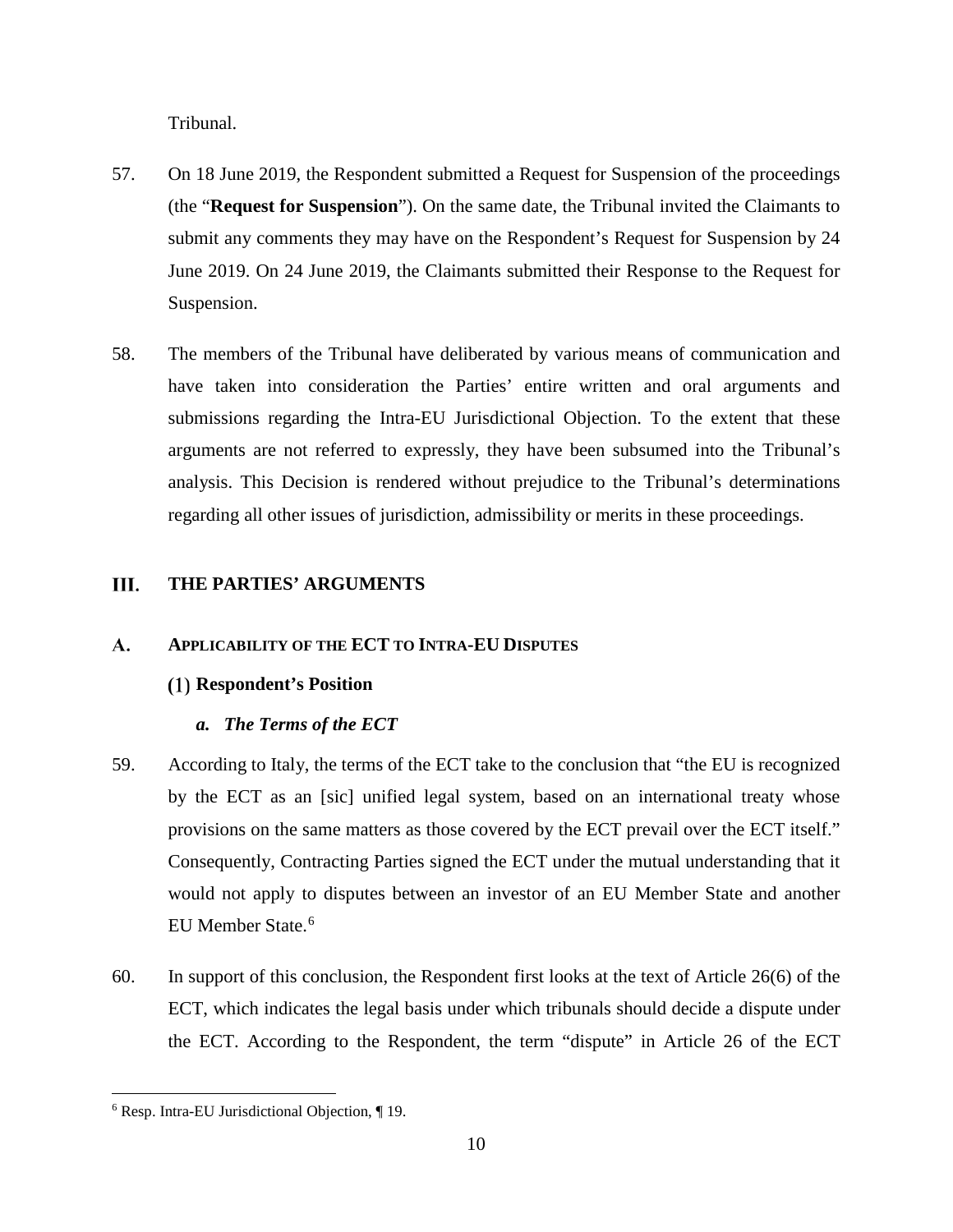encompasses any dispute, with no exemption to disputes over jurisdiction, and the expression "applicable rules […] of international law" include EU law when commitments between EU Member States are at stake.<sup>7</sup>

- 61. The Respondent explains that protection of investments carried out by an EU investor in another EU Member State is governed by EU law.<sup>8</sup> Under EU law, EU Member States are prohibited from concluding agreements between themselves that might affect rules of EU law, alter their scope, or affect the EU legal order; it follows – the Respondent argues – that EU Member States lack the competence to conclude agreements concerning the protection of intra-EU investments.<sup>9</sup>
- 62. In support of this argument, the Respondent relies on Opinion 1/09 of the CJEU of 8 March 2011 ("**Opinion 1/09**"), <sup>10</sup> which addressed the creation of a unified patent litigation system for resolving disputes between private parties.<sup>11</sup> The Respondent argues that, in that Opinion, the CJEU found that EU Member States are prohibited from conferring to an international court the jurisdiction to resolve matters that national courts of the EU Member States would normally resolve.<sup>12</sup> While Opinion 1/09 does not deal with the position of investment tribunals, it illustrates "the narrow margins" that the CJEU leaves for allowing international tribunals to operate within the EU legal order.<sup>13</sup> Furthermore, the CJEU has severely restricted the freedom of the EU Member States by rejecting the contents of international agreements that were found to be incompatible with the EU Treaties or the nature of the European legal order.<sup>14</sup>
- 63. The Respondent also refers to the Judgment of the CJEU of 30 May 2006 (the "**MOX plant case**"), <sup>15</sup> where the EC brought an infringement procedure against Ireland before the CJEU

 <sup>7</sup> Resp. Reply on the Intra-EU Jurisdictional Objection, ¶¶ 5-9; Tr. Day 1, 100:10-17.

<sup>8</sup> Resp. Intra-EU Jurisdictional Objection, ¶ 4.

<sup>&</sup>lt;sup>9</sup> *Id.*,  $\P$  4; Resp. Reply on the Intra-EU Jurisdictional Objection,  $\P$  10.

<sup>&</sup>lt;sup>10</sup> Opinion 1/09 of the Court (Full Court) 8 March 2011 - Opinion delivered pursuant to Article 218(11) TFEU – Draft agreement – Creation of a unified patent litigation system – European and Community Patents Court – Compatibility of the draft agreement with the Treaties (RL-025).

<sup>&</sup>lt;sup>11</sup> Resp. Reply on the Intra-EU Jurisdictional Objection, ¶ 13.

 $12$  *Id.*, 16.

<sup>13</sup> *Id*., ¶ 17; Tr. Day 1, 103:18-22.

<sup>14</sup> *Id*., ¶ 18.

<sup>&</sup>lt;sup>15</sup> Case C-459/03, Commission of The European Communities v. Ireland, Judgment of the Court (Grand Chamber) of 30 May 2006, [2006] ECR I-4635 (RL-026).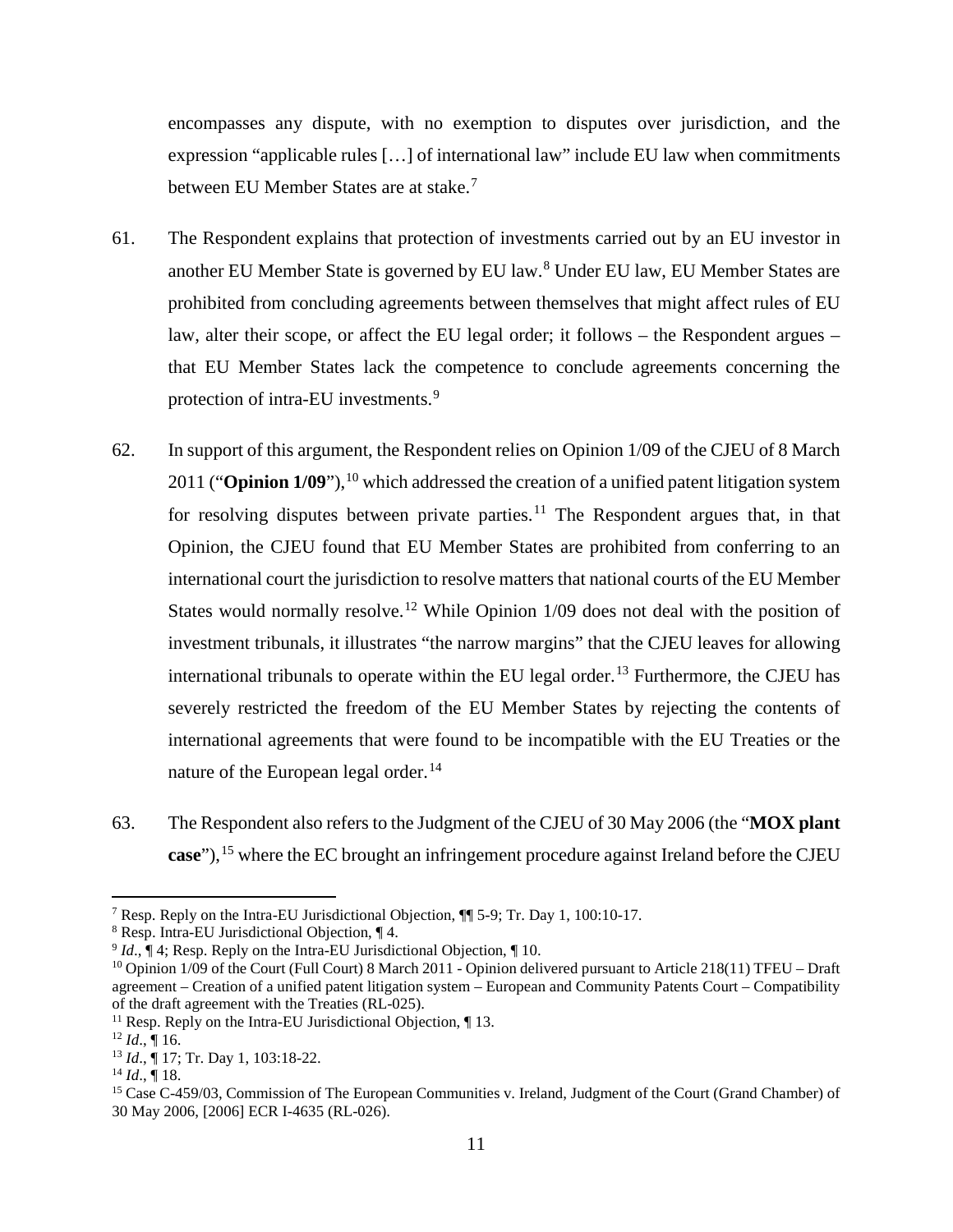for bringing action that concerned an intra-EU dispute before an international arbitral tribunal.<sup>16</sup> The Respondent highlights that, in that case, the CJEU made clear that EU Member States "are prevented from letting a dispute that potentially involves EU law aspects be resolved by an international arbitral tribunal."<sup>17</sup>

- 64. Accordingly, an *ad hoc* international arbitral tribunal's potential interpretation and application of EU law or international treaty obligations that are part of the EU legal order  $-$  as is the case of the ECT – is "sufficient to trigger the fundamental argument of the *sui generis* nature of EU law and the exclusive jurisdiction of the CJEU."<sup>18</sup> The Respondent concludes that EU Member States are prevented from using international arbitration unless previously approved by the CJEU.<sup>19</sup>
- 65. Because of the alleged incompatibility of an arbitration mechanism with the primacy of the CJEU in the application of EU law, the offer to arbitrate by Italy included in Article 26 of the ECT "has to be considered inapplicable to intra-EU disputes since the signing of the Treaty."<sup>20</sup> The Respondent further notes that that would be the case here, since "even considering that this would be of relevance only once substantive EU law [were] at stake," EU Internal Market rules were completed before the Claimants made their investment and before they submitted their Request for Arbitration.<sup>21</sup> Because EU law binds both Italy and the United Kingdom, the Claimants' offer to arbitrate would also be "inapplicable" as UK investors "are not covered by the reciprocal commitment established by Article 26(3) [of the]  $ECT.^{322}$
- 66. In addition, the Respondent refers to three specific Articles of the ECT Articles 1, 16 and 25 – to further its argument that the terms of the ECT recognizes the EU as a unified legal system whose provisions prevail over the ECT itself.<sup>23</sup>

<sup>&</sup>lt;sup>16</sup> Resp. Reply on the Intra-EU Jurisdictional Objection,  $\P$  23-25.

<sup>17</sup> *Id*., ¶ 26; Tr. Day 1, 104:20-105:2.

<sup>18</sup> *Id*., ¶ 28.

<sup>19</sup> *Id*., ¶ 29.

<sup>20</sup> *Id*., ¶ 38.

 $^{21}$  *Id.*,  $\sqrt{\phantom{a}}$  38.<br><sup>22</sup> *Id.*,  $\sqrt{\phantom{a}}$  39.

<sup>&</sup>lt;sup>23</sup> Resp. Intra-EU Jurisdictional Objection, ¶ 19.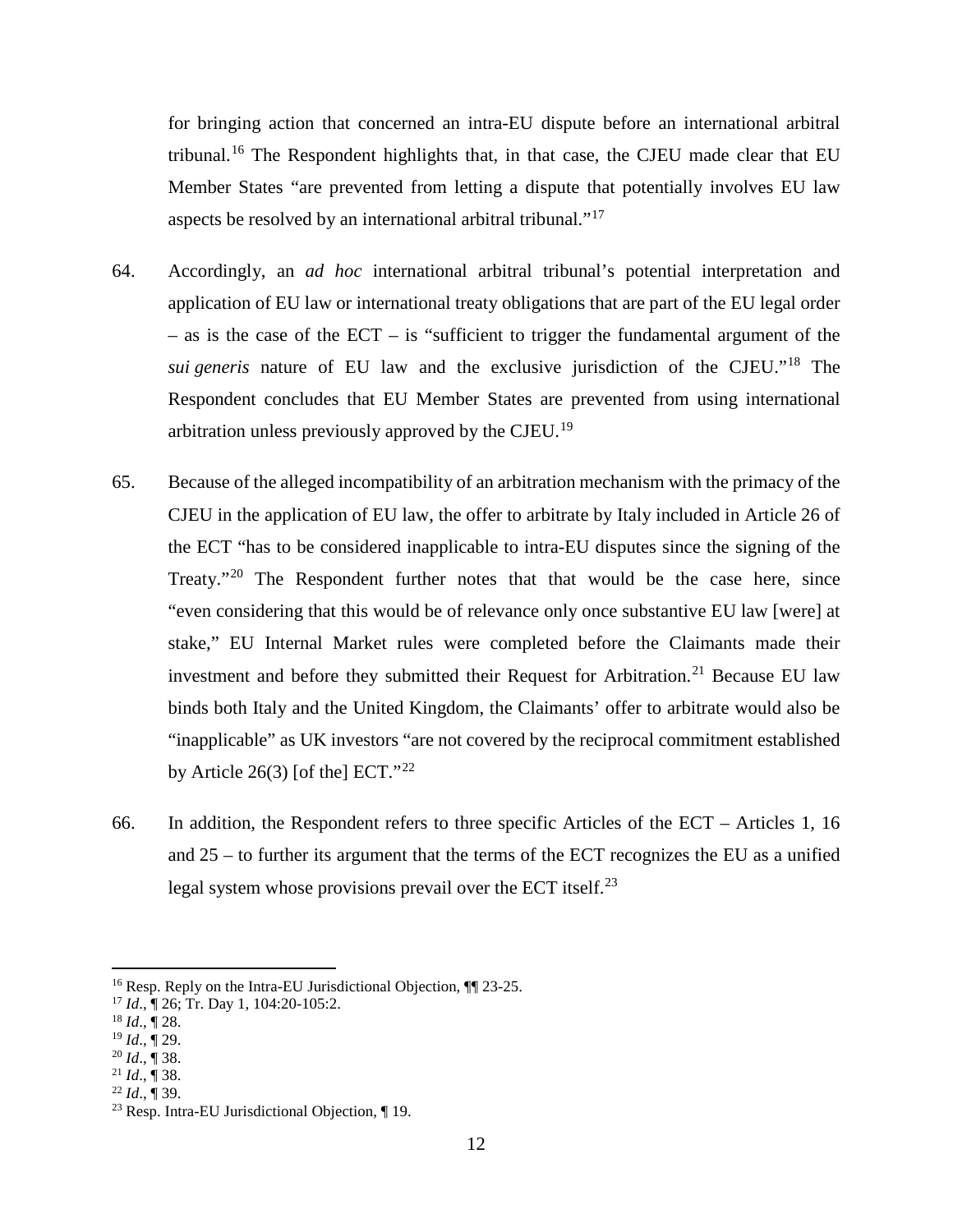- 67. First, the Respondent alleges that Article 1 of the ECT recognizes the EU as a single and unified territory for purposes of the ECT. $^{24}$  According to the Respondent, this recognition of an overlap of territories between the EU Member States and the EU is also a recognition of an allocation of competences within the EU that rather than relying on geographical areas, relies on competences by matter.<sup>25</sup>
- 68. The Respondent subsequently addresses Article 25 of the ECT and argues that it recognizes the specificity of the relations among EU Member States. <sup>26</sup> Through this Article, the ECT acknowledges that the EU has the scope of "'substantially liberalizing […] trade and investment', that is to say the same subject matter as the  $ECT$ ."<sup>27</sup> Additionally, the Respondent alleges that Article 25 of the ECT can only be reasonably interpreted under the understanding that between Contracting Parties that are party to the EU, "a 'preferential treatment' does exist and is fully recognized by the ECT."<sup>28</sup>
- 69. Lastly, the Respondent addresses Article 16 of the ECT and refers to it as a conflict rule.<sup>29</sup> The Respondent explains that Italy and the UK entered into EU Treaties that concern the subject matter of Parts III and V of the ECT prior to signing the ECT. Consequently, "nothing in Part III or V of the ECT must be construed to derogate from any provision of the EU Treaties as for investment promotion and protection, or from any right to dispute resolution with respect thereto under the EU Treaties."<sup>30</sup>
- 70. Finally, the Respondent alleges that the lack of an explicit disconnection clause in the ECT does not prove the lack of intent of the Contracting Parties to limit the scope of the ECT and adds that, pursuant to Articles 31 and 32 of the Vienna Convention on the Law of Treaties (the "**VCLT**"), the interpretation of a treaty and of the intent of the contracting parties is an exercise that includes "both textual and contextual elements, including the

- $^{25}$  *Id.*,  $\overline{9}$  13.
- $^{26}$  *Id.*, ¶ 14.
- $^{27}$  *Id.*,  $\overline{9}$  15.  $^{28}$  *Id.*,  $\overline{9}$  16.
- <sup>29</sup> *Id*., ¶ 17.
- <sup>30</sup> *Id*., ¶ 18.

 $^{24}$  *Id.*, ¶[ 10-11.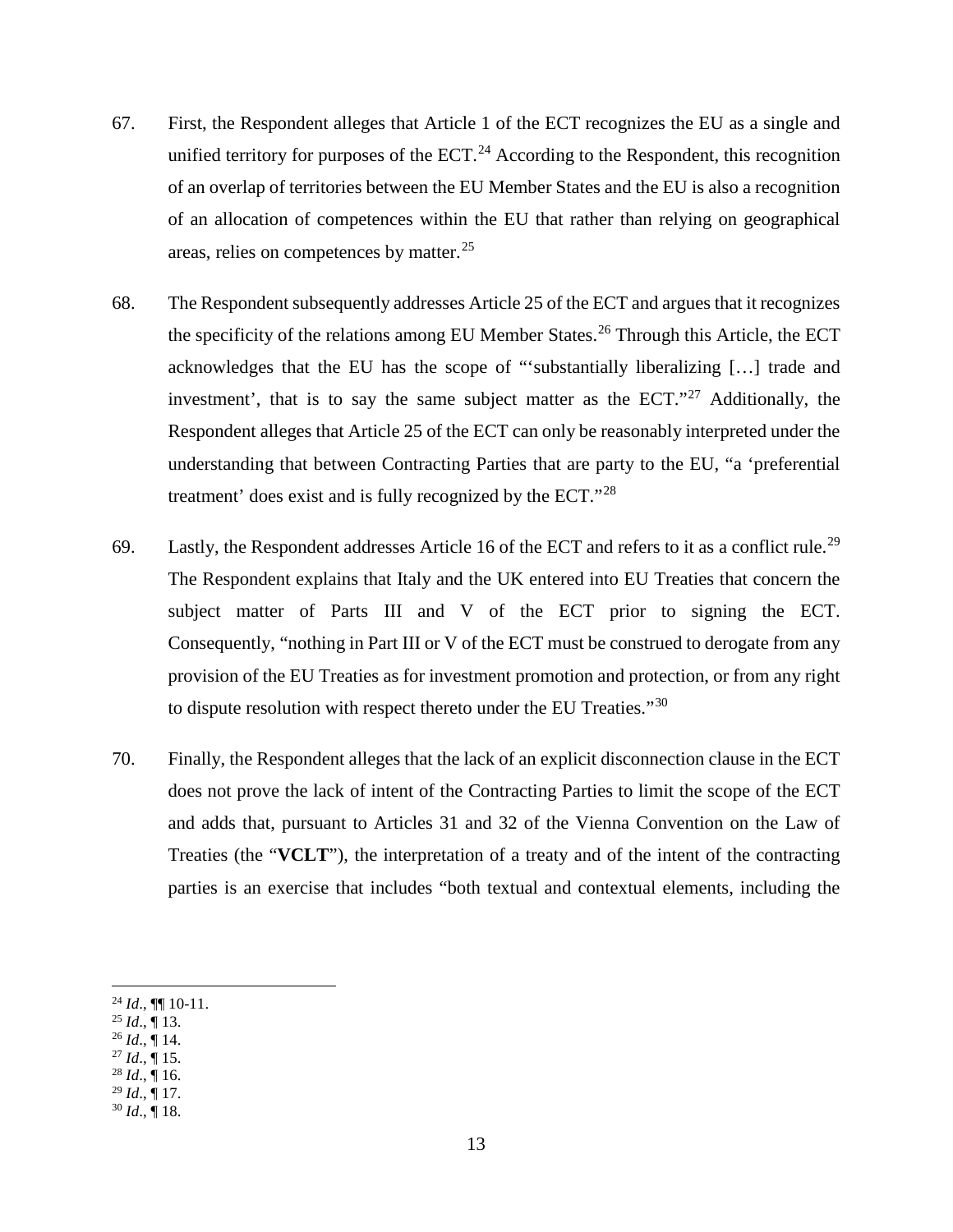existence of other treaties between the relevant parties."<sup>31</sup>

#### *b. The Context and Purpose of the ECT*

- 71. The Respondent alleges that the context, declarations and understanding of the Contracting Parties of the ECT support the conclusion that the ECT is inapplicable to intra-EU disputes.<sup>32</sup> As to the context of the ECT, the Respondent points, *inter alia*, at the Decision with respect to Articles 24(4)(a) and 25 of the ECT included in Annex 2 to the Final Act of the European Energy Charter Conference (the "**Decision in Annex 2**"). 33
- 72. First, the Respondent states that the Decision in Annex 2 "clearly shows that Contracting Parties that took part into [sic] the Conference had clear in mind the issue of treatment of investors from a country that was a Contracting Party of the ECT but not a member of the EU", and felt the need to establish that "once a non-EU Investor is established within the EU under the criteria established in the Decision, it will benefit [from] EU rules."<sup>34</sup> For the Respondent, "it is obvious that this Decision means that in such case[s] the investor would have no right to apply Article 26 [of the ECT] to protect its position," but would be covered by EU law and refer to the internal dispute resolution mechanisms afforded by the EU. The Respondent concludes that "[this] principle cannot but confirm the intention of the Contracting Parties to cover only situations external to the EU."<sup>35</sup>
- 73. The Respondent also considers "preparatory work of the treaty and the circumstances of its conclusion" – primarily the European Energy Charter – to be a necessary tool of interpretation of the ECT.<sup>36</sup> The Respondent states that the Charter process "was intended to integrate the energy sector of the Soviet Union and Eastern Europe" as well as regulate their relationship, and not to regulate the internal EU energy market.<sup>37</sup> The Respondent adds that, at the time of the creation of the Charter, EU Directives in the energy sector had

 <sup>31</sup> Resp. Reply on the Intra-EU Jurisdictional Objection, ¶¶ 43-46 citing *Blusun S.A., Jean-Pierre Lecorcier and Michael Stein v. Italian Republic*, ICSID Case No. ARB/14/3, Award, 27 December 2016 (CL-125) ("*Blusun*") and *Electrabel S.A. v. Republic of Hungary*, ICSID Case No. ARB/07/19, Award, 25 November 2015 (CL-116) ("*Electrabel*").

<sup>32</sup> Resp. Intra-EU Jurisdictional Objection, ¶ 20.

 $^{33}$  *Id.*,  $\sqrt{\ }$  21.

 $34$  *Id.*,  $\overline{9}$  22.

<sup>35</sup> *Id*., ¶ 23.

<sup>36</sup> *Id*., ¶ 27.

 $37$  *Id.*,  $\overline{9}$  28.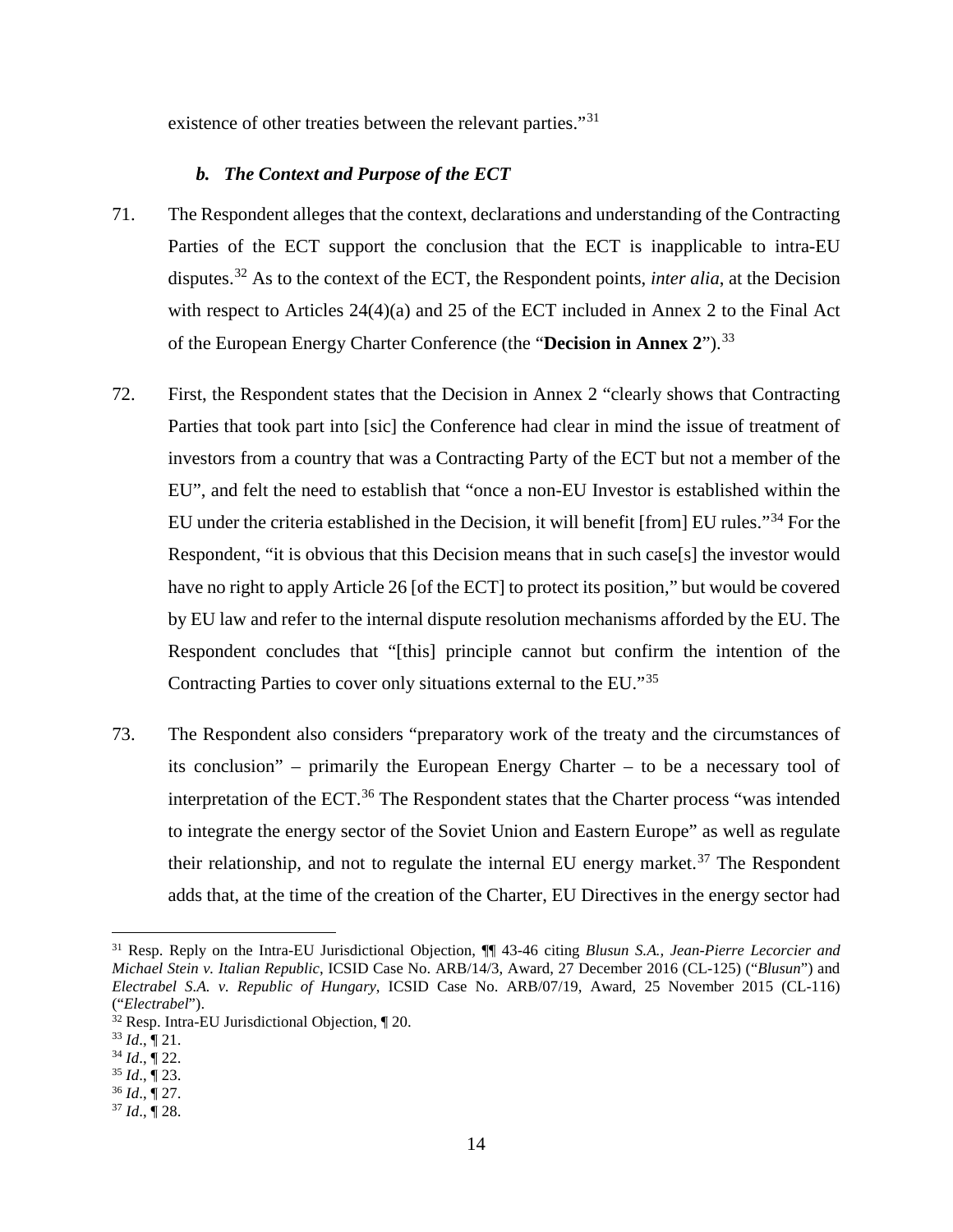already been adopted or were in the process of being adopted. This would confirm "the intention of the EU institutions and the EU Member States to regulate intra-EU situations exclusively within the Internal Market rules."<sup>38</sup>

74. Lastly, the Respondent relies on the practice of the EU and EU Member States.<sup>39</sup> The Respondent argues that since *Electrabel*, the first intra-EU investment arbitration that was instituted under the ECT in 2007, "the EU and Member States generally objected against the jurisdiction of arbitral tribunals, as well as the Commission repeatedly asked to intervene as *amicus curiae* to [that] same end."<sup>40</sup> The Respondent submits that this confirms the intention of the EU and its Member States for the ECT not to cover intra-EU disputes. $41$ 

### *c. The Evolution of EU Law*

- 75. The Respondent submits that, even if the Tribunal was to consider that the ECT applied to intra-EU disputes at one time, it should nevertheless conclude that, after the adoption of the Treaty of Lisbon amending the Treaty on European Union and the Treaty establishing the European Community (the "Lisbon Treaty"), <sup>42</sup> it no longer applies to such disputes.<sup>43</sup>
- 76. The Respondent explains that, with the Lisbon Treaty, direct foreign investments ("**DFI**") were added to the common commercial policy, an exclusive competence of the EU. Thus, since then, EU Member States cannot enter into *inter se* agreements in those matters that are included in DFI, which only EU law can regulate.<sup>44</sup> Consequently, by adhering to the Lisbon Treaty, EU Member States modified their obligations under the ECT as to DFI within the EU. 45
- 77. The Respondent explains the interplay between the ECT and the Lisbon Treaty relying on Article 30 of the VCLT and on the Report on Fragmentation of International Law of the

 <sup>38</sup> *Id*., ¶ 30.

<sup>39</sup> *Id*., ¶ 31.

<sup>40</sup> *Id*., ¶¶ 32-33. 41 *Id*., ¶ 34.

 $42$  Treaty of Lisbon amending the Treaty on European Union and the Treaty establishing the European Community, signed at Lisbon, 13 December 2007 (RL-004).

<sup>43</sup> Resp. Intra-EU Jurisdictional Objection, ¶ 36.

<sup>44</sup> *Id*., ¶ 37.

<sup>45</sup> *Id*., ¶ 38.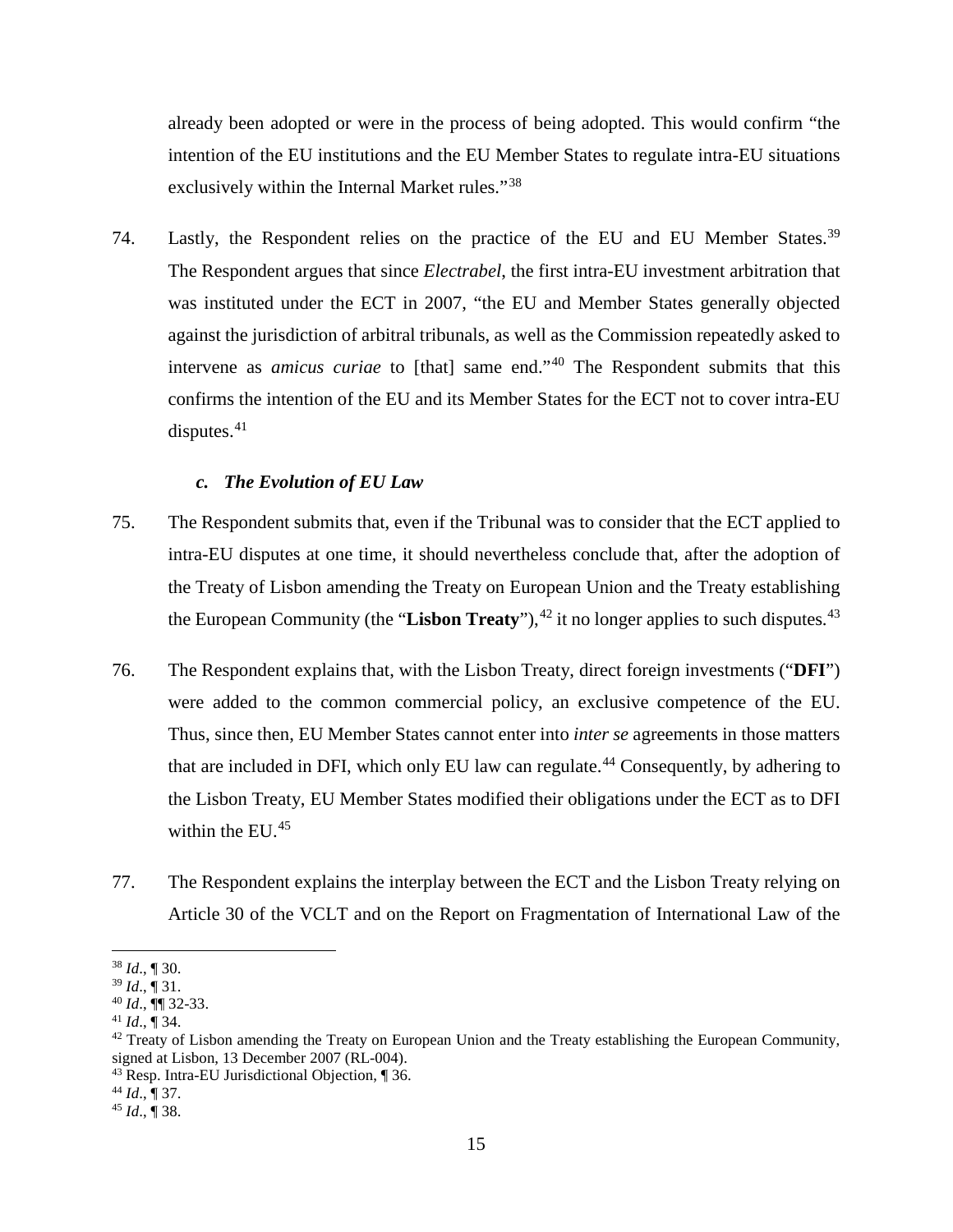International Law Commission (the "**ILC**") and concludes that both Treaties apply to the same subject matter, regardless of the lack of an exact coincidence of provisions or even of their objectives.<sup>46</sup> Although EU provisions on internal market and rules on economic integration "do not 'deal' technically with promotion and protection of investments as it is usually understood to be the scope of investment agreements in international trade law, they share the same efforts of integration."<sup>47</sup> The Respondent adds that the Claimants' statement that the exact same terms of protection in investment law incorporated into the ECT should also be found in EU law in order to apply to the conflict rule in Article 16 of the ECT misses the essence of EU law.<sup>48</sup> For the Respondent, "concerning the same subject matter" must be read in the context of the scope of the Treaties to compare and that adds exact coincide is not the rule.<sup>49</sup>

- 78. The Respondent then submits that EU law represents a more developed and articulated legal system and is therefore "more favorable to the investor and the investment than the ECT."<sup>50</sup> First, investors can address national courts of the EU for all issues that would arise in an ECT arbitration. <sup>51</sup> Second, "[f]inal recourse to the CJEU by domestic Courts permits the CJEU to ensure consistency of application of case law throughout Europe."<sup>52</sup> Furthermore, EU law widely protects legitimate expectations and applies principles of reasonableness and proportionality of public acts.<sup>53</sup>
- 79. Finally, in response to the Claimants' allegation that Article 41 of the VCLT would prohibit EU Member States from establishing a different regime among them because this would eliminate the right of Contracting Parties to grant access to international arbitration to their investors, the Respondent argues that Article 41 of the VCLT protects the rights of those Contracting Parties that do not take part into the new agreement. Member States can "fully abrogate to any rule whatsoever."<sup>54</sup> Accordingly, the derogation of Article 26 of the

 $49$  *Id.*,  $\P$  51.

 <sup>46</sup> *Id*., ¶¶ 46-48.

<sup>47</sup> *Id*., ¶¶ 49-50.

<sup>48</sup> Resp. Reply on the Intra-EU Jurisdictional Objection, ¶ 50.

<sup>50</sup> Resp. Intra-EU Jurisdictional Objection, ¶ 53.

<sup>&</sup>lt;sup>51</sup> Resp. Reply on the Intra-EU Jurisdictional Objection, 148.

<sup>52</sup> *Id*., ¶ 54.

<sup>53</sup> *Id*., ¶ 49.

<sup>54</sup> *Id*., ¶ 57.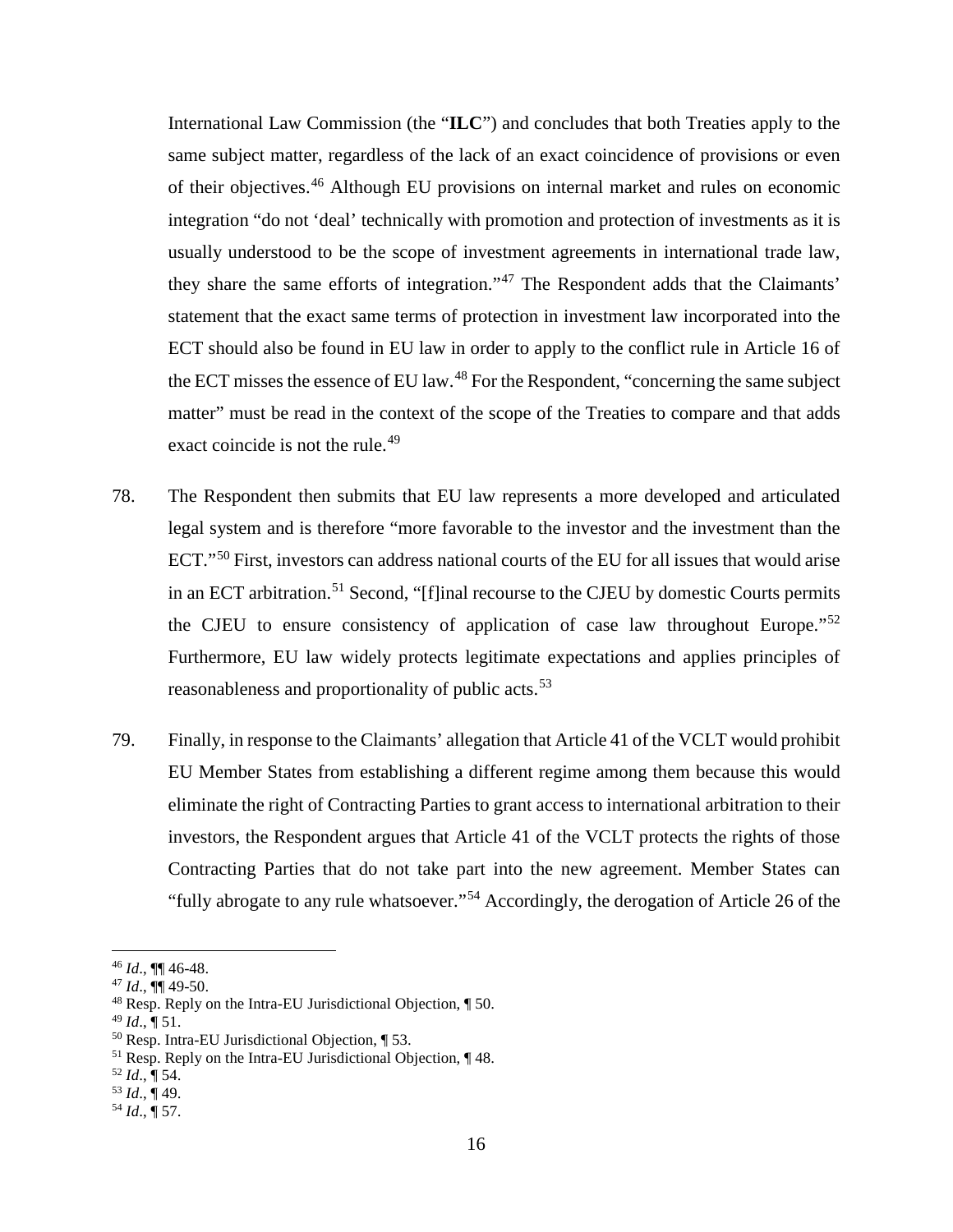ECT would only apply to intra-EU disputes and would not affect the rights of investors of third countries.<sup>55</sup>

# **Claimants' Position**

# *a. The Terms of the ECT*

- 80. The Claimants argue that as of the date of the Request for Arbitration submitted on 14 April 2017, there was a valid offer to arbitrate on the part of the Respondent included in Article 26 of the ECT, which the Claimants accepted when "they sent their letter dated 31 March 2016 to Italy seeking amicable settlement, and submitted their Request for Arbitration on 14 April 2017."<sup>56</sup> The Respondent is now seeking to retroactively withdraw their valid offer to arbitrate.<sup>57</sup>
- 81. The Claimants submit that, contrary to what the Respondent argues, the term "applicable rules and principles of international law," refers to "public international law, and not the regional law of the EU."<sup>58</sup> The Claimants recognize that EU law "is a species of international law," as it deals with the relations between EU Member States, but it is not the type of international law contemplated under Article 26 of the ECT.<sup>59</sup>
- 82. The Claimants argue that the Opinion 1/09 and the MOX plant case are distinguishable from disputes that arise under the ECT. $^{60}$  First, the Claimants recall that Opinion  $1/09$ related to the creation of a Unified Patent Litigation System that would have exclusive jurisdiction to address a significant number of patent actions; in order to do this, that court would be called upon to interpret and apply EU law and decide disputes on the basis of the fundamental rights and basic principles of EU law. $^{61}$  In contrast, the ECT does not call on tribunals to apply EU law, but rather the provisions of the ECT and the principles of public international law. Moreover, the ECT does not grant exclusive jurisdiction in this Tribunal over certain disputes, asinvestors with rights under the ECT are not precluded from seeking

 $\overline{a}$ 

<sup>55</sup> *Id*., ¶ 57; Tr. Day 1, 121:7-12.

<sup>&</sup>lt;sup>56</sup> Cl. Reply on the Intra-EU Jurisdictional Objection,  $\parallel$  5 (footnote omitted).<br><sup>57</sup> Cl. Rejoinder on the Intra-EU Jurisdictional Objection,  $\parallel$  3.

 $58$  *Id.*, 16.

<sup>59</sup> Tr. Day 3, 199:8-16.

<sup>60</sup> Cl. Rejoinder on the Intra-EU Jurisdictional Objection, ¶ 18.

<sup>61</sup> *Id*., ¶ 19.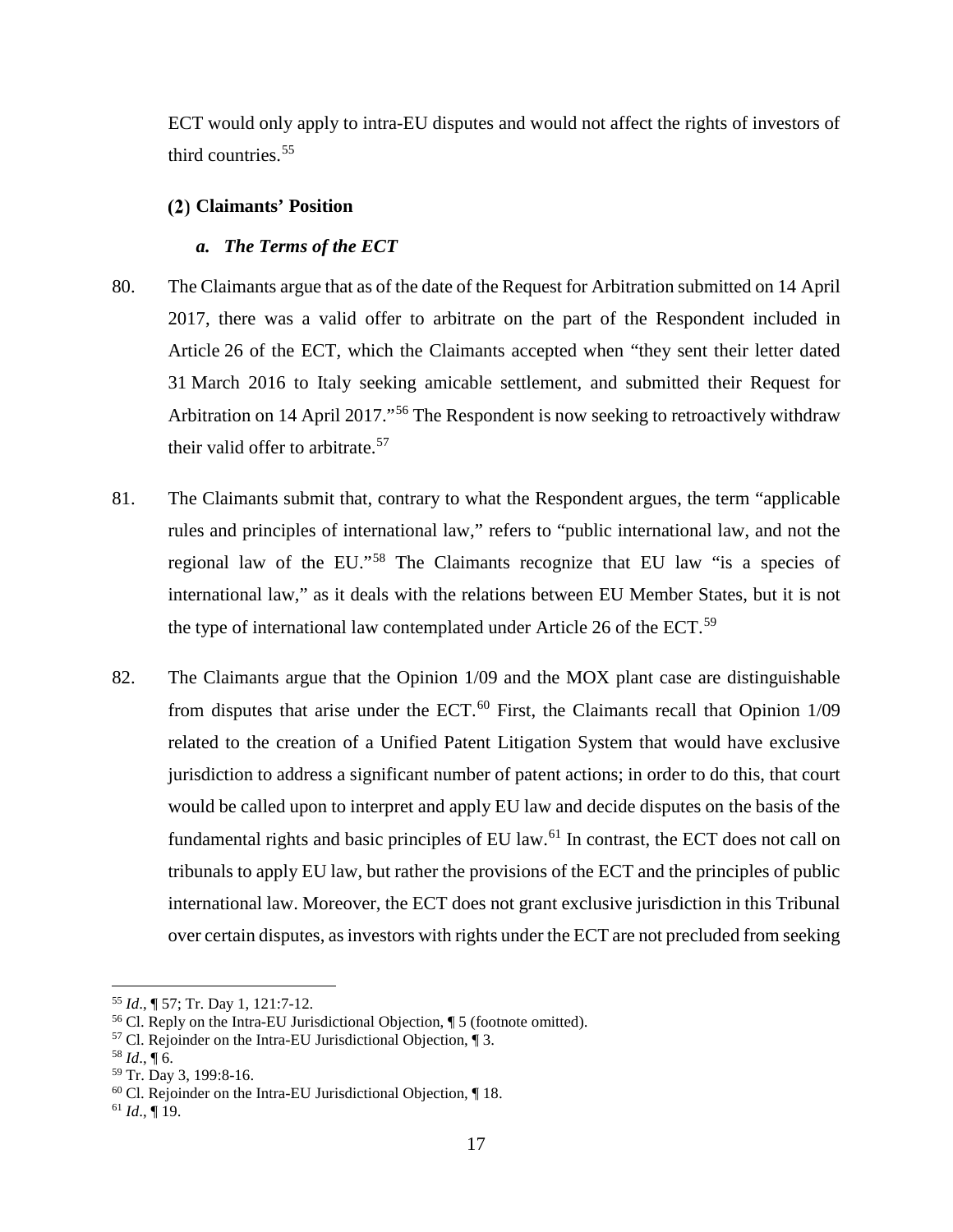relief in EU courts for violations of domestic and EU law. Accordingly, Opinion 1/09 is not applicable to the present case.  $62$ 

- 83. Second, the Claimants argue that the MOX plant case relates to disputes that require the interpretation and application of EU law. The Claimants reiterate that under the ECT the applicable law to this dispute are the terms of the ECT and public international law. Rockhopper's claims in this case are not claims under EU law as they are based on alleged violations of the substantive provisions of Articles 10 and 13 of the ECT. $^{63}$
- 84. The Claimants add that "the ECT text provides no limitations or exceptions such that investors from certain Contracting Parties (*e.g.* the United Kingdom, as is the case here) may not resolve their disputes against certain other Contracting Parties (*e.g.* Italy)." In fact, the Claimants note, no exceptions could have been made as Article 46 of the ECT prohibits reservations to the ECT. 64
- 85. Furthermore, there is no legal basis to imply that certain provisions of the ECT, particularly Articles 16 and 25 of the ECT upon which the Respondent based its argument, mean that the arbitration agreement in Article 26 of the ECT, does not apply in intra-EU disputes.<sup>65</sup>
- 86. First, the Claimants explain that Article 16 of the ECT is applicable when two international agreements between the same Contracting Parties and subject matter are in force in order to give preference to more favourable provisions for investors and investments, and cannot be used to deny investors the benefit of access to international arbitration provided by the ECT.<sup>66</sup> According to the Claimants, the right to arbitrate against a State is fundamental to the ECT and, therefore, Article 16 of the ECT cannot be applied to allow another treaty in which no right to international arbitration is granted to investors, to serve as a basis to deprive investors of that right.<sup>67</sup>
- 87. The Claimants state that the Respondent's argument that Article 25 of the ECT recognises

 <sup>62</sup> *Id*., ¶ 20.

 $^{63}$  *Id.*,  $\P$ [21-23.

<sup>64</sup> Cl. Reply on the Intra-EU Jurisdictional Objection, ¶ 14.

<sup>65</sup> *Id*., ¶ 18.

<sup>66</sup> *Id*., ¶ 20.

<sup>67</sup> *Id*., ¶ 21.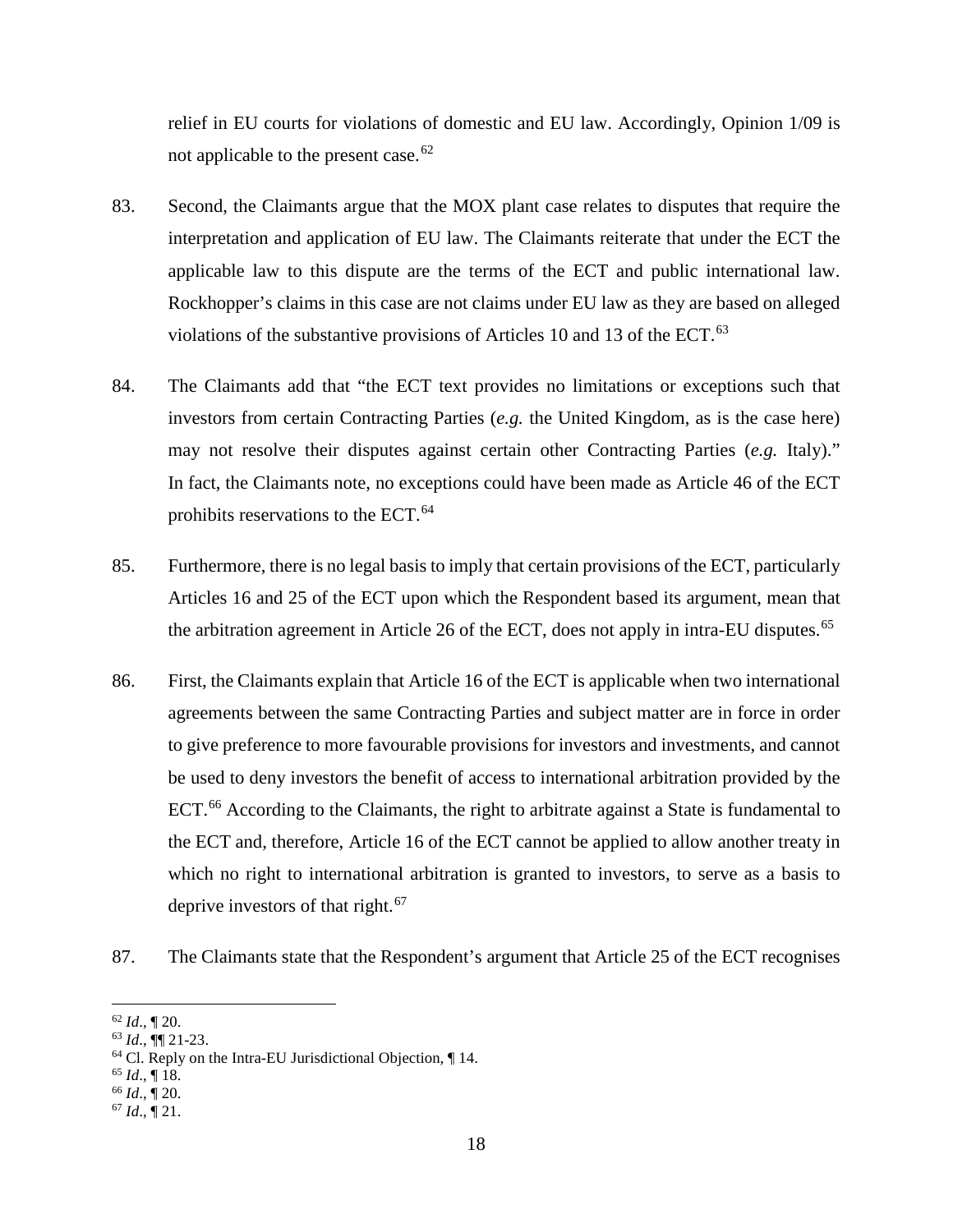the existence of "preferential treatment" among EU Member States is misplaced. According to the Claimants, Article 25 of the ECT merely confirms that one party to an Economic Integration Agreement ("**EIA**") is not obliged to extend MFN treatment to a non-party of the EIA and says nothing about the treatment that EU Member States should afford investors of other EU Member States or about the dispute resolution mechanisms available to investors of EU Member States, or any Contracting Party to the ECT.<sup>68</sup>

88. Finally, the Claimants argue that ECT Contracting Parties that were also EU Member States had the possibility of negotiating a disconnection clause excluding the dispute resolution mechanism in Article 26 of the ECT for intra-EU disputes.<sup>69</sup> On this point, the Claimants note that since 1988, the EU and its Member States concluded more than 20 treaties under public international law that did include a disconnection clause, yet no such clause was included in the ECT.<sup>70</sup> The Claimants conclude that if EU Member State parties to the ECT intended to limit the ECT they would have added language to reflect their intention and not rely on an "implied" disconnection clause or the analysis of other treaties.<sup>71</sup>

#### *b. The Context and Purpose of the ECT*

- 89. The Claimants describe the Respondent's interpretation of the ECT's context and purpose as "inaccurate and misleading."<sup>72</sup> First, the Claimants submit that the Decision in Annex 2 to the ECT simply clarifies that EU Member States that are Contracting Parties to the ECT must afford the same treatment to non‐EU investments that maintain business activities within the EU. The Claimants add that it "says nothing that would imply a prohibition on EU investors seeking redress in international arbitration against an EU Member State."<sup>73</sup>
- 90. While recognizing that the ECT resulted from the need for economic recovery in Eastern Europe and the Soviet Union, the Claimants submit that "nothing in the ECT limits it to

 <sup>68</sup> *Id*., ¶ 24; Tr. Day 3, 192:16-193:10.

<sup>69</sup> *Id*., ¶ 16.

<sup>70</sup> Cl. Rejoinder on the Intra-EU Jurisdictional Objection, ¶¶ 7-8, citing *Electrabel*, ¶ 4.158 (CL‐116); *Blusun*, ¶ 280  $CL-125$ ).

 $71$  *Id.*, ¶ 10.

 $72$  Cl. Reply on the Intra-EU Jurisdictional Objection,  $\sqrt{22}$ .

 $^{73}$  *Id.*,  $\sqrt{23}$ .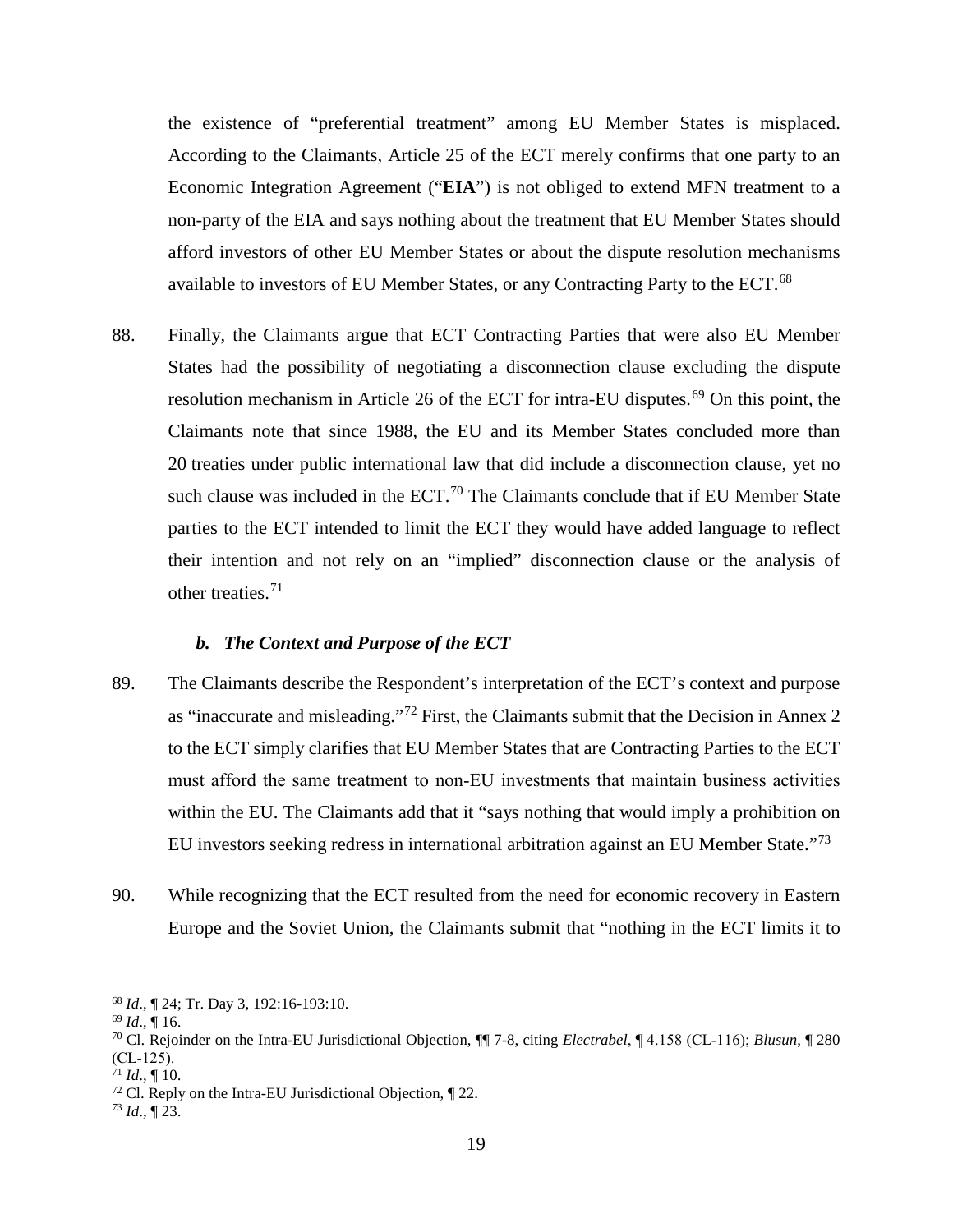that purpose."<sup>74</sup> Moreover, "the ECT's recitals do not create a distinction between the [EU] internal market and the adoption of the ECT" as "they simply refer to Europe as a geographical element, as part of a reference for the energy sector, and as a support system in consideration of the European Community's strength."<sup>75</sup> According to the Claimants, "[t]hese provisions cannot be read as somehow creating a different regime for the EU, which is not otherwise found in the  $ECT$ ."<sup>76</sup>

91. Furthermore, the Claimants highlight that at least 19 investment treaty arbitration tribunals – 10 of which have involved various intra‐EU BITs and 9 of which have involved the ECT – have rejected the same intra-EU jurisdictional objection that the Respondent raises,  $^{77}$  and add that their reasoning did not hinge upon, nor is impacted by, any interpretation of EU law offered by the CJEU to date.<sup>78</sup>

### *c. The Evolution of EU Law*

- 92. According to the Claimants, numerous tribunals and scholars have concluded that EU law and intra-EU investment treaties – including the ECT – do not share the same subject-matter.<sup>79</sup> Since Article 30 of the VCLT is only applicable if treaties are found to share the same subject matter, the Claimants submit that no further analysis of this argument is needed.<sup>80</sup>
- 93. Furthermore, even if it were to be found that the Lisbon Treaty and the ECT do relate to

 <sup>74</sup> *Id*., ¶ 25.

 $^{75}$  *Id.*,  $\overline{9}$  26.

<sup>76</sup> *Id.*; Tr. Day 3, 196:18-197:1.

<sup>&</sup>lt;sup>77</sup> Cl. Reply on the Intra-EU Jurisdictional Objection,  $\parallel$  30, referring, in particular, to the awards issued recently in *Blusun* (CL‐125); *Eiser Infrastructure Ltd. and Energia Solar Luxembourg S.à.r.l. v. Kingdom of Spain*, ICSID Case No. ARB/13/36, Award, 4 May 2017 (CL‐130); *JSW Solar (zwei) GmbH & Co. KG v. Czech Republic*, PCA Case No. 2014‐03, Final Award, 11 October 2017 (CL‐139)*; and Novenergia II – Energy & Environment (SCA), SICAR v. Kingdom of Spain*, SCC Case No. 2015/063, Final Award, 15 February 2018 (CL‐140).

<sup>78</sup> Cl. Reply on the Intra-EU Jurisdictional Objection, ¶ 83.

<sup>79</sup> *Id*., ¶ 46, referring, in particular, to Tomas Fecák, *Chapter 5: Intra‐EU International Investment Agreements, in International Investment Agreements and EU Law*, KLUWER L. INT'L 467–68 (2016) (CL‐148); *Ioan Micula et al. v. Romania*, ICSID Case No. ARB/05/20, Award, 11 December 2013 (CL‐041); *AES Summit Generation Ltd. and AES‐Tisza Erömü Kft. v. Republic of Hungary*, ICSID Case No. ARB/07/22, Award, 23 September 2010 (CL‐122); *Electrabel*, ¶ 4.176 (CL‐131); *Eastern Sugar B.V. v. Czech Republic*, SCC Case No. 088/2004, Partial Award, 27 March 2007, ¶ 159 (CL‐128); *Achmea B.V. (formerly known as "Eureko B.V.") v. Slovak Republic*, PCA Case No. 2008‐13, Award on Jurisdiction, Arbitrability and Suspension, 26 October 2010 (CL‐121) ("*Achmea Award*").

<sup>80</sup> Cl. Reply on the Intra-EU Jurisdictional Objection, ¶ 47.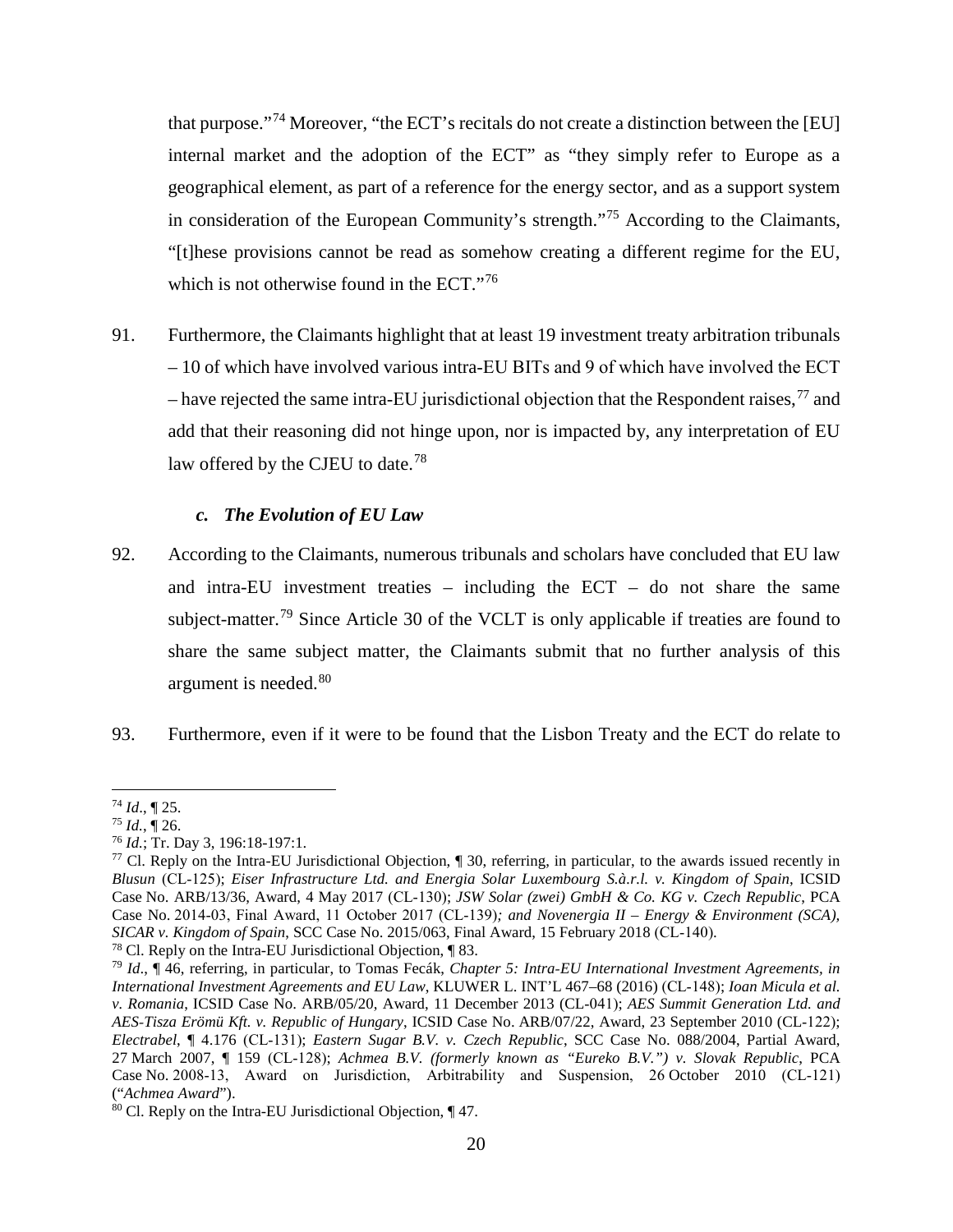the same subject-matter, Articles  $30(3)$  and  $30(4)(a)$  of the VCLT "confirm that an earlierin-time treaty  $(e.g.$  the ECT) applies unless it is found to be incompatible with the later-intime treaty (*e.g.* the Lisbon Treaty)." According to the Claimants, "as many arbitral tribunals and domestic courts have confirmed, the ECT and the Lisbon Treaty are not incompatible, and no conflicts arise between the ECT and any part of EU law."<sup>81</sup> Following this consistent line of jurisprudence, "it is simply beyond doubt that there is no incompatibility between the ECT and EU law, even if they were found to cover the same subject matter, which they do not."<sup>82</sup>

- 94. In any case, the application of Article 30 of the VCLT would be limited by Article 41 of the VCLT, which governs the conditions under which a multilateral treaty may be amended.<sup>83</sup> According to the Claimants, Article 41 of the VCLT "prohibits an interpretation that the Lisbon Treaty has modified the ECT by 'de‐activating' the investor protection and dispute resolution clauses between Italy and the United Kingdom because such a construction would eliminate the rights of Contracting Parties, granted to their investors, to bring disputes to international arbitration, and it would be incompatible with the object and purpose of the ECT, which is to promote foreign energy investments by ensuring investors' rights to arbitration."<sup>84</sup>
- 95. Furthermore, Article 16 of the ECT "confirms the predominance of the ECT's provisions on investment protection and dispute resolution mechanisms over prior or subsequent agreements that are less favorable."<sup>85</sup> The Claimants add that the application of Article 16 of the ECT requires specific showing – which the Respondent fails to provide – of how EU law would grant a stronger level of protection to foreign investments and thus prevail over the ECT,<sup>86</sup> and, in particular, more favourable provisions than the substantive protections

 <sup>81</sup> Cl. Reply on the Intra-EU Jurisdictional Objection, ¶¶ 48-53, referring, in particular, to *Electrabel*, ¶¶ 4.146-4.147 (CL‐131); *RREEF Infrastructure (G.P.) Limited and RREEF Pan‐European Infrastructure Two Lux S.à.r.l. v. Kingdom of Spain*, ICSID Case No. ARB/13/30, Decision on Jurisdiction, 6 June 2016, ¶¶ 72–75 (CL‐144); *Achmea Award*, ¶¶ 245, 281-82 (CL‐121); *Binder v. Czech Republic*, UNCITRAL, Award on Jurisdiction, 6 June 2007, ¶¶ 63, 65-66 (CL‐124).

 $82$  Cl. Reply on the Intra-EU Jurisdictional Objection,  $\P$  54.

 $^{83}$  *Id.*, ¶ 55.

<sup>84</sup> *Id*., ¶ 57.

 $85$  *Id.*, 160.

<sup>86</sup> Cl. Reply on the Intra-EU Jurisdictional Objection, ¶¶ 61-62; Cl. Rejoinder on the Intra-EU Jurisdiction Objection, ¶ 12.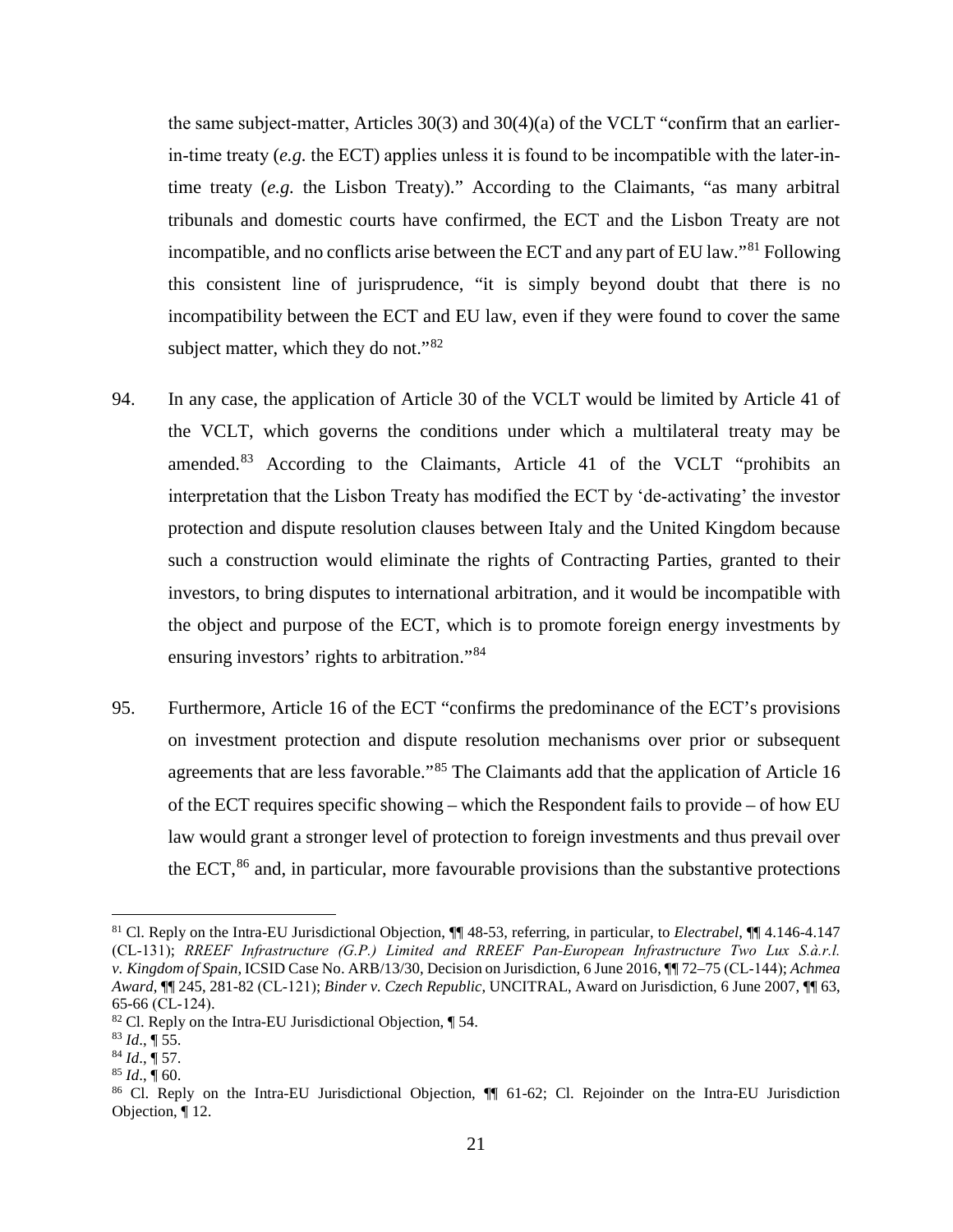afforded to investments in Part III of the ECT and the right of investors to access arbitration in Part V of the ECT. 87

- 96. On this point, the Claimants add that "there are no direct or comparable provisions of EU law in respect of full protection and security, fair and equitable treatment and expropriate [sic]"<sup>88</sup> nor does it afford the right to investors to resolve legal disputes with Contracting Parties through international arbitration, a fundamental right granted by the  $ECT.$ <sup>89</sup>
- 97. In response to Italy's allegation that access to international arbitration is unnecessary in intra-EU disputes because access to justice is ensured by the institutional features of the EU, the Claimants argue this does not take away from the point that EU law does not afford investors the ability to bring action against a State directly in international arbitration, which the ECT does.  $90$

#### **B. RELEVANCE OF THE ACHMEA JUDGMENT**

# **Respondent's Position**

98. The Respondent argues that its intra-EU Jurisdictional Objection is supported by the reasoning of the *Achmea* Judgment, on which the CJEU "confirmed that arbitration clauses on investment agreements covering intra-[EU] situations are not compatible with EU law", as they would "jeopardize the integrity of EU law."<sup>91</sup>

# *a. Impact of the* **Achmea** *Judgment on the Tribunal's Jurisdictional Analysis under the ECT*

99. First, the Respondent submits that "in the application of *Achmea* no distinction can be drawn between treaties exclusively undertaken between [M]ember States (like the BITs) and agreements signed also by the EU (like the ECT)."<sup>92</sup> In particular, the Respondent contends that paragraph 62 of the *Achmea* Judgment refers to agreements concluded

 $\overline{a}$ 

<sup>87</sup> Cl. Reply on the Intra-EU Jurisdictional Objection, ¶ 62.

<sup>88</sup> *Id*., ¶ 63.

<sup>89</sup> *Id*., ¶¶ 63-64.

 $90$  Cl. Rejoinder on the Intra-EU Jurisdiction Objection,  $\P$  13.

<sup>91</sup> Resp. Intra-EU Jurisdictional Objection, ¶¶ 107, 112.

 $92$  Resp. Reply on the Intra-EU Jurisdictional Objection,  $\P$  64.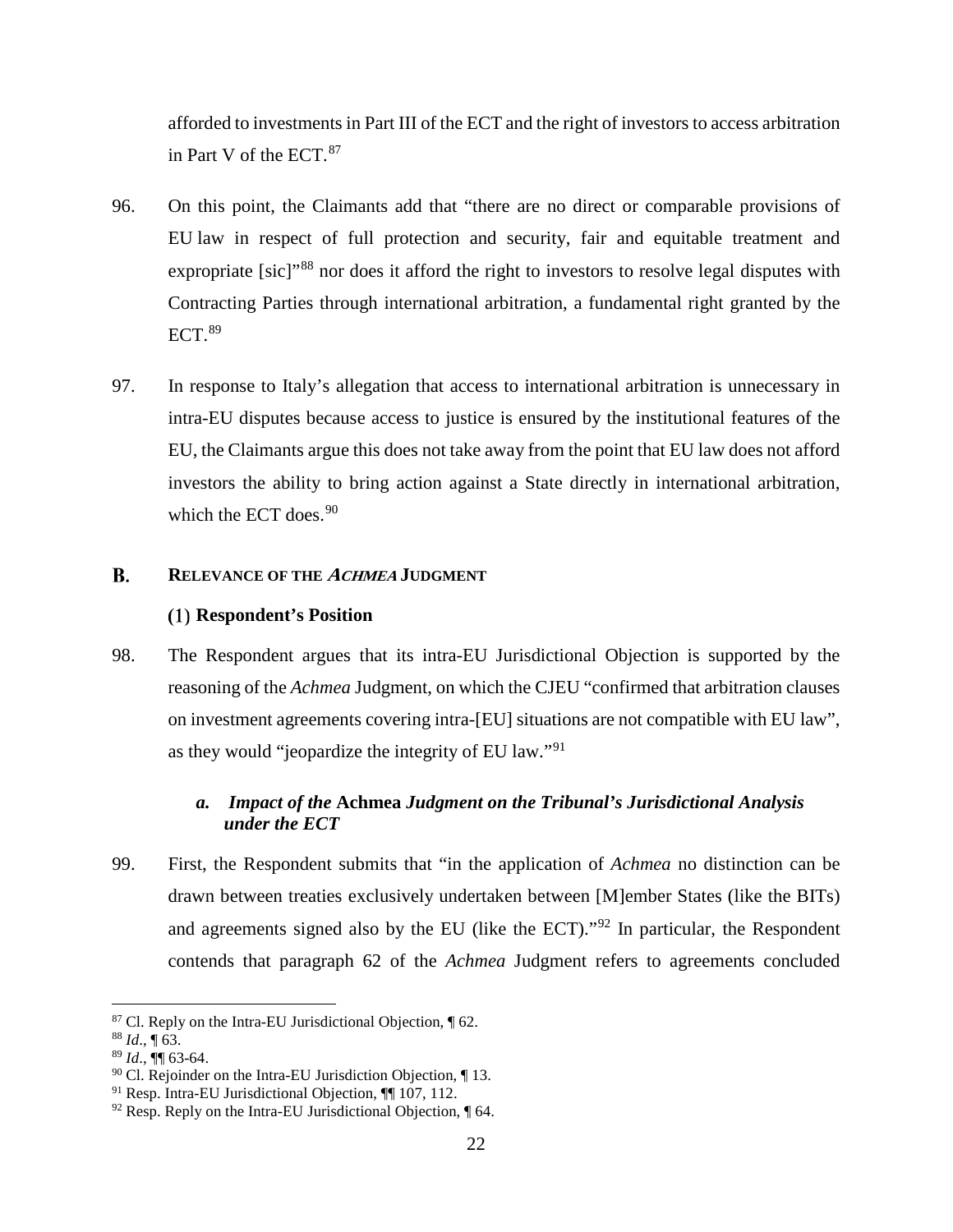between Member States "with the evident intention to refer to obligations reciprocally undertaken between member States irrespective of the kind of treaty."<sup>93</sup>

- 100. The fact that the EU is a Party to the ECT does not affect the bilateral nature of the offer to arbitrate and, although the ECT is a multilateral treaty, "the obligations that are relevant to the present dispute are those obligations that Italy assumed towards UK investors."<sup>94</sup> Paragraph 57 of the *Achmea* Judgment "makes it clear that the EU, when entering into an international agreement, has to '[respect] the autonomy of the EU and its legal order.'"<sup>95</sup> Furthermore, the *Achmea* Judgment confirms that, in an intra-EU BIT dispute, the main element to take into consideration "is that EU law needs to be applied."<sup>96</sup> For the Respondent, this is equally the case with the ECT, since "in order to assess the reciprocal obligations of the relevant (member) States, EU law needs to be considered both as international law and as the law of the host state."<sup>97</sup>
- 101. Finally, the Respondent addresses the treatment of the *Achmea* Judgment in the *Masdar* Award and submits that the Tribunal should adopt a different approach. The Respondent criticizes the *Masdar* tribunal's reliance on Advocate General Wathelet's Opinion in *Achmea* (the "**Advocate General's Opinion**") and notes that this Opinion does not reflect the law mainly because it was rejected by the CJEU and it draws unwarranted inferences from the CJEU's silence on the alleged distinction between BITs and ECT.<sup>98</sup>

#### *b. Effects of the* **Achmea** *Judgment upon Enforcement of Awards*

102. The Respondent explains that the principles confirmed in the *Achmea* Judgment, also (but not exclusively) concern the phase of enforcement of the award. In particular, the Respondent submits that, in this case, "if the Tribunal resolved to proceed to the merits phase and issue an award, the latter would be unenforceable and subject to non-recognition duties."<sup>99</sup> The Respondent refers to the arbitrators' duty to ensure that their awards are

 <sup>93</sup> *Id*., ¶ 65.

<sup>94</sup> *Id*., ¶ 69.

<sup>95</sup> *Id*., ¶ 70.

<sup>96</sup> *Id*., ¶ 74.

 $97$  *Id.* 

<sup>98</sup> *Id*., ¶¶ 84-89. Resp. Observations on *Masdar*, *¶¶* 20-26. 99 Resp. Reply on the Intra-EU Jurisdictional Objection, ¶ 77.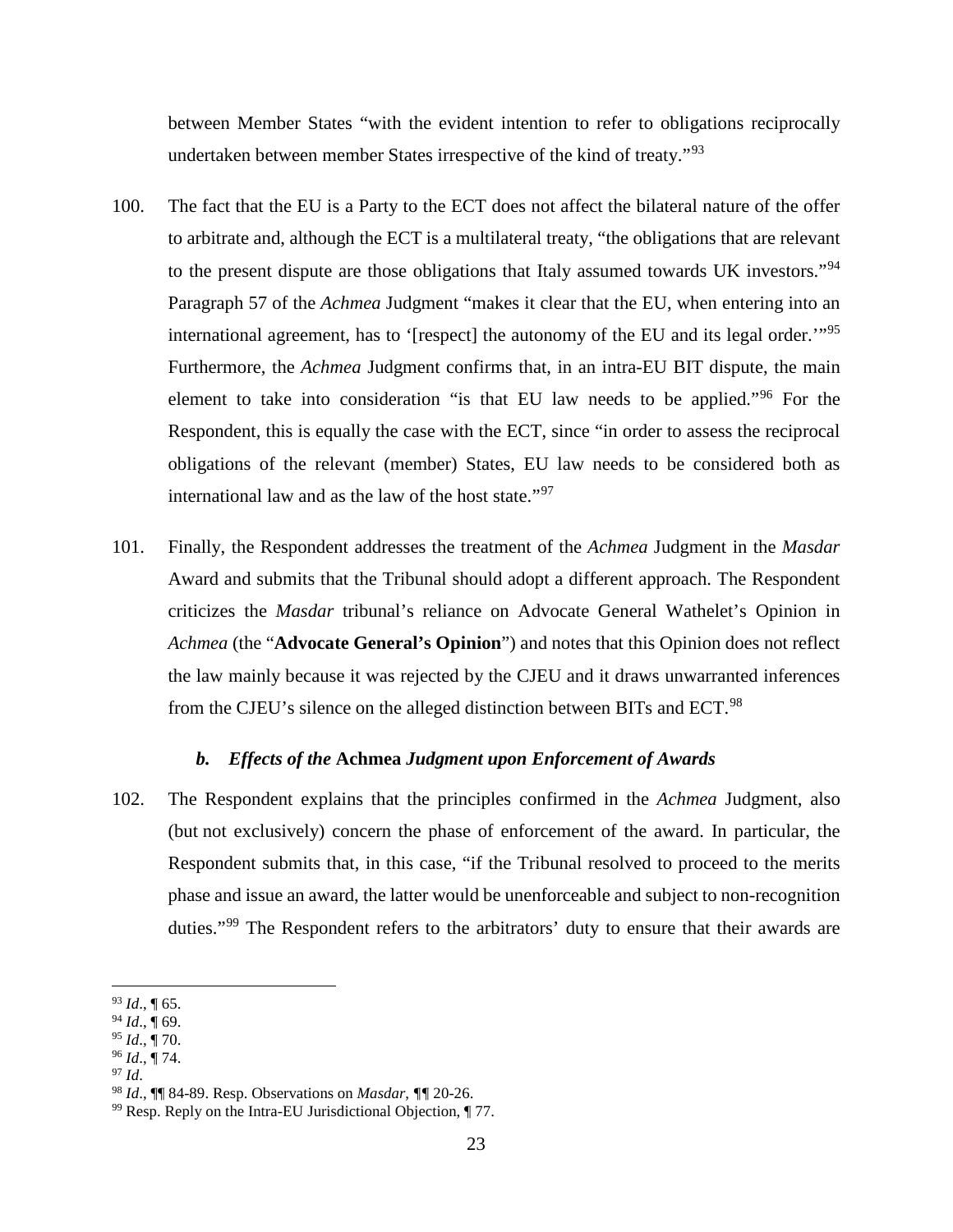unenforceable, and concludes that the Tribunal should refuse to exercise jurisdiction based on its inability to produce an enforceable award.<sup>100</sup>

### **Claimants' Position**

103. The Claimants argue that the *Achmea* Judgment is neither relevant in the context of the current ECT arbitration, nor persuasive in its reasoning,  $101$  for three reasons: (i) the Tribunal's jurisdiction is based on the express jurisdictional provisions of the ECT, regardless of what the CJEU has to say; (ii) even if *Achmea* were relevant to certain BIT disputes "which remains a very open question as a matter of public international law," it is not relevant to disputes under the ECT, of which the EU is a party; and (iii) its "theoretical future impact" on the enforceability of an award is not a relevant concern for the Tribunal.<sup>102</sup>

# *a. Impact of the* **Achmea** *Judgment on the Tribunal's Jurisdictional Analysis under the ECT*

- 104. The Claimants argue that this case is distinguishable from *Achmea* for two reasons: (i) *Achmea* involved an intra-EU BIT, while the ECT involves the EU and, separately, every EU Member State as a Party; and (ii) *Achmea* turned on two provisions in the Netherlands-Slovakia BIT's applicable law clause that are not present in the ECT's governing law clause. 103
- 105. The Claimants highlight that in *Achmea*, the CJEU limited its ruling to arbitration agreements contained in certain BITs concluded between EU Member States and "indicated that its ruling in *Achmea* would not apply to an investment protection treaty to which the EU is a Contracting Party."<sup>104</sup>
- 106. In particular, the CJEU in *Achmea* concluded that "the dispute settlement mechanism in Article 8(6) of the Netherlands‐Slovakia BIT was incompatible with EU law because it

 $\overline{a}$ <sup>100</sup> *Id*., ¶¶ 78-80.

<sup>101</sup> Cl. Reply on the Intra-EU Jurisdictional Objection, ¶ 68. 102 *Id*., ¶ 74. 103 *Id*., ¶ 85.

<sup>104</sup> Cl. Reply on the Intra-EU Jurisdictional Objection, ¶¶ 87, 88; Cl. Rejoinder on the Intra-EU Jurisdictional Objection, ¶ 27.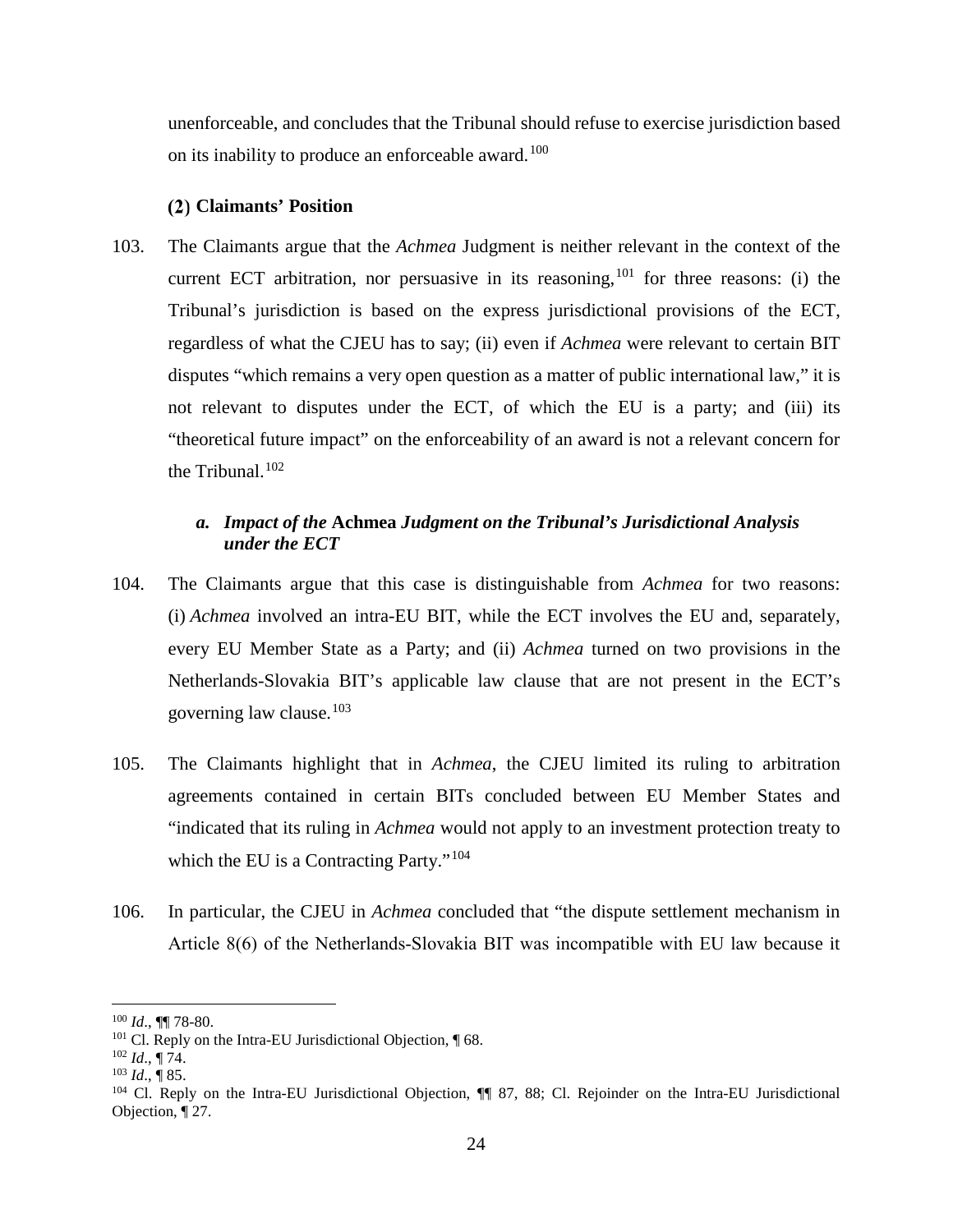required an arbitral tribunal to interpret and apply EU law, but the tribunal did not constitute a *'tribunal or court'*" for purposes of EU law, that would be able to refer questions of interpretation or application of EU law to the CJEU, thereby preventing the effectiveness of the EU legal order.<sup>105</sup> Conversely, the Claimants add, Article 26(6) of the ECT makes no such reference to EU law, but rather specifically provides that the Tribunal shall decide disputes arising in accordance with the terms of the ECT and international law.<sup>106</sup>

107. The Claimants state that the *Masdar* tribunal's reliance on the Advocate General's Opinion is reasonable and logical and note that the *Achmea* Judgment failed to address some of the issues addressed in the Advocate General's Opinion – including the application of the ruling to multilateral treaties. This does not result in the CJEU's automatic "rejection" of the Advocate General's Opinion.<sup>107</sup>

### *b. Effects of the* **Achmea** *Judgment upon Enforcement of Awards*

108. The Claimants argue that, given how recent the *Achmea* Judgment is, its specific impact (if any) upon enforcement of awards issued under intra‐EU BITs is "highly uncertain."<sup>108</sup> On this point, the Claimants note that the tribunal in *Micula* explained that it is not a tribunal's task to engage in speculation about enforcement.<sup>109</sup> The Tribunal in this case should do likewise.<sup>110</sup> Furthermore, the Respondent ignores that even if enforcement within the EU were to be denied, "enforcement outside of the EU may still be possible."<sup>111</sup>

#### **RELEVANCE OF THE VATTENFALL DECISION**  C.

### **Respondent's Position**

109. First, the Respondent argues that the *Vattenfall* tribunal distorted the wording of Article 26 of the ECT to circumvent the indication that "issues in dispute" be decided in accordance

 $\overline{a}$ 

<sup>&</sup>lt;sup>105</sup> Cl. Reply on the Intra-EU Jurisdictional Objection,  $\P$  91, 96 (emphasis in the original); Cl. Rejoinder on the Intra-EU Jurisdictional Objection, ¶ 28.

 $106$  Cl. Reply on the Intra-EU Jurisdictional Objection,  $\P$  92.

<sup>107</sup> Cl. Rejoinder on the Intra-EU Jurisdictional Objection, ¶ 39.

<sup>&</sup>lt;sup>108</sup> Cl. Reply on the Intra-EU Jurisdictional Objection, ¶ 98.

 $109$  *Id.*, ¶ 99.

<sup>110</sup> *Id*., ¶ 100, citing *Ioan Micula, Viorel Micula, S.C. European Food S.A., S.C. Starmill S.R.L. and S.C. Multipack S.R.L. v. Romania*, ICSID Case No. ARB/05/20, Award, 11 December 2013 (CL-041).

<sup>111</sup> Cl. Rejoinder on the Intra-EU Jurisdictional Objection, ¶ 32.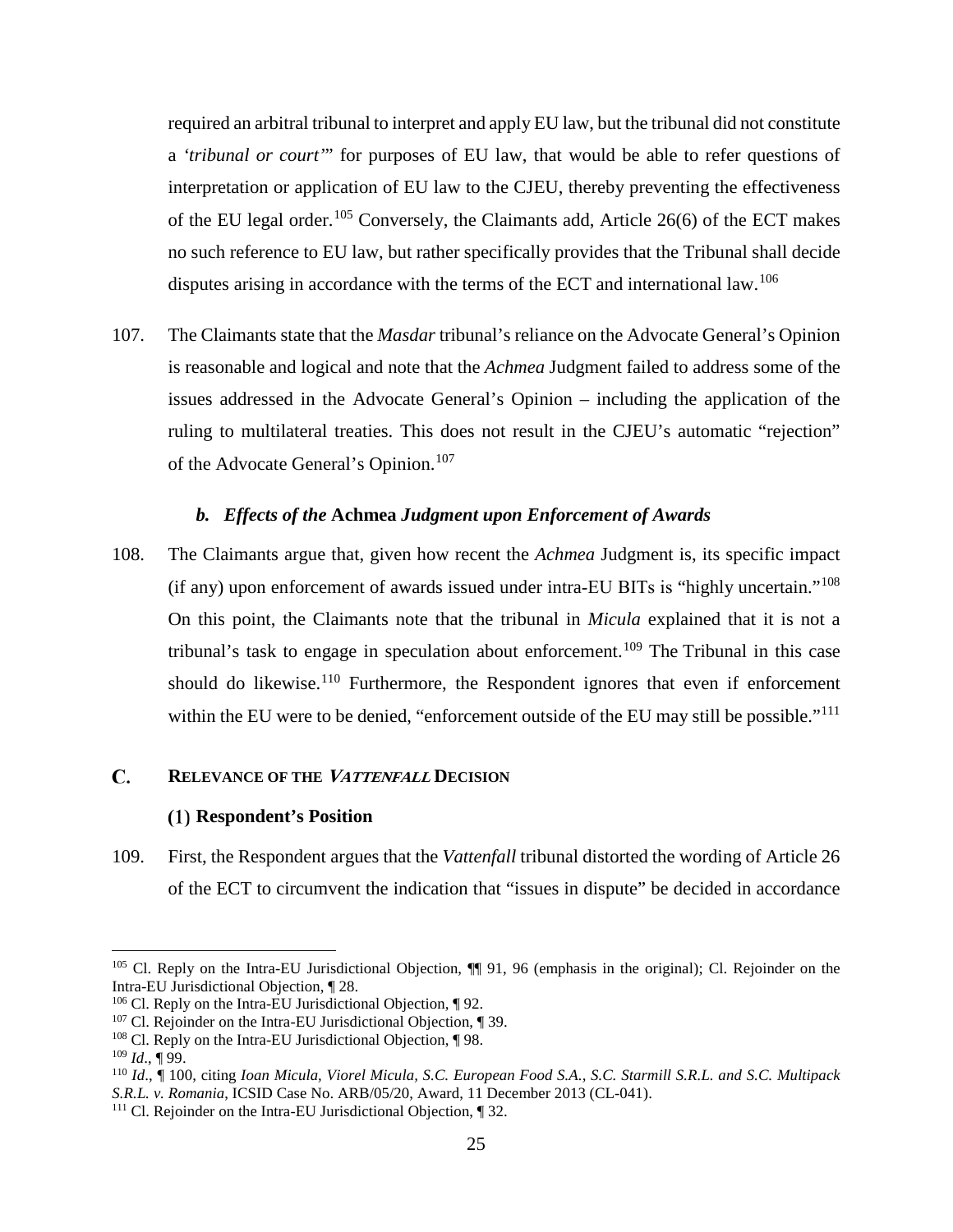with "the applicable rules and principles of international law."<sup>112</sup> According to the Respondent, the Tribunal did so by "coming to the odd conclusion that the jurisdiction of the Tribunal is not one of the 'issues in dispute' before it."<sup>113</sup>

- 110. The Respondent then explains that the *Vattenfall* tribunal's interpretation of Article 26 of the ECT incorrectly conflated Article 26(6) of the ECT and Article 42(1) of the ICSID Convention,  $^{114}$  as "[t]he former is not one of the elements that, under Art[icle] 31(1) VCLT, should be taken into account to interpret the latter"<sup>115</sup> and "the function of the two clauses" is not comparable."<sup>116</sup> The Respondent submits that "[t]he ICSID Convention governs the function and jurisdiction of the Centre but cannot operate without the application of other norms that establish the competence of the specific tribunal to hear a specific dispute."<sup>117</sup> The Respondent adds that the only provision that determines the law under which the jurisdiction of an ECT-based arbitral tribunal is determined is Article  $26(6)$  of the ECT.<sup>118</sup>
- 111. Furthermore, an analysis of Article 26(6) of the ECT reveals that "the word 'dispute' has a generic connotation of disagreement and is not the specific 'dispute' described in Art[icle] 26(1) [of the] ECT."<sup>119</sup> For the Respondent, the correct interpretation of Article 26(6) of the ECT is that "all issues on which a controversy exists, the determination of which requires the application of the law, will be resolved applying the sources listed in the clause",  $120$  which includes the rules and principles of EU law.<sup>121</sup>
- 112. The Respondent also addresses the *Vattenfall* tribunal's finding that the reading of Articles 267 and 344 of the TFEU provided in the *Achmea* Judgment does not apply to ECT-based arbitration on the basis that "the ECT is a multilateral treaty, to which the EU Member States and the EU are parties, while the BIT is not."<sup>122</sup> Here, the Respondent

- $^{114}$  *Id.*,  $\overline{$  11.  $115$  *Id.*, 12.
- $^{116}$  *Id.*,  $\dot{$  13.
- $117$  *Id.*,  $\overline{9}$  13.
- $118$  *Id.*, 14.
- $^{119}$  *Id.*,  $\dot{$  22.
- $120$  *Id.*,  $\overline{9}$  24.
- $121$  *Id.*,  $\overline{)}$  34.

 <sup>112</sup> Resp. Observations on *Vattenfall*, ¶ 7.

 $^{113}$  *Id.*, ¶ 8.

<sup>122</sup> *Id*., ¶¶ 37, 38.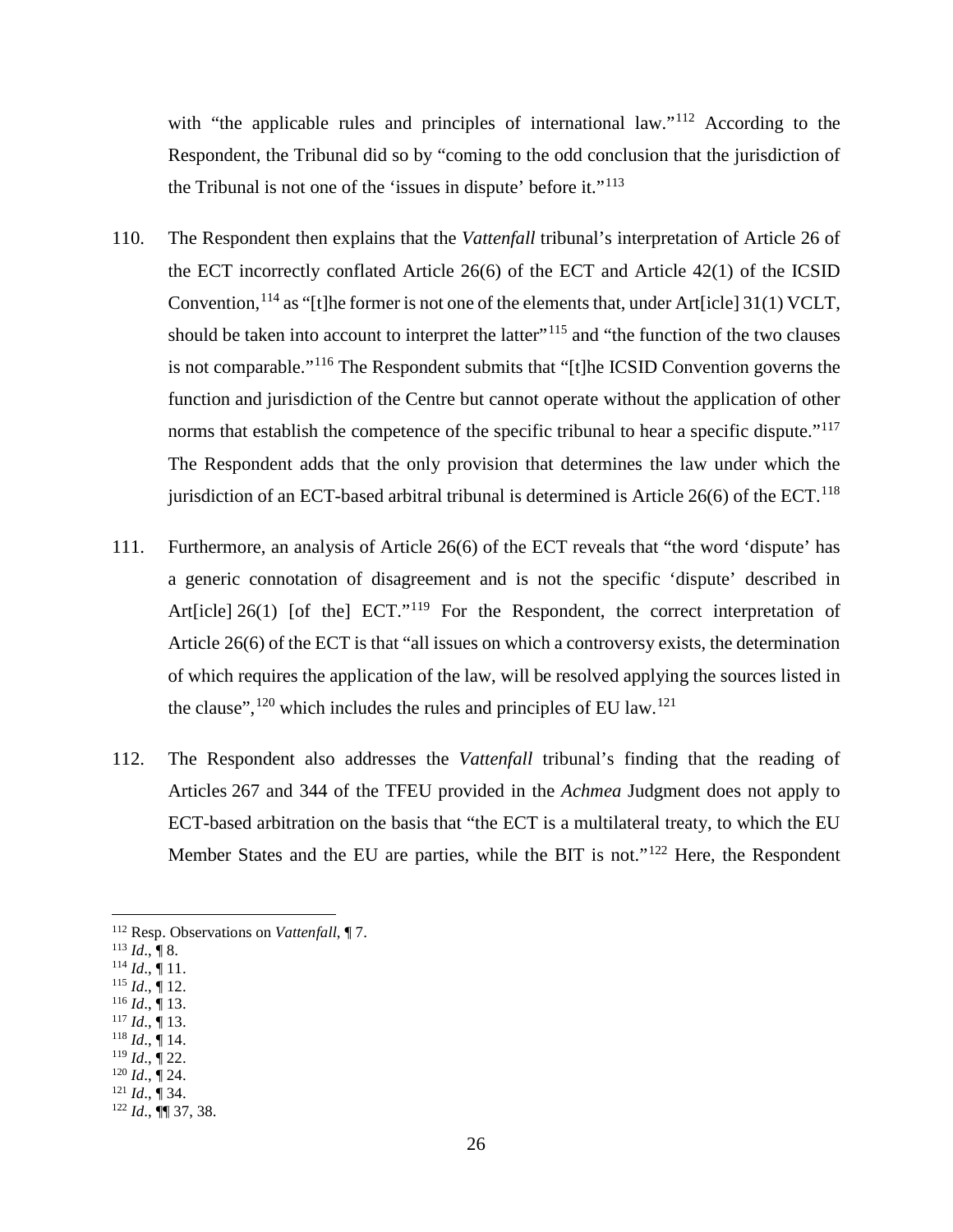reiterates that the *Achmea* principles apply equally to BITs and to multilateral treaties such as the ECT. $123$ 

- 113. Second, the Respondent argues that EU law prevented *Vattenfall* (and the Claimants here) from bringing the claim to arbitration and stipulated the exclusive forum of the EU courts. <sup>124</sup> Accordingly, the *Vattenfall* tribunal should have declined jurisdiction under the principles of international comity and *forum non conveniens*. <sup>125</sup> The Respondent explains that, pursuant to these principles and even when the formal elements of jurisdiction are met, tribunals retain "a margin of manoeuvre to dismiss inadmissible claims – under the general principles of law that govern the coordination of competing or concurrent *fora.*"<sup>126</sup>
- 114. Additionally, the Respondent argues that the *Vattenfall* tribunal failed to consider the protections granted by EU law to all investors operating across the borders between EU Member States when it mistakenly found that "depriving EU Investors of the right to invoke the arbitration provision of the ECT, where the respondent State is an EU Member State, would be counterproductive to the flow of international investment in the energy field."<sup>127</sup>
- 115. Finally, the Respondent addresses the *Vattenfall* tribunal's finding that the lack of a disconnection clause in the ECT "was intended to create obligations between Member States of the EU, including in respect of potential Investor-State dispute settlement."<sup>128</sup> Such a clause is not necessary in matters already governed by EU law, like those covered by the ECT. <sup>129</sup> Lastly, the Respondent addresses the *Vattenfall* tribunal's holding that even if there was a conflict between the ECT and EU law, the ECT would prevail under Article 16 of the ECT and refers to the arguments raised in its previous memorials – see paragraph 78 above – to argue that "EU law derogates from the ECT, by providing more

 <sup>123</sup> *Id*., ¶ 39.

 $124$  *Id.*,  $\overline{\P}$  56.

<sup>125</sup> *Id*., ¶ 58.

<sup>126</sup> Resp. Observations on *Vattenfall*, ¶ 62-70, referring to *SGS Société Générale de Surveillance S.A. v. Republic of the Philippines*(ICSID Case No. ARB/02/6) Decision on Jurisdiction, 29 January 2004 (RL-035) and *Ireland v. United Kingdom* (PCA) Order No. 3, Suspension of Proceedings on Jurisdiction and Merits, and Request for further Provisional Measures 24 June 2003 (RL-034).

<sup>&</sup>lt;sup>127</sup> Resp. Observations on *Vattenfall*,  $\P$  72, 73, quoting *Vattenfall* Decision  $\P$  198.

<sup>128</sup> *Id*., ¶ 75, quoting *Vattenfall* Decision ¶ 206.

<sup>129</sup> *Id*., ¶¶ 75-76.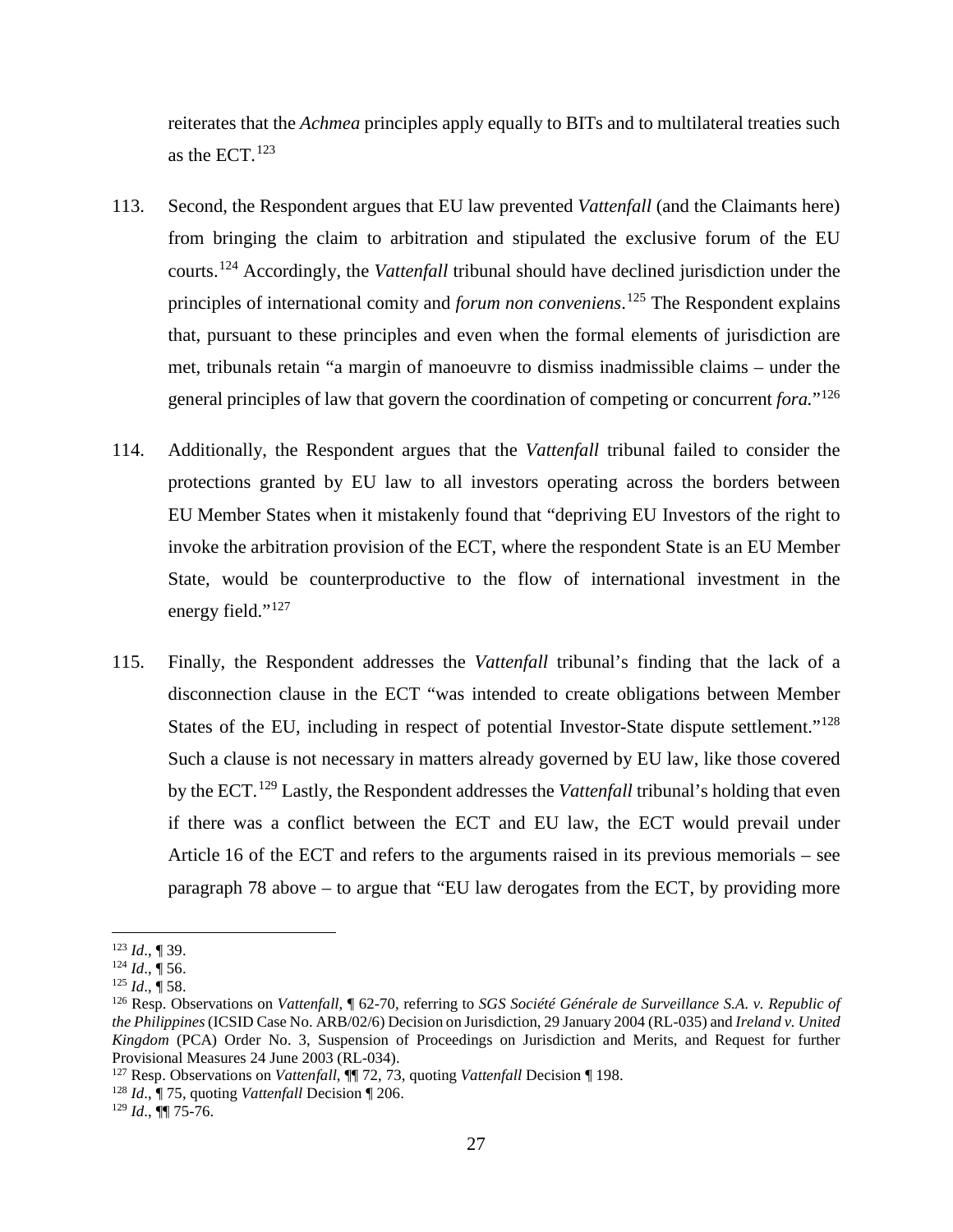favourable treatment to foreign investors and investments from EU countries."<sup>130</sup>

# **Claimants' Position**

- 116. The Claimants submit that the *Vattenfall* Decision fully supports the arguments put forward in their Reply and Rejoinder in response to the questions posed by the Tribunal to the Parties on 19 April 2018*.* 131
- 117. In particular, the Claimants focus their analysis on the following three determinations in the *Vattenfall* Decision: First, the *Vattenfall* tribunal distinguished the ECT from an intra-EU BIT on the same bases as submitted by the Claimants.<sup>132</sup> In particular, the Claimants note that the *Vattenfall* tribunal identified two main factors that differentiate the BIT and the ECT: (i) "the ECT is a 'mixed' agreement between both Member States, the EU itself and third party states, unlike the Dutch-Slovak BIT;" and (ii) "the wording of Article 26 ECT is different from Article 8 of the Dutch-Slovak BIT."<sup>133</sup> Furthermore, the Claimants highlight that the *Vattenfall* tribunal, taking into consideration the *Masdar* Award, and the silence of the *Achmea* Judgment on the compatibility of intra-EU investor-state dispute settlement under the ECT with EU law, determined that "it was not in a position to extrapolate new rules from the *Achmea* Judgment."<sup>134</sup>
- 118. Second, the *Vattenfall* tribunal also found that the ECT is more favourable to investors than EU law. In particular, the *Vattenfall* tribunal found that the plain language of Article 16 of the ECT contradicted Germany's and the EC's proposed interpretation of the ECT. First, the *Vattenfall* tribunal did not agree with the argument pursuant to which EU law concern the same subject matter as Part III or Part V ECT. Furthermore, even if did so, Article 16 of the ECT would apply and prevent derogation from the more favourable terms included in the ECT. $135$
- 119. Third, the *Vattenfall* tribunal described that the lack of a disconnection clause in the ECT

 $\overline{a}$ 

<sup>1&</sup>lt;sup>30</sup> *Id.*, **¶** 77-88.<br><sup>131</sup> Cl. Observations on *Vattenfall*, **¶** 4.<br><sup>132</sup> *Id.*, **¶** 7.

 $^{133}$  *Id.*, ¶ 9.

<sup>134</sup> *Id*., ¶ 10, quoting *Vattenfall* Decision, ¶¶ 162-164.

 $^{135}$  *Id.*,  $\P\P$  12-14.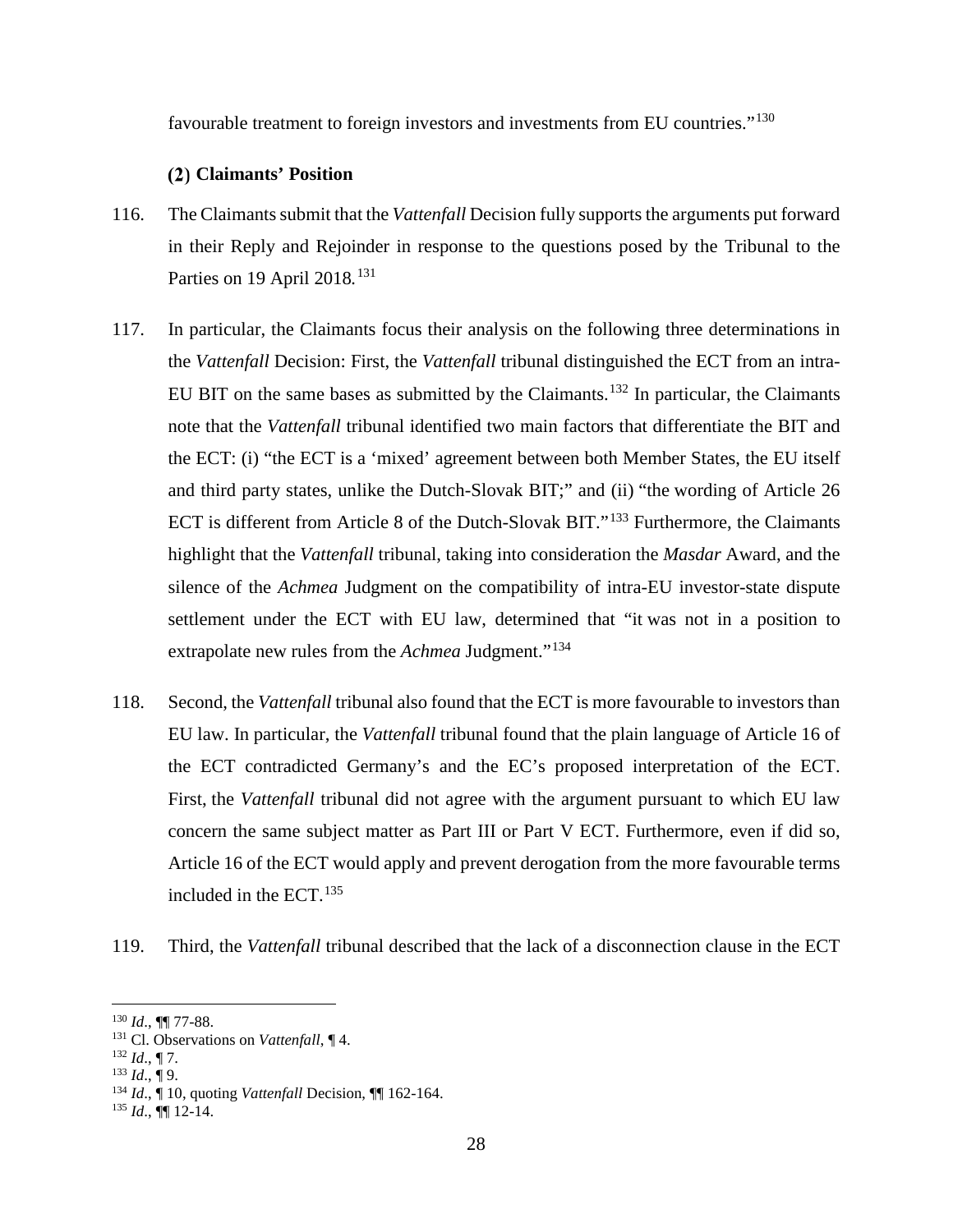was "telling," and noted that if the Contracting Parties to the ECT intended for intra-EU arbitration not to be available to investors under the ECT, then it would have been necessary to make such an intention explicit. <sup>136</sup> The *Vattenfall* tribunal concluded that the absence of such clause confirmed the intention of the Contracting Parties to create the same obligations between EU Member States in respect of potential investor-State dispute settlement. 137

- 120. The Claimants highlight four additional points made in the *Vattenfall* Decision. <sup>138</sup> First, the *Vattenfall* tribunal found that EU law and the *Achmea* Judgment do not apply under Article 26(6) of the ECT and 42(1) ICSID Convention. In particular, the *Vattenfall* tribunal held that the language "issues in dispute" included in Article 26(6) of the ECT refer to Part III of the ECT – the substantive standards of treatment and protection of investments – and not to provisions on disputes of settlement included in Part V of the ECT.<sup>139</sup>
- 121. When interpreting Article 26(6) of the ECT in terms of under Article 42(1) of the ICSID Convention, the *Vattenfall* tribunal noted that Article 42(1) of the ICSID Convention only concerns the merits of a dispute. <sup>140</sup> The *Vattenfall* tribunal further rejected Germany's argument that the tribunal lacked jurisdiction under the ICSID Convention on the basis that Article 26(6) of the ECT applied only to the merits of a dispute between the parties and did not apply to issues or questions relating to the Tribunal's jurisdiction.<sup>141</sup>
- 122. Second, the Claimants explain that the *Vattenfall* tribunal held that "the mere mention" in Article 1(3) of the ECT that EU Member States have "transferred competence over certain matters" to the EU does not result in a non-application of the ECT between EU Member States.<sup>142</sup> Furthermore, the *Vattenfall* tribunal rejected the EC's argument pursuant to which an investment made by an investor from one EU Member State in the area of another EU Member State is made within the "Area" of the same Contracting Party, *i.e.* the EU itself. For the *Vattenfall* tribunal, the two definitions of "Area" found within Article 1(10)

- <sup>137</sup> *Id*., ¶ 18.
- <sup>138</sup> *Id*., ¶ 19.
- <sup>139</sup> *Id*., ¶ 21.

<sup>141</sup> *Id*., ¶ 22.

 <sup>136</sup> *Id*., ¶¶ 17-18, quoting *Vattenfall* Decision ¶ 202.

 $^{140}$  *Id.*,  $\mathring{\mathbb{I}}$  22.

 $^{142}$  *Id.*,  $\dot{$  26.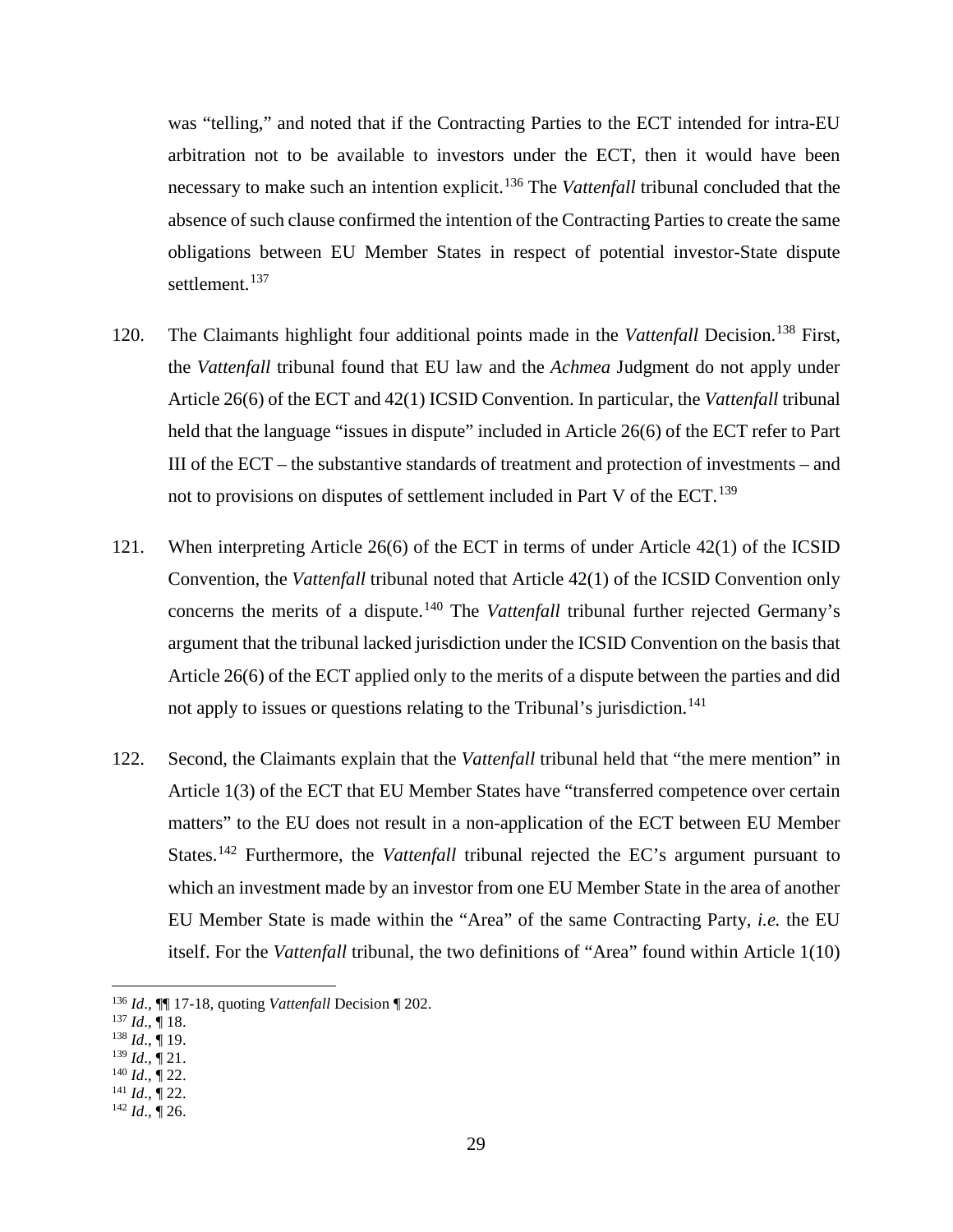of the ECT do not exclude one over the other as the EU Member States that are Contracting Parties of the ECT do not cease to have their own areas.<sup>143</sup> Accordingly, the above dispositions cannot be interpreted as carving intra-EU disputes from its dispute settlement provisions.144

- 123. Third, the *Vattenfall* tribunal's found that EU Treaties are international law.<sup>145</sup> The Claimants submit that, although they do not accept the finding of the *Vattenfall* tribunal on this point, "such classification will not have any impact on the outcome of the jurisdictional decision," because, as the *Vattenfall* tribunal concluded, "EU law does not fall within the scope of the 'relevant rules of international law applicable in the relations between the parties' under [Article 31(3)(c) of] the VCLT."<sup>146</sup>
- 124. Finally, the Claimants address the Respondent's argument pursuant to which the Tribunal should decline exercise of its jurisdiction under the doctrines of international comity and/or *forum non conveniens*. As found in the *Vattenfall* Decision, the circumstances for the application of these doctrines do not exist in this case because this Tribunal is the only forum available to redress Rockhopper's specific ECT grievances.<sup>147</sup> No provision exists in either the ECT or any other agreement between the Parties that requires that Italian courts or EU courts must decide any aspect of this case first.<sup>148</sup> As to *forum non conveniens,* the Respondent has failed to identify "an alternative forum that has jurisdiction over the ECT claims brought by Rockhopper against Italy; nor are parallel proceedings underway concerning the same set of facts and claims."<sup>149</sup>

#### D. **THE EFFECTS OF THE DECLARATION OF THE EU MEMBER STATES**

## **Respondent's Position**

125. The Respondent argues that the Declaration is a binding instrument emanating from sovereign States that "can formally be broken down into a bundle of unilateral shared

 $\overline{a}$ <sup>143</sup> *Id*., ¶ 27.

<sup>144</sup> *Id*., ¶ 28.

<sup>145</sup> *Id*., ¶ 30.

<sup>146</sup> *Id*., ¶ 34.

<sup>147</sup> Cl. Additional Comments on the EC Application and on Respondent's Observations on *Vattenfall*, ¶ 2.

 $^{148}$  *Id.*, ¶ 9.

 $^{149}$  *Id.*,  $\overline{$  13.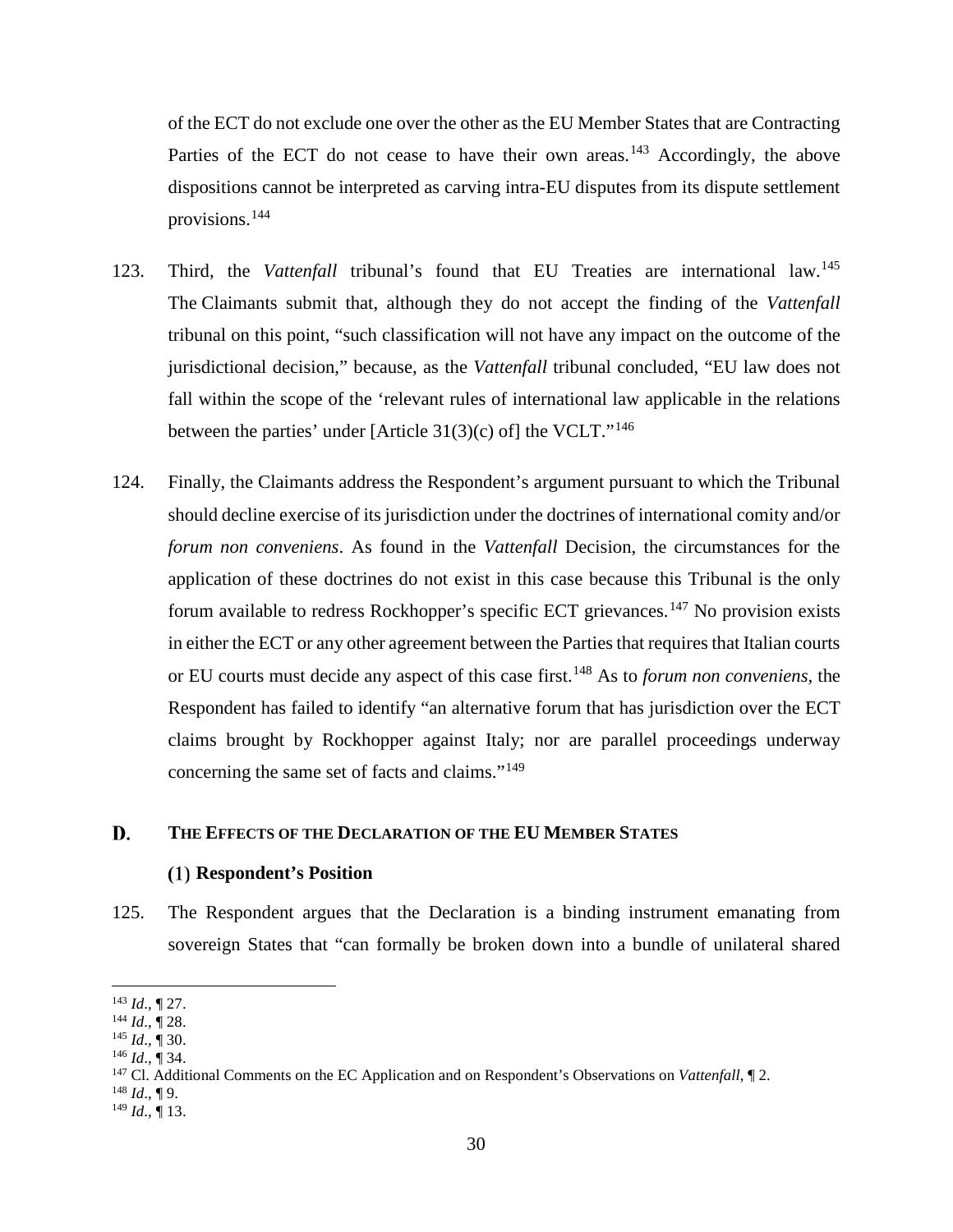declarations amounting to agreement between the 22 Member States," and which provides an interpretation of the scope of application of Article 26 of the ECT as far as its signatories are concerned.<sup>150</sup> According to the Respondent, "[t]his bears the consequence that each signing Contracting Party confirms simultaneously that it does not recognise having ever been bound by Article 26 ECT as for intra-EU disputes, as well as that its own investors are not covered by the ECT against any of the other signing Contracting Part[ies]."<sup>151</sup>

- 126. The Respondent further contends that, as a result of the Declaration, the interpretation of the *Achmea* Judgment is no longer "a matter of discussion."<sup>152</sup> Instead, the Respondent submits, it now needs to be acknowledged that "the EU Member States having signed [the] Declaration interpret *Achmea* as applying also to the ECT," thus resulting in a prohibition of any pending or future ECT arbitration.<sup>153</sup>
- 127. The Respondent refers to the functions of "[h]ead of mission" under Article 1 of the Vienna Convention on Diplomatic Relations (1961) and argues that the "rules on missions in another State equally apply to permanent representations to an international organization."<sup>154</sup> Thus, the Respondent concludes, by signing the Declaration, the Permanent Representatives were "legitimately signing a legal instrument of a sovereign State of a binding nature."<sup>155</sup>
- 128. Moreover, the language of the Declaration, as well as the circumstances under which it was agreed, demonstrate the will of the signatories to be bound by it.<sup>156</sup> First, the language of the Declaration provides a clear illustration of "the consequences Member States draw from European Law as confirmed by the *Achmea* decision."<sup>157</sup> In particular, the Respondent refers to the future steps that the States have to take "to give concrete effect to

 <sup>150</sup> Resp. PHB, ¶ 4. Tr. Day 5, 210:19-25

<sup>151</sup> *Id*., ¶¶ 54-55.

 $^{152}$  *Id.*,  $\sqrt{7}$ .<br><sup>153</sup> *Id.*,  $\sqrt{7}$ .

<sup>&</sup>lt;sup>154</sup> *Id.*, ¶ 22.

<sup>&</sup>lt;sup>155</sup> *Id.*,  $\P$  23-24, citing Guideline 2.4.5. of the 2011 ILC Guide to Practice on Reservations to Treaties; Tr. Day 5, 208:25-210:2.

<sup>156</sup> Resp. PHB, ¶ 25; Tr. Day 5, 210:3-11.

<sup>157</sup> *Id*., ¶ 28.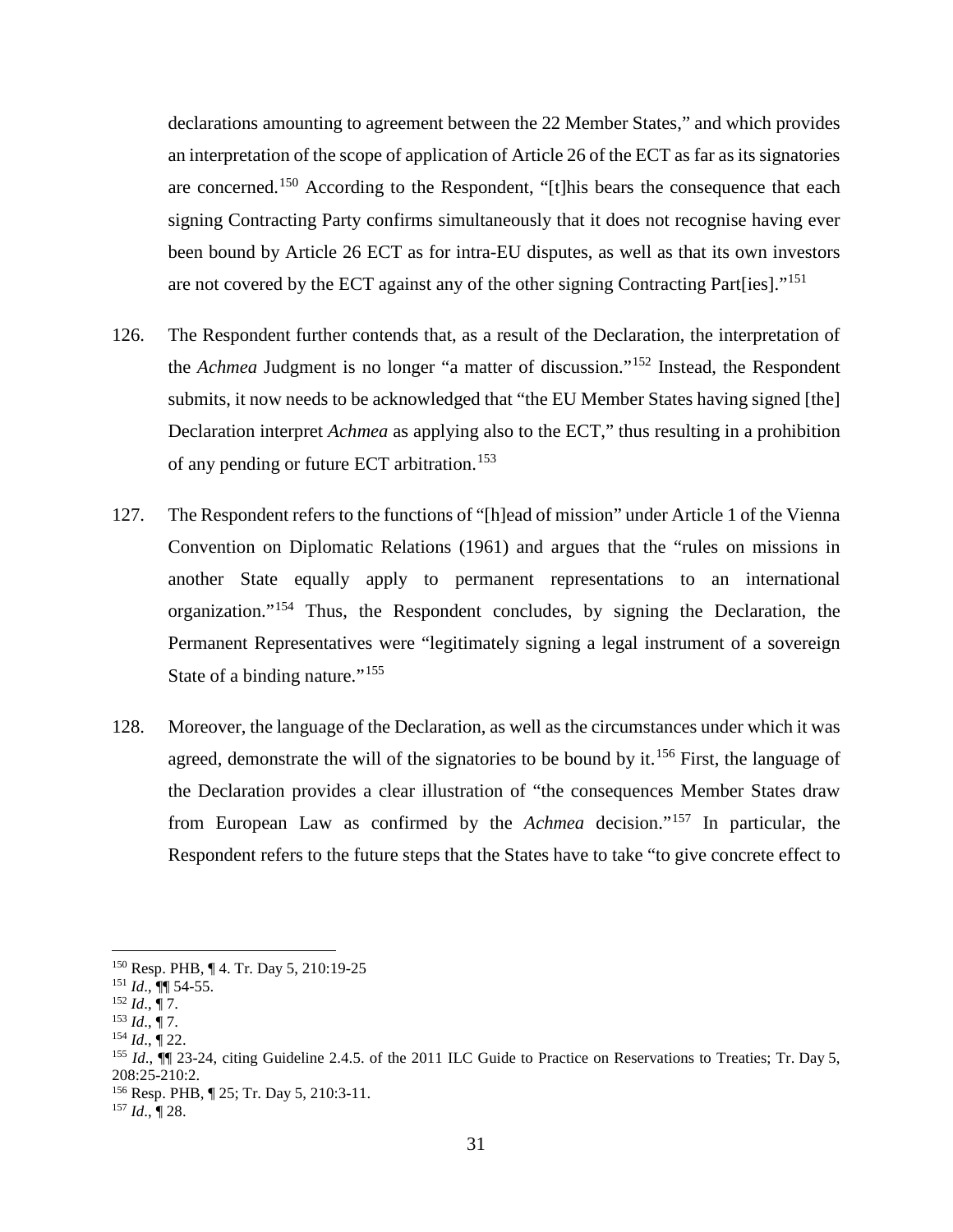it in all contexts where the Declaration is relevant."<sup>158</sup>

- 129. The Respondent adds that (i) no other Contracting Party to the ECT objected to the Declaration; (ii) a minority of EU Member States simultaneously signed the 16 January Declaration, which is not an objection, as they "only declared that the signatories prefer to wait for an express decision by the CJEU," specifically on the compatibility of the ECT; and, (iii) non-EU Contracting States have "never objected in general to Member States' practice to object to an application of Article 26 ECT covering intra-EU disputes, nor showed any interest in the issue."<sup>159</sup>
- 130. Furthermore, the Respondent refers to the Declaration of the Representatives of the Governments of the Member States, of 16 January 2019 on the Enforcement of the Judgment of the Court of Justice in *Achmea* and on Investment Protection in the European Union (the "**Additional Declaration**"). The Respondent argues that both its language and rationale confirm that the five signatories "agree on the application of *Achmea* to any intra-EU BITs," and also on "the fact that they exclusively rely on the judgement of the CJEU to decide on the issue."<sup>160</sup> In turn, this "would take to conclude that arbitral tribunals lack jurisdiction, since only domestic courts can refer a question to the CJEU, which is the prerequisite to obtain a pronouncement by the CJEU on the matter."<sup>161</sup>
- 131. The Respondent then addresses the Claimants' argument pursuant to which the Declaration was not issued in accordance with any provision of the ECT, and submits that "[n]either the language nor the multilateral nature of the ECT modify the qualities of the Declaration."<sup>162</sup> The Respondent cites the Commentary to the 2011 ILC Guide on Reservations to submit that "it is undisputed that States can attach to their expression of consent to be bound by a multilateral treaty declarations whereby they indicate the spirit in which they agree to be bound."<sup>163</sup> Pursuant to Article 31.3 (a) and (b) of the VCLT, authentic interpretations by contracting parties are primary means of interpretation of a

 <sup>158</sup> *Id*., ¶ 30. See also, Tr. Day 5, 220:7-13.

<sup>159</sup> *Id*., ¶ 34.

 $160$  *Id.*,  $\P$  41.

 $^{161}$  *Id.*,  $\dot{$  40.

<sup>162</sup> *Id*., ¶¶ 58-59.

 $^{163}$  *Id.*, ¶ 61.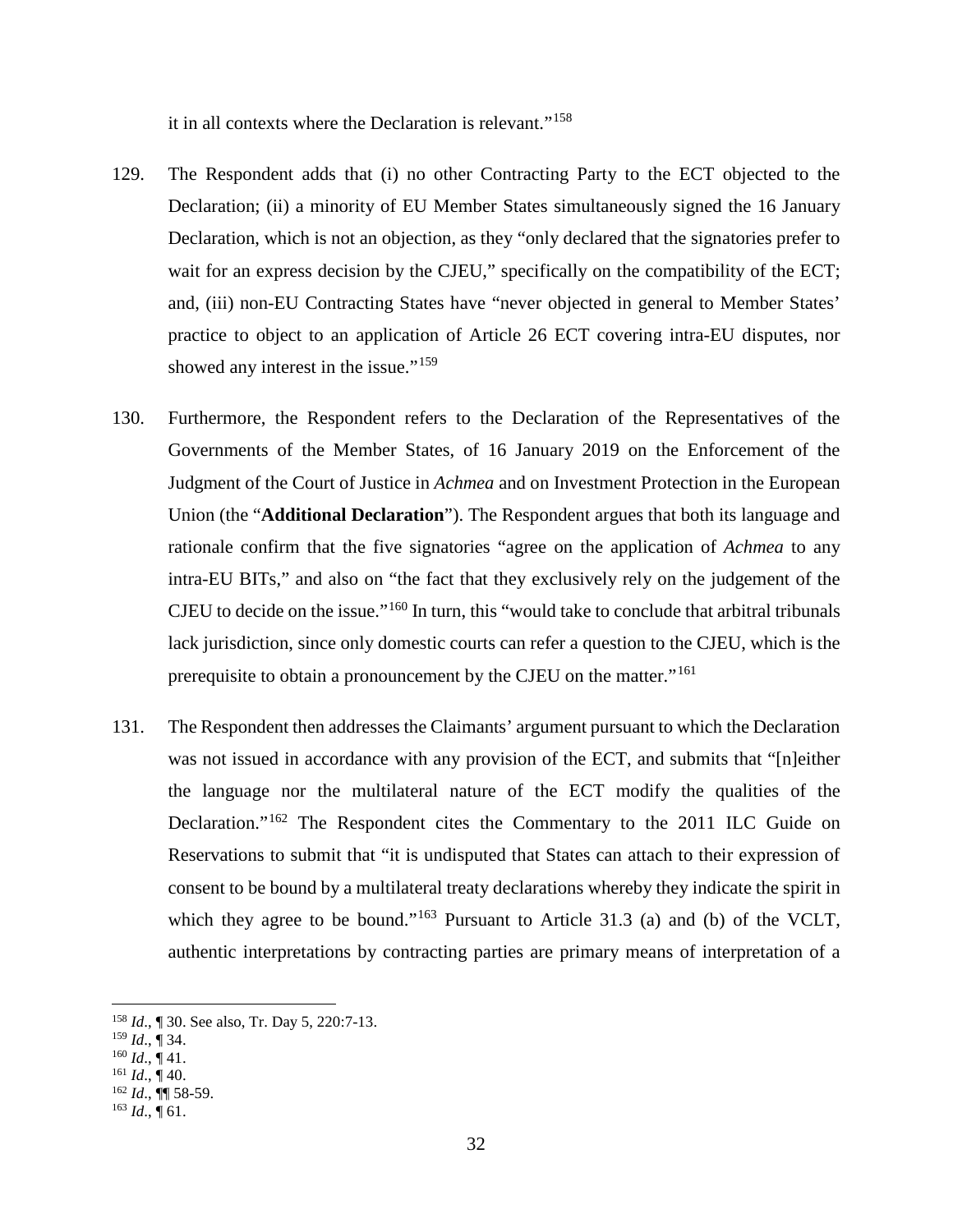treaty and cannot be "underrate[d] by the fact that a mechanism to settle dispute exists."<sup>164</sup>

- 132. The Respondent further submits that the Declaration is not a reservation that was meant to exclude or modify certain provisions, nor an amendment of the ECT under Article 42 of the ECT. The Declaration is an "interpretative declaration" to clarify the sole scope that a treaty like the ECT can have to be consistent with EU law, confirming the primacy of European law.<sup>165</sup>
- 133. The Respondent states that the Claimants' argument pursuant to which "the Declaration would retroactively apply a reservation" is a misconstruction of the nature and content of the Declaration.<sup>166</sup> Pursuant to Article 31.2 of the VCLT, interpretative declarations following the signature of a treaty are "relevant as confirmation of an interpretation of such treaty."<sup>167</sup>
- 134. Furthermore, the Respondent reiterates that every time that an ECT arbitration has been brought against one of the 22 Member States that signed the Declaration, the respondent State objected on jurisdiction – consistently with the content on the Declaration – thus, "[p]revious practice […] confirms the content of the Declaration."<sup>168</sup> Consequently, "by referencing back to *Achmea*, Member States do not operate any 'retroactive withdrawal' of consent, but confirm how the ECT should have always been interpreted in their understanding."<sup>169</sup> The Respondent adds that "such reading is binding on the Tribunal."<sup>170</sup>
- 135. The Respondent concludes by providing a summary of the "series of actions that the Member States further commit themselves to undertake in order to give concrete effect to the Declaration in the contexts where this is needed."<sup>171</sup> In particular, the Respondent submits that (i) Action 1 (as to pending cases) and Action 3 (as to future cases) are "meant

 <sup>164</sup> *Id*., ¶ 62.

<sup>&</sup>lt;sup>165</sup> *Id.*, ¶ 66-67, 70, 73-75; Tr. Day 5, 217:4-22. The Respondent adds that it is possible to have an interpretation that applies only to some Contracting Parties of the ECT. See Tr. Day 5, 218:18-19.

<sup>166</sup> Resp. PHB, ¶ 85.

<sup>167</sup> *Id*., ¶ 89.

<sup>168</sup> *Id*., ¶ 90. <sup>169</sup> *Id*., ¶ 93.

<sup>170</sup> *Id*.

<sup>171</sup> *Id*., ¶ 95.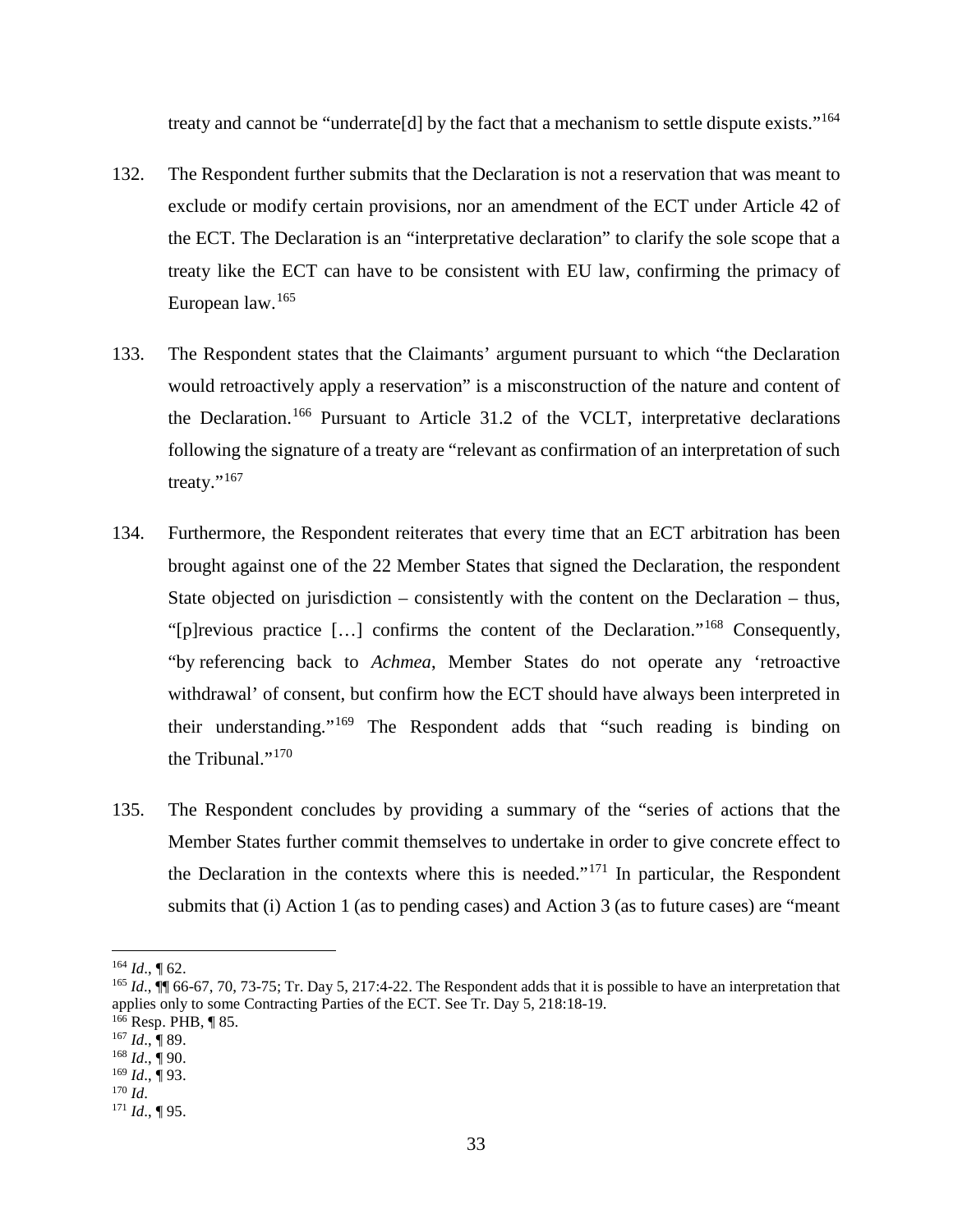to inform of the legal consequences that are set out in the previous pages of the Declaration;"<sup>172</sup> (ii) Action 2 refers to the different procedural steps required to achieve the legal consequences set out in the Declaration;<sup>173</sup> (iii) Action 4 refers to the undertaking to "directly withdraw from arbitration in those cases where the claimant is a publicly owned company";<sup>174</sup> (iv) Action 7 states that those awards that cannot be annulled or set aside should not be challenged;<sup>175</sup> (v) Actions 5, 8 and 9 refer to the termination of intra-EU BITs;<sup>176</sup> and (vi) Action 6 reaffirms the EU Member State's commitment under the EU Treaties "to give legal protection against State measures currently challenged by investors in pending cases."<sup>177</sup>

## **Claimants' Position**

- 136. The Claimants describe the Declaration as "at its highest" an "interpretative declaration."<sup>178</sup> However, contrary to the Respondent, the Claimants argue that "interpretative declarations" are incapable as such of modifying legal obligations.<sup>179</sup> Furthermore, the Claimants reject the Respondent's argument that the Declaration clarifies that Member States did not intend for the ECT to apply to intra-EU disputes from the inception of the ECT.  $180$
- 137. The Claimants submit that the relevant question here is whether the language of a declaration reveals a clear intention. The Claimants argue that no such clear intention derives from the Declaration, <sup>181</sup> and bases its conclusion on three grounds: (i) the Declaration "does not include any explicit wording that could be taken to mean that the ECT was never intended, and has never applied, to intra-EU disputes;"<sup>182</sup> (ii) the Declaration "does not include any explicit wording that could be taken as confirmation that ECT tribunals lack, and have always lacked, jurisdiction to determine

<sup>172</sup> *Id*., ¶¶ 100-103.

- <sup>173</sup> *Id*., ¶¶ 104-107.  $^{174}$  *Id.*,  $\frac{1}{108}$ .
- <sup>175</sup> *Id*., ¶ 109.

 $\overline{a}$ 

- <sup>176</sup> *Id*., ¶¶ 110-114.
- $177$  *Id.*,  $\overline{99}$  115-116.
- $178$  Cl. PHB,  $\P$  4.
- $179$  *Id.*, ¶ 4.
- $^{180}$  *Id.*, ¶ 7.
- $^{181}$  *Id.*, ¶ 8.
- $^{182}$  *Id.*,  $\frac{1}{9}$  9.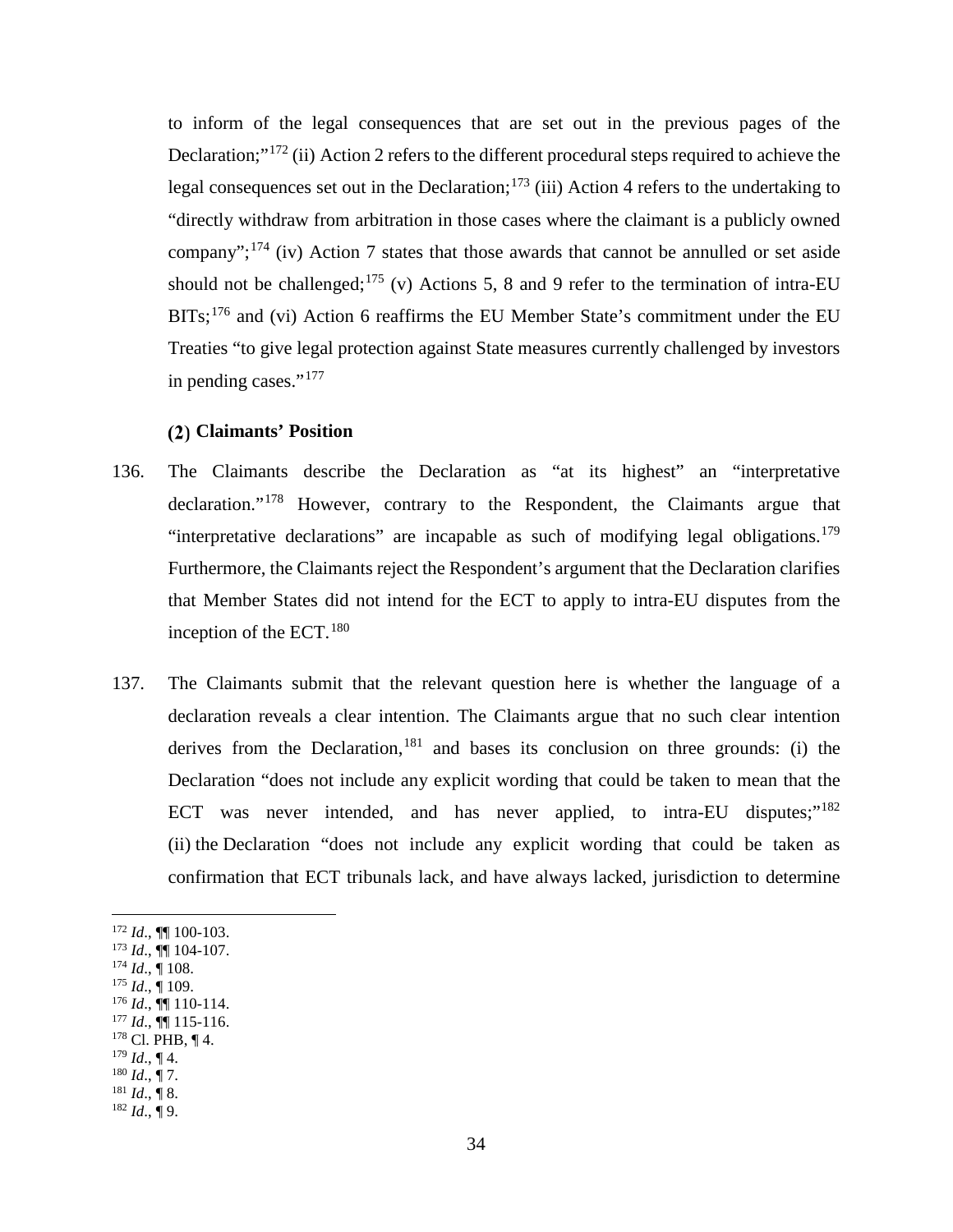intra-EU disputes under the ECT;"<sup>183</sup> and (iii) in contrast to the promise of the Member States to terminate intra-EU BITs, "the Declaration does not purport to terminate the ECT."<sup>184</sup>

- 138. The Claimants further argue that of the future actions to be undertaken by Member States that are included in the Declaration, only action points 1 and 9 are related to the ECT.<sup>185</sup> As to action point 1, the Claimants state that it "is simply the Member States' interpretation of the impact of *Achmea* on intra-EU ECT disputes", with no legal or binding effect. They add that this issue "continues to be the subject of many decisions of arbitration tribunals, all of which confirm that they do have jurisdiction."<sup>186</sup> As a result, "Member States have no legal consequences of the *Achmea* judgment, with respect to the ECT, to relay to investment tribunals."<sup>187</sup> This is further supported by the Additional Declaration, "in which five Member States recognised that the *Achmea* judgment is silent on the investor-state clause in the ECT" and that it would be inappropriate to "express views on the intra-EU application of the ECT and its compatibility with EU law."<sup>188</sup> According to the Claimants, this would show that the signatories of the Additional Declaration "recognise that the declarations are non-binding opinions of the States."<sup>189</sup> In addition, action point 9, requires EU Member States to have additional discussions about the effects of *Achmea* on the ECT.<sup>190</sup>
- 139. The Claimants submit that the Declaration "is only an opinion that does not amount to either a rule or a principle of international law," and that it is not for the EU Member States to determine what EU law is and whether the ECT is compatible with it.<sup>191</sup> The Claimants add that the CJEU is the only organ that can interpret EU law and its treaty compatibility. However, the CJEU is not capable of taking away the competence of the tribunals to determine their own competence, directly derived from the ECT, as well as the rules and

- <sup>185</sup> *Id*., ¶ 13.
- <sup>186</sup> *Id*., ¶ 16.
- $^{187}$  *Id.*,  $\overline{9}$  15-16.
- <sup>188</sup> *Id*., ¶ 16.  $189$  *Id.*, 16.
- <sup>190</sup> *Id*., ¶ 17.
- $^{191}$  *Id.*,  $\dot{$  18.

 <sup>183</sup> *Id*., ¶ 11.

<sup>184</sup> *Id*., ¶ 12.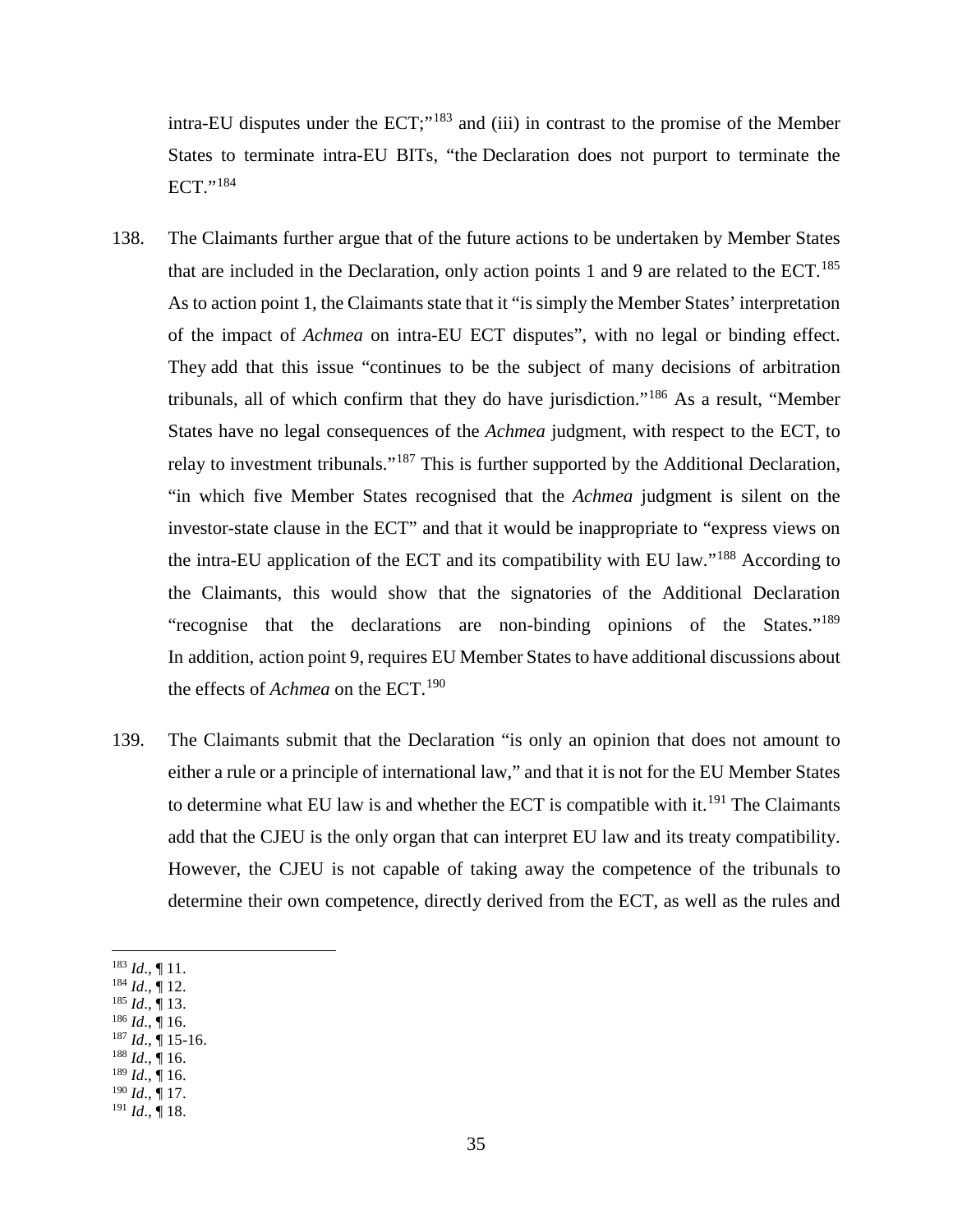principles of international law.<sup>192</sup>

- 140. In addition, even if the Respondent's interpretation of the Declaration was accurate, it would be incapable of having any legal or binding effect on the Tribunal's jurisdiction under the ECT, for the following five reasons:
	- First, in accordance with the general presumption of non-retroactivity in international law, and as confirmed by CJEU judgments, the Declaration cannot have a retroactive effect.<sup>193</sup> If the Declaration was meant to have a retroactive effect, it would have to provide clear statements to rebut the presumption of non-retroactivity.<sup>194</sup> Accordingly, the Declaration cannot vitiate consent given by Italy to this arbitration on 14 April 2017.<sup>195</sup>
	- Second, the Declaration must be unanimous to have an effect on the interpretation of the ECT. The Claimants rely on Section 4.7.3 of the Guide on Reservations, legal commentary and the ILC to establish that in order for the Declaration to constitute an agreement between Member States interpreting the ECT, all contracting parties and organizations must approve it. The Claimants highlight that the Declaration has not been signed by the non-EU Member State Contracting Parties, by all Member States, nor by the ECT; thus, the necessary agreement of all Contracting Parties and organizations does not exist.<sup>196</sup>
	- Third, the Declaration must contain clear and specific obligations, however its content of the Declaration is not clear and specific enough to create binding obligations with respect to the  $ECT$ .<sup>197</sup>
	- Fourth, the Respondent must be a contracting Party of the ECT. As a result of the Respondent's withdrawal from the ECT – which took effect on 1 January 2016 – the Respondent has no right to partake in the interpretative declarations that concern the ECT.<sup>198</sup> The Claimants add that, according to Article 47 of the ECT, its provisions are

<sup>193</sup> *Id*., ¶¶ 22-23.

 <sup>192</sup> *Id*., ¶ 18.

<sup>194</sup> *Id*., ¶¶ 24-25.

<sup>195</sup> *Id*., ¶ 26.

<sup>196</sup> *Id*., ¶¶ 29-33.

<sup>197</sup> *Id*., ¶¶ 34-35.

<sup>198</sup> *Id*., ¶ 36.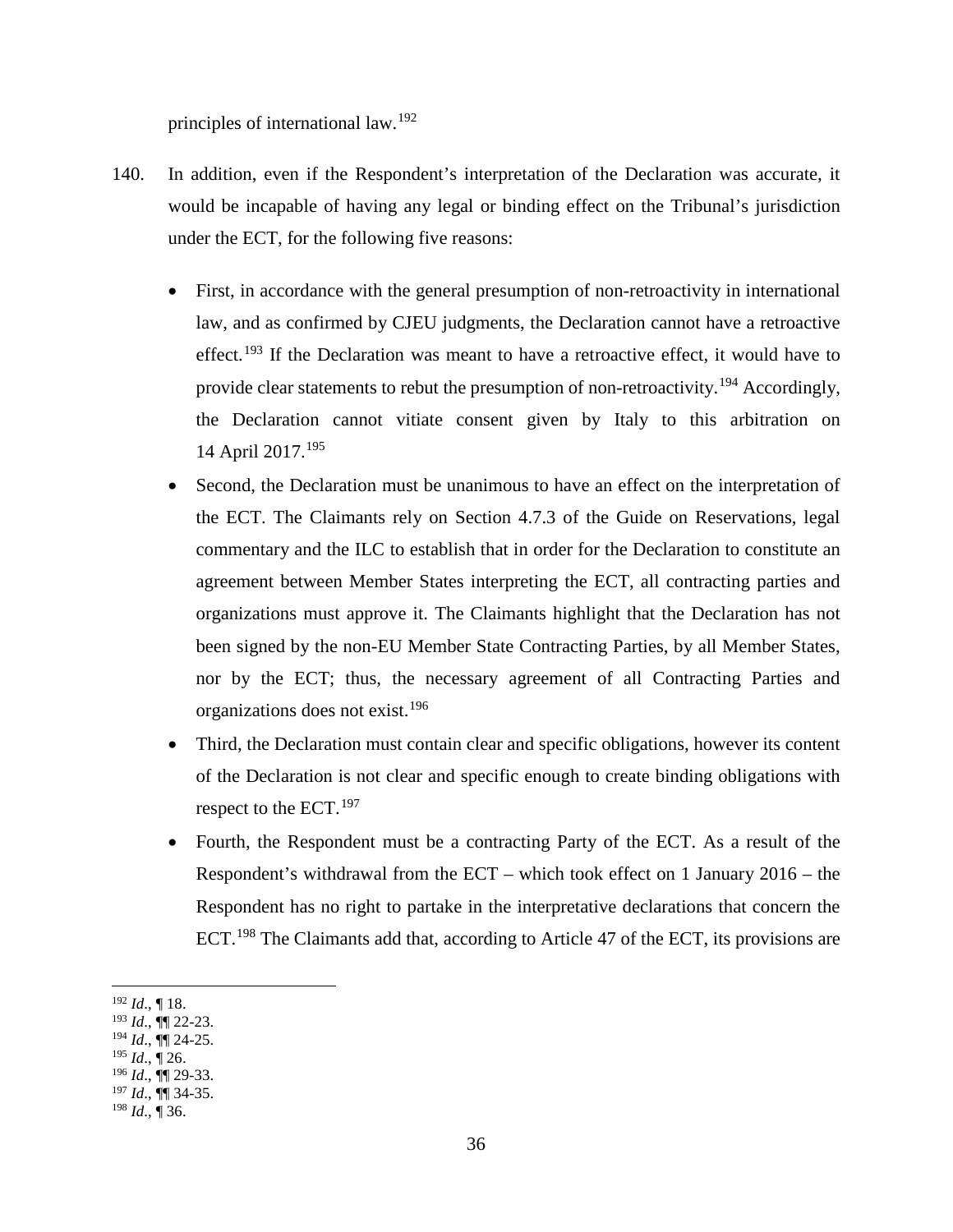frozen as of the date of the Respondent's withdrawal (1 January 2016) and that, on that date, the ECT did not include any provision that "limited the scope of EU Member States' obligations with respect to intra-EU disputes under the ECT."<sup>199</sup> Accordingly, the provisions of the ECT will continue to apply to Italy until 1 January 2036, as they were on the date of the withdrawal itself.<sup>200</sup>

• Fifth, the Declaration must be made by an authority vested with the power to do so, typically the Head of State and the Minister of the Foreign Officer.<sup>201</sup> The Claimants argue that Diplomats are not lawmakers, nor do they have power to bind states, and that there is no evidence that the 22 Member States included in the Declaration have authorized their Permanent Representatives to sign the Declaration on behalf of the State.<sup>202</sup> In particular, the Respondent has not provided evidence to support its statement that Ambassador Maurizio Massari had authority vested in him by the Italian Ministry of Foreign Affairs.<sup>203</sup>

#### IV. **THE TRIBUNAL'S ANALYSIS**

#### A. **INTRODUCTION – THE SEQUENCE OF ANALYSIS**

141. Taking into account the foregoing positions of the Parties, the Tribunal has decided to arrange its analysis in the following sequence of issues and matters: **(a)** the ECT, EU law and intra-EU disputes prior to the *Achmea* Judgment; **(b)** the effect of the *Achmea*  Judgment on issue (a); **(c)** the effect of the Declaration on issue (a); and **(d)** a summary of the overall position in light of the three foregoing issues and matters. While the Tribunal does enjoy procedural discretion in how it arranges its analysis, the foregoing sequence appears to it to be both chronological and logical. The Tribunal has separated issues (a) and (b) not because they are of entirely different subject-matters (which they are not), but rather this separation reflects the evolution of the arguments surrounding the ECT, EU law

 $\overline{a}$ <sup>199</sup> *Id*., ¶ 37.

<sup>200</sup> *Id*., ¶ 37

<sup>201</sup> *Id*., ¶ 39.

 $^{202}$  *Id.*,  $\overline{)}$  40.

 $^{203}$  *Id.*,  $\overline{$  41.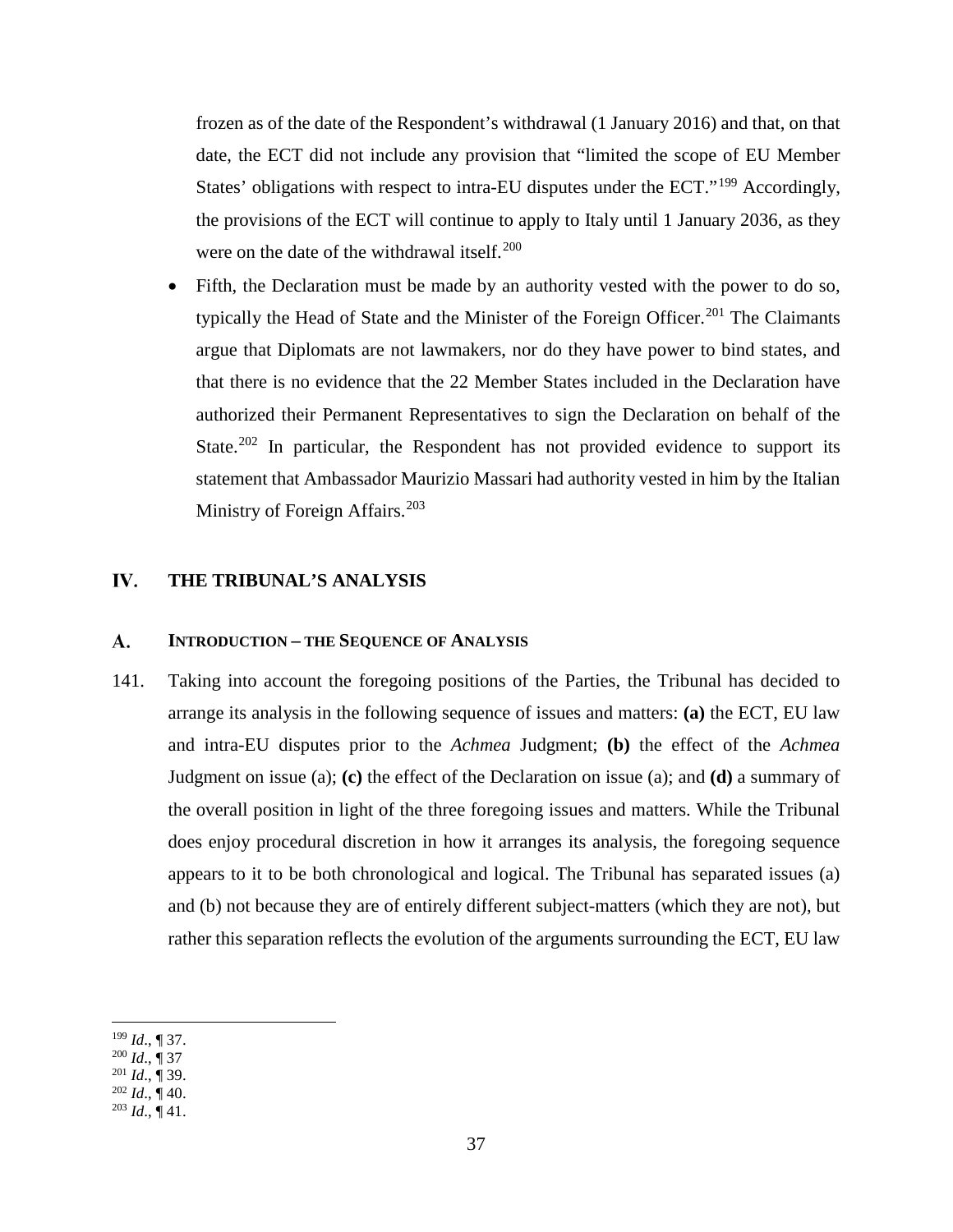and intra-EU disputes in the investor-state context.

## **B. THE ECT, EU LAW AND INTRA-EU DISPUTES**

142. As a starting point, the Tribunal considers it appropriate to recall, in relevant part, the text of the provision of the ECT which is invoked by the Claimants for the purpose of jurisdiction:

> *Article 26: Settlement of Disputes between an Investor and a Contracting Party* […]

> *(1) Disputes between a Contracting Party and an Investor of another Contracting Party relating to an Investment of the latter in the Area of the former, which concern an alleged breach of an obligation of the former under Part III shall, if possible, be settled amicably.*

> *(2) If such disputes cannot be settled according to the provisions of paragraph (1) within a period of three months from the date on which either party to the dispute requested amicable settlement, the Investor party to the dispute may choose to submit it for resolution:* […]

*(c) in accordance with the following paragraphs of this Article.* 

*(3) (a) Subject only to subparagraphs (b) and (c), each Contracting Party hereby gives its unconditional consent to the submission of a dispute to international arbitration or conciliation in accordance with the provisions of this Article.* […]

*(4) In the event that an Investor chooses to submit the dispute for resolution under subparagraph (2)(c), the Investor shall further provide its consent in writing for the dispute to be submitted to:* 

*(a) (i) The International Centre for Settlement of Investment Disputes, established pursuant to the Convention on the Settlement of Investment Disputes between States and Nationals of other States opened for signature at Washington, 18 March 1965 (hereinafter referred to as the "ICSID Convention"), if the Contracting Party of the Investor and the Contracting Party party to the dispute are both parties to the ICSID Convention;* […]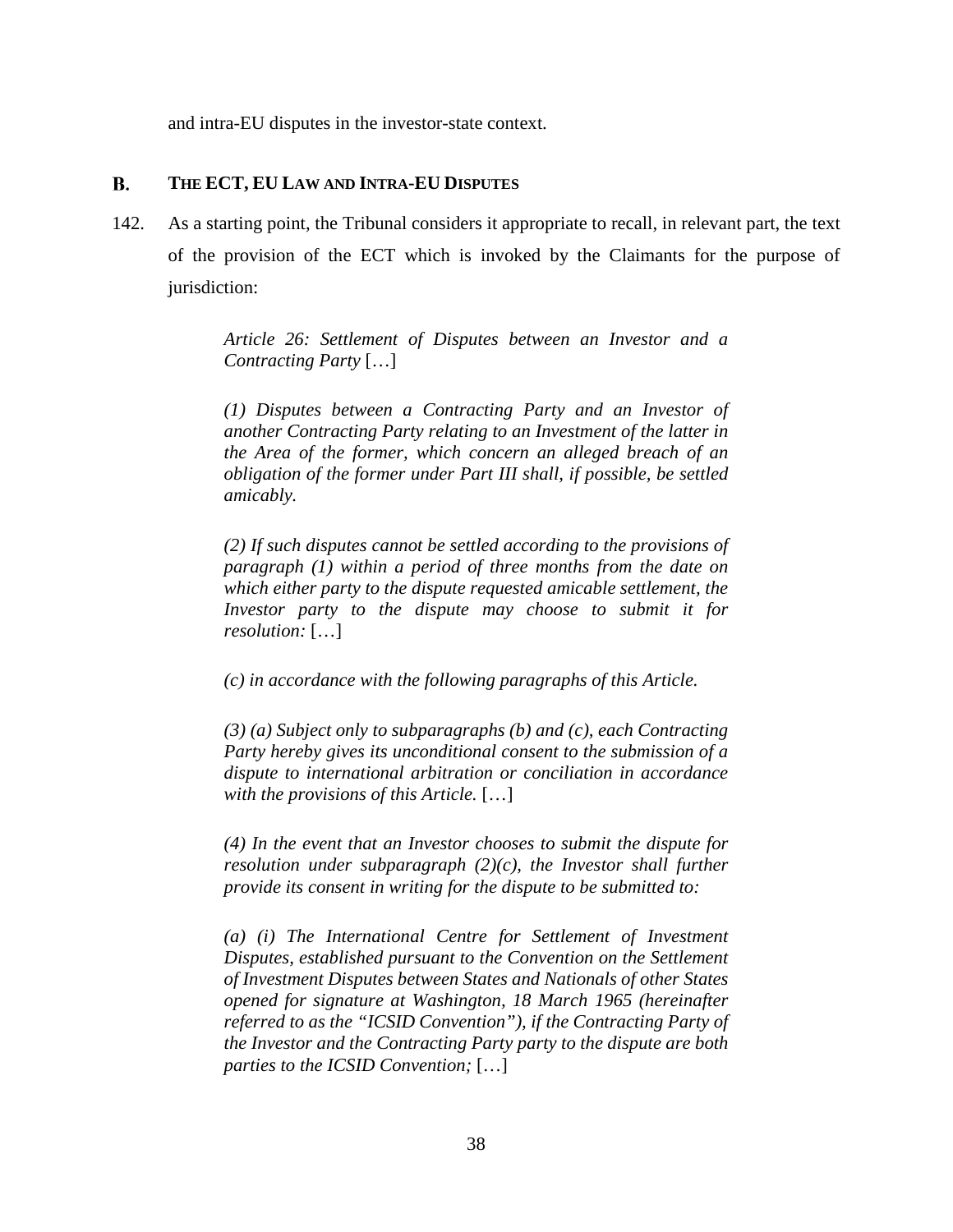*(6) A tribunal established under paragraph (4) shall decide the issues in dispute in accordance with this Treaty and applicable rules and principles of international law.*<sup>204</sup>

- 143. The Tribunal also recalls the set of specific questions it asked of the Parties on 19 April 2018 (recorded above at paragraph 17) and, for present purposes, refines these further into the following issue: on the date of the Request for Arbitration (14 April 2017) was Article 26 of the ECT in force as regards the Respondent, as an EU Member State, insofar as the option for arbitration under the ICSID Convention was concerned.
- 144. The issue identified by the Tribunal just above has, in substance, been discussed by many other tribunals in prior cases. While there is no system of binding precedent in the field of investor-state dispute resolution, the Tribunal does consider it of assistance to see the reasoning adopted by other tribunals in relation to intra-EU jurisdiction and the ECT. The Respondent has, at paragraph 63 of the Respondent's Reply on the Intra-EU Jurisdictional Objection, made particular reference to *Blusun* (particularly as the Respondent was also the respondent in that case) as support for the proposition that EU law should be applied both as national law and as international treaty law. Further, *Blusun* was rendered prior to the *Achmea* Judgment and, therefore, is of assistance to the Tribunal in this part of the Decision to assess the position up to the moment when the CJEU issued that judgment.
- 145. The Tribunal, therefore, records now what the tribunal in *Blusun* discussed and decided (in relevant part):

*B. EU Law and the* inter se *issue* 

*(a) Admissibility of the* inter se *argument* 

*277.* […]

*(b) The applicable law* 

*278. The Parties in effect agree that the applicable law in determining this issue is international law, and specifically the relevant provisions of the VCLT. The Tribunal agrees, but would* 

 <sup>204</sup> ECT, Article 26.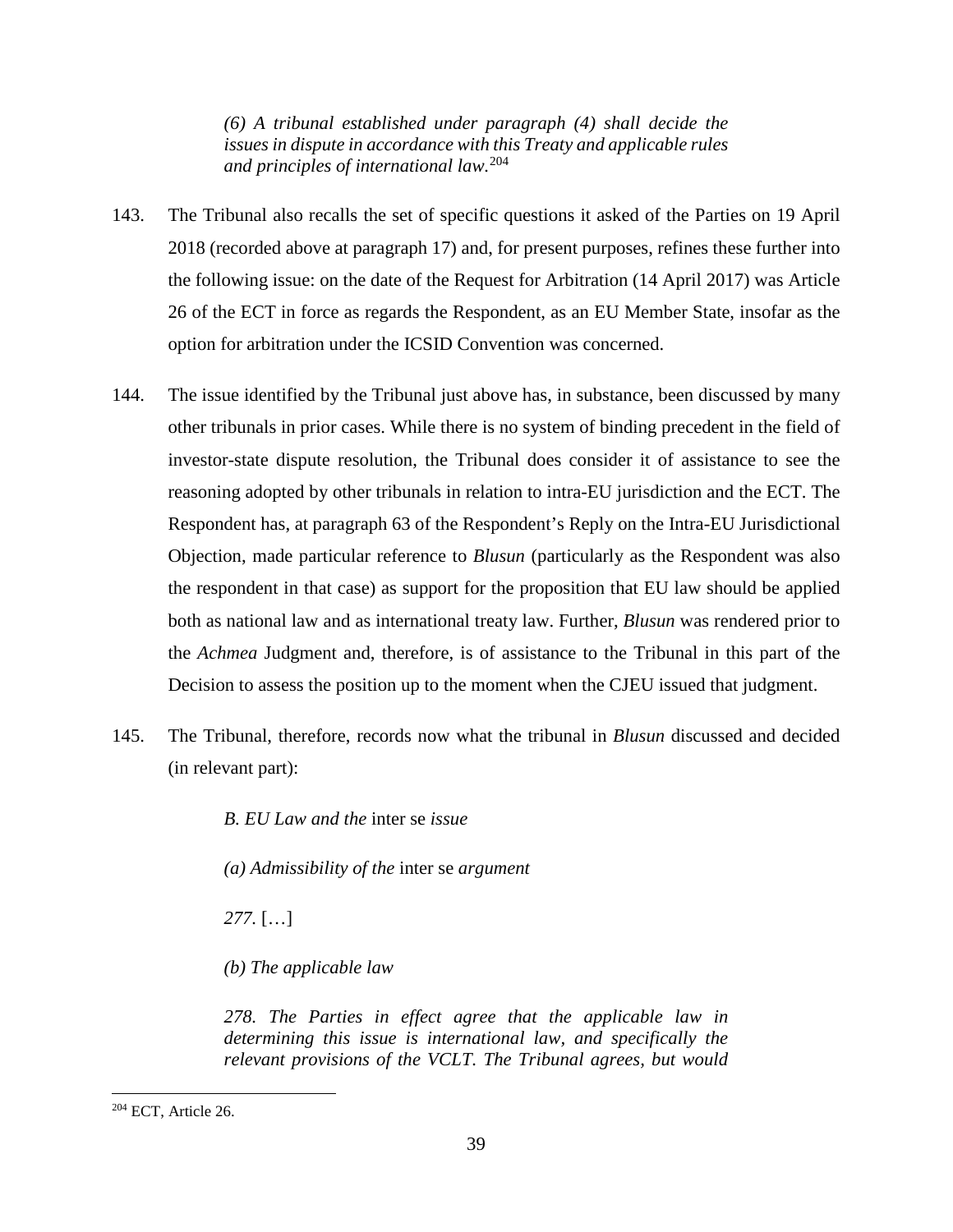*observe that this does not exclude any relevant rule of EU law, which would fall to be applied either as part of international law or as part of the law of Italy. The Tribunal evidently cannot exercise the special jurisdictional powers vested in the European courts, but it can and where relevant should apply European law as such.* 

*(c) The original scope of the ECT* 

*279. As a matter of international law, the first question is whether the ECT applied to relations* inter se *of EU Member States as at the date of its conclusion (December 1994) in accordance with Articles 31-33 of the VCLT.* 

*280. On its face there is nothing in the text of the ECT that carves out or excludes issues arising between EU Member States. (1) The preamble to the ECT records that it intends 'to place the commitments contained in [the European Energy Charter] on a secure and binding international legal basis.' This implies that the scope of the (non-binding) European Energy Charter of 17 December 1991 was replicated in binding form in the ECT. There is no indication of any* inter se *exclusion in the Charter, which refers to a 'new desire for a European-wide and global co-operation based on mutual respect and confidence', and further refers to the 'support from the European Community, particularly through completion of its internal energy market' (Preamble, paras. 6, 14). The EC and Euratom were signatories to the Charter. This was of course before the Treaty of Maastricht, let alone the Lisbon Treaty. (2) Article 1(2) of the ECT defines 'Contracting Party' as 'a state or Regional Economic Integration Organization which has consented to be bound by this Treaty and for which the Treaty is in force. EU Member States and the EU are all Contracting Parties. Prima facie at least, a treaty applies equally between its parties. It would take an express provision or very clear understanding between the negotiating parties to achieve any other result. Thus when Great Britain was asserting 'the diplomatic unity of the British Empire', it was argued from time to time that multilateral treaties to which the Dominions were separately parties had no* inter se *application. The* inter se *doctrine was not however accepted, being unsupported by express provision or clear understanding to the contrary. (3) There is no express provision (or 'disconnection clause', to adopt recent parlance) in the ECT. (4) While the Respondent and the EC relied on the* travaux préparatoires *to justify reading in a disconnection clause, this is not permissible in a context in which the terms of the treaty are clear. In any case, the* travaux préparatoires *seem to point against implying a disconnection clause:*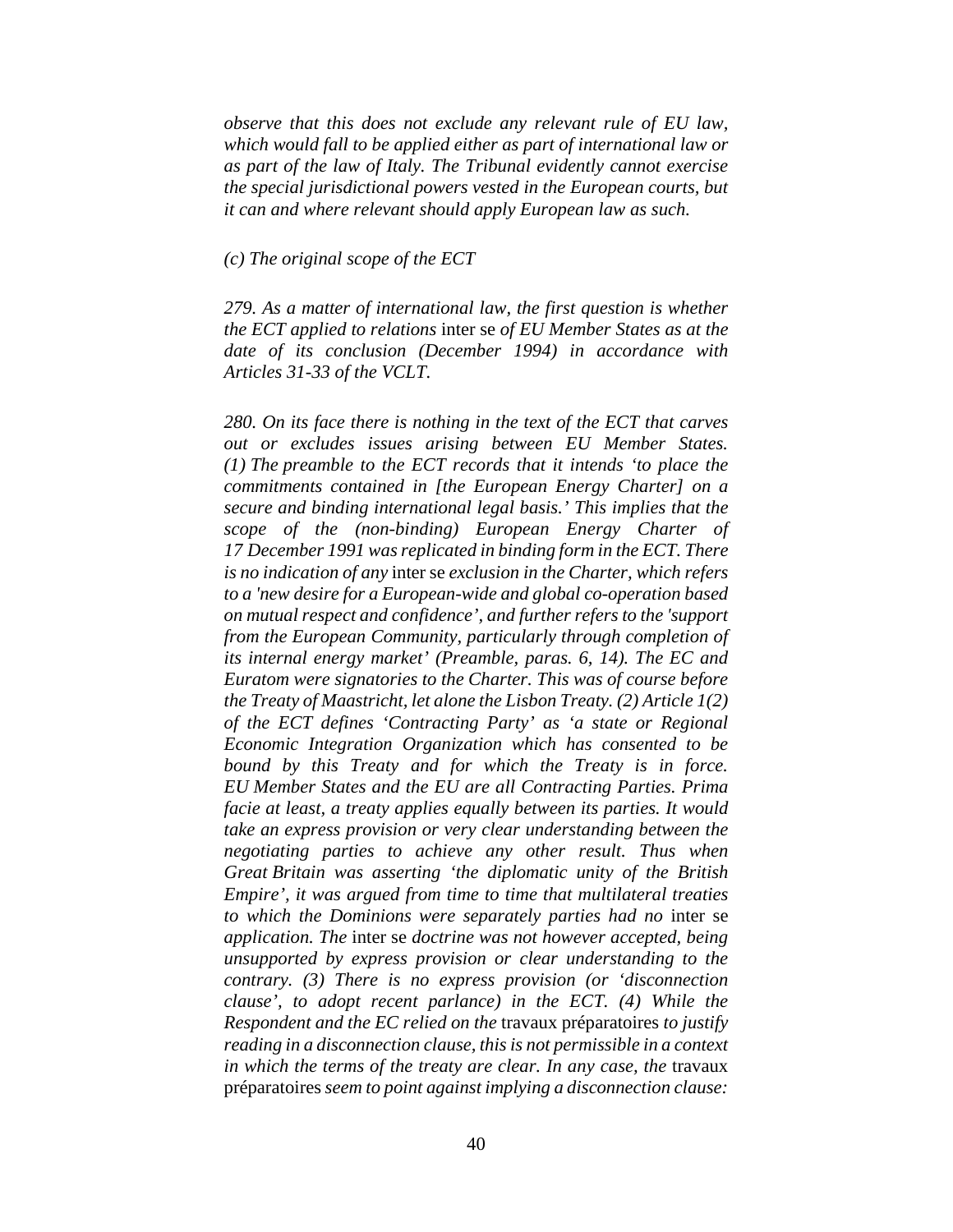*one was proposed during the course of the Energy Charter Treaty negotiations, but was rejected.*

*281. Neither is there anything in the text to support the EC's argument that the ECT did not give rise to* inter se *obligations because the EU Member States were not competent to enter into such obligations. The mere fact that the EU is party to the ECT does not mean that the EU Member States did not have competence to enter into* inter se *obligations in the Treaty. Instead, the ECT seems to contemplate that there would be overlapping competences. The term 'regional economic integration organization (or REIO) is defined in Article 1(3) of the ECT to mean an 'organization constituted by states to which they have transferred competence over certain matters a number of which are governed by the ECT, including the authority to take decisions binding on them in respect of those matters.' The Area of the REIO is also defined by Article 1(10) with reference to EU law. But nothing in Article 1, nor any other provision in the ECT, suggests that the EU Member States had then transferred exclusive competence for all matters of investment and dispute resolution to the EU.* 

*282. The EC argues that the 'Member States… are ... presumed to be aware of the rules governing the distribution of competences in a supranational organisation they have themselves created.' But if the Member States thought they did not have competence over the*  inter se *obligations in the ECT, this would have been made explicit by including a declaration of competence to set out the internal division of competence between the EC and its Member States, as has been done in many other treaties with mixed membership. Nothing in the text of the ECT supports the implication of such a declaration of competence.* 

*283. Pursuant to Article 6 of the VCLT, every State possesses capacity to conclude treaties and is bound by those obligations pursuant to the principle of* pacta sunt servanda*. No limitation on the competence of the EU Member States was communicated at the time that the ECT was signed. Article 46 of the VCLT provides that a State may not invoke provisions of its internal law regarding competence to conclude treaties to invalidate a treaty unless it was a manifest violation of a rule of fundamental importance. While EU law operates on both an internal and international plane, a similar principle must apply. Even if, as a matter of EC law, the EC has exclusive competence over matters of internal investment, the fact is that Member States to the EU signed the ECT without qualification or reservation. The* inter se *obligations in the ECT are not somehow invalid or inapplicable because of an allocation of competence that*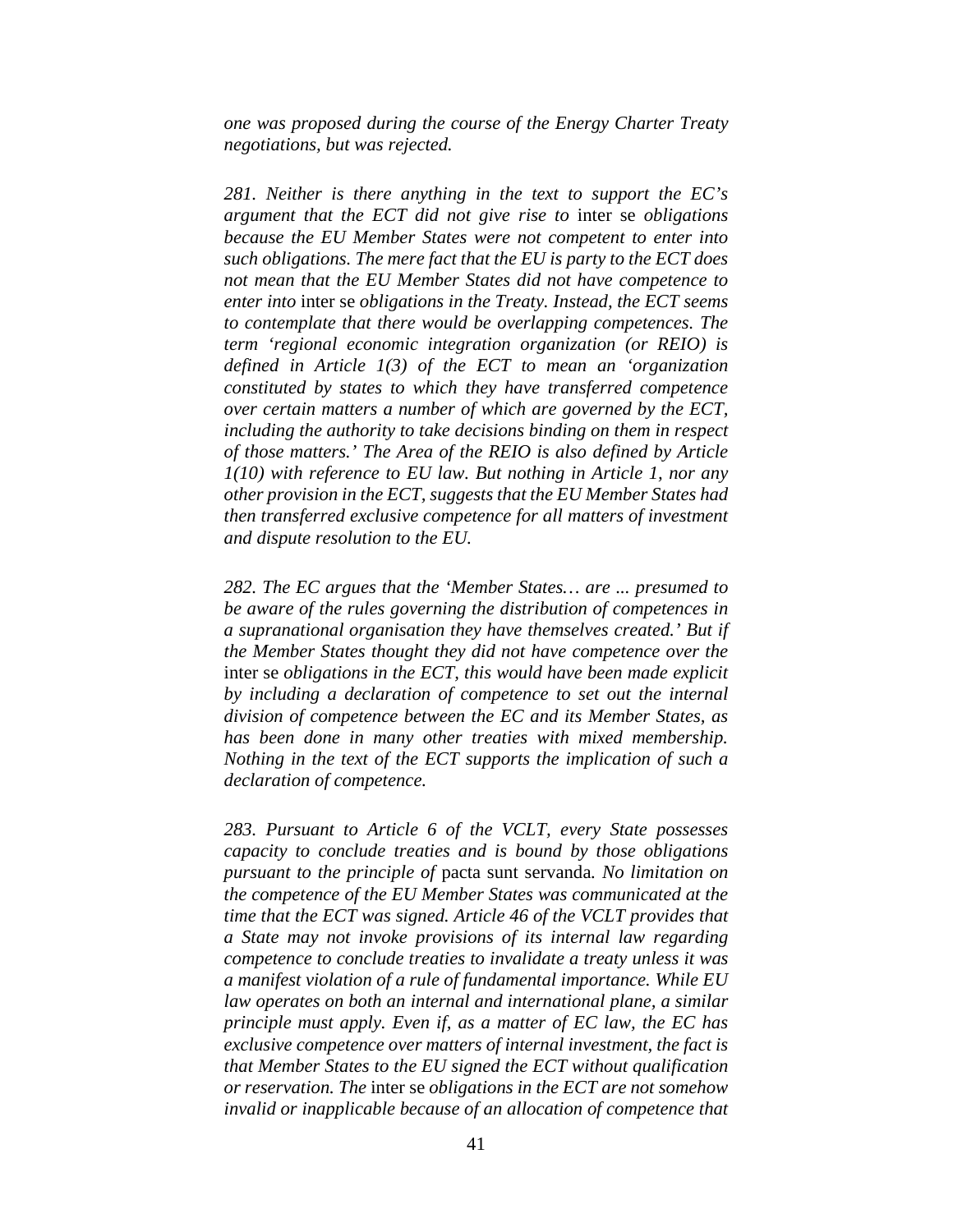*the EC says can be inferred from a set of EU laws and regulations dealing with investment. The more likely explanation, consistent with the text of the ECT, is that, at the time the ECT was signed, the competence was a shared one.* 

*284. The EC relied on its competence argument to argue that there was also no diversity of territory among the investors and the host State as required by Article 26, since both are part of the same 'Contracting Party' for its purposes. It is not necessary for the Tribunal to deal with this argument, since it has held that the European Member States remain 'Contracting Parties' and that the ECT does create* inter se *obligations for European Member States.* 

*(d) Subsequent modification of the ECT as to* inter se *matters* 

*285. The Respondent and the EC also argue that, even if the ECT had originally concerned* inter se *matters, this was modified by the fact that the Member States of the EU subsequently entered into other agreements that covered both the investment and dispute resolution aspects of the ECT. The EC states that subsequent EU treaties, such as the Treaty of Amsterdam, the Treaty of Nice, and the Treaty of Lisbon, implicitly repealed the earlier ECT under the*  lex posterior *rule in Article 30 of the VCLT, whereby 'successive treaties relating to the same subject-matter' will prevail over the earlier to the extent that the treaties are not compatible.* 

*286. Turning first to the substantive investment obligations, it is not clear how these are incompatible with the investment rights protected under European law. The EC points to the rules establishing the European internal market, with free movement of goods, persons, services and capital. It states that discriminatory measures or expropriation are not permitted under European law. But these obligations are arguably broader than those in the ECT, and are complementary to them. There is no discrimination unless the same benefits are not accorded to other EU States, but there is nothing in the ECT that requires such a result. Were a national of a European State not party to the ECT to bring international arbitration proceedings against a European host State that was a party to the ECT and had breached investment obligations protected under it, that host State would have to determine whether it could, consistent with its EU obligations, decline to consent to such jurisdiction. Nothing in the ECT would prevent the host State from extending its protections beyond those States that are party to it, if this were required to meet these obligations. As the tribunal found*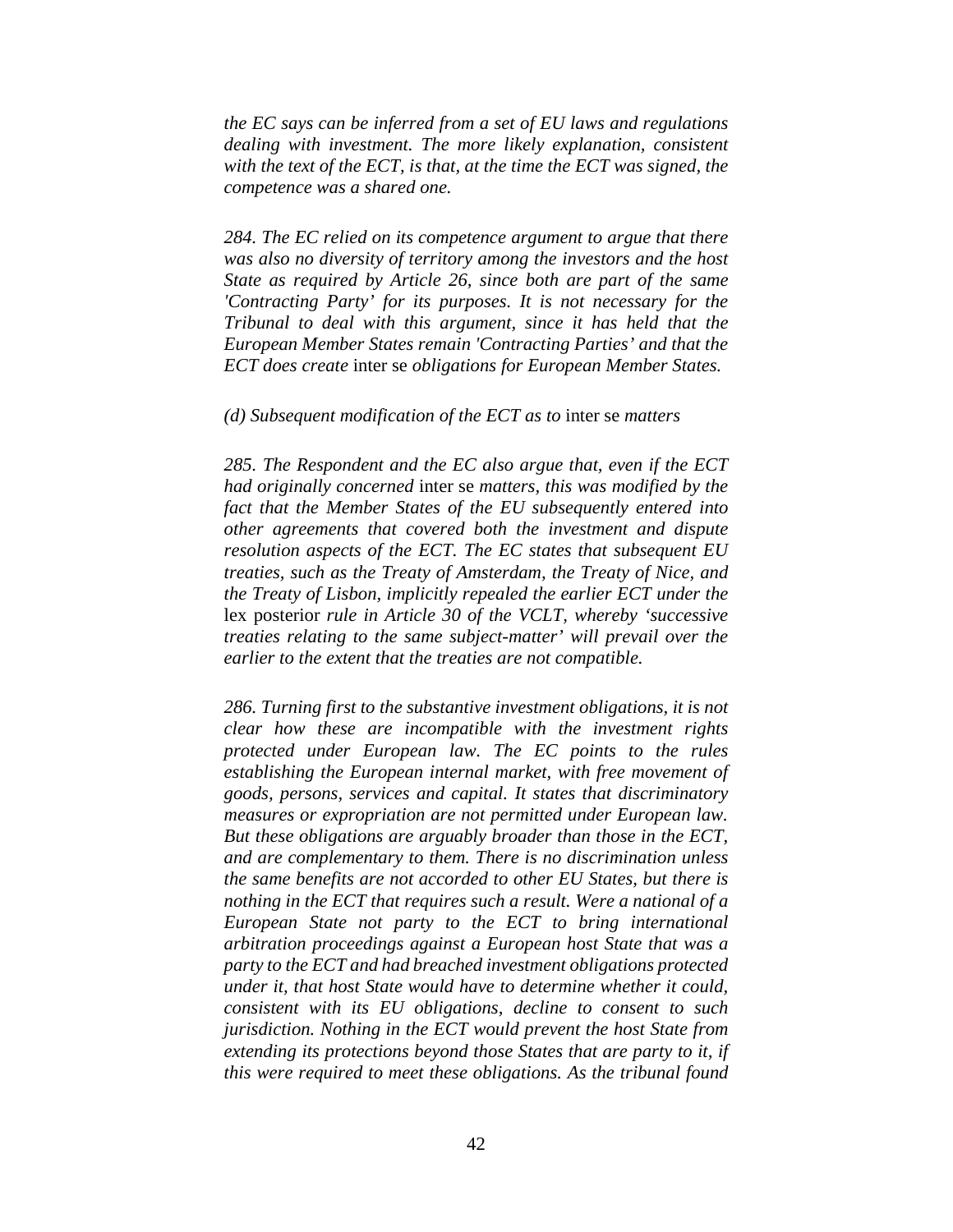*in* Electrabel v. Hungary*, EU law can be presumed not to conflict or otherwise be inconsistent with the ECT.*

*287. The only example the EC pointed to where an inconsistency might arise between EU and investment law was the award in*  Micula v. Romania*. In* Micula*, however, the tribunal concluded that EU law was not applicable to the dispute, as Romania had not yet acceded to the EU at the time the impugned measures were taken (although the EC appears to have taken the view that EU rules on state aid did apply during the accession negotiations). Any conflict thus arose not out of incompatibility of the relevant BIT with EU law, but out of a disagreement on whether EU rules applied prior to accession. After the* Micula *award was issued, the EC notified Romania that it would be in breach of the EU rules on state aid if it complied with its obligation under the award to pay damages to the investors for a breach of the fair and equitable treatment standard. In that context, any conflict related to the implications of enforcement, not to direct contradictions between the substantive rules themselves. This was also the conclusion of both the* Micula *tribunal and the* Micula ad hoc *committee.* 

*288. The Respondent and the EC also argue that the dispute resolution clause, Article 26 of the ECT, is itself incompatible with Article 344 of the TFEU, which provides that 'Member States undertake not to submit a dispute concerning the interpretation or application of the Treaties to any method of settlement other than those provided for therein.'* 

*289. In the view of the Tribunal, there is no such incompatibility. The dispute before this Tribunal is not an inter-State dispute. It is a dispute, in the words of Article 26, 'between a Contracting Party and an Investor of another Contracting Party'. It is not necessary for this Tribunal to decide whether Article 27, which concerns inter-State disputes, would be incompatible with Article 344 of the TFEU. Even if there were such an inconsistency, this would not also void Article 26, since the later Treaty will supersede the earlier one only to the extent of any incompatibility. To find otherwise would disadvantage investors, who have no ability under European law to protect their investment by suing the host State directly for breaches of the ECT. Neither does anything in European law expressly preclude investor-State arbitration under the ECT and the ICSID Convention.* 

*290. As noted (paragraph 260(e) above), the Claimants also relied on the combined effect of the* lex specialis *and* lex posterior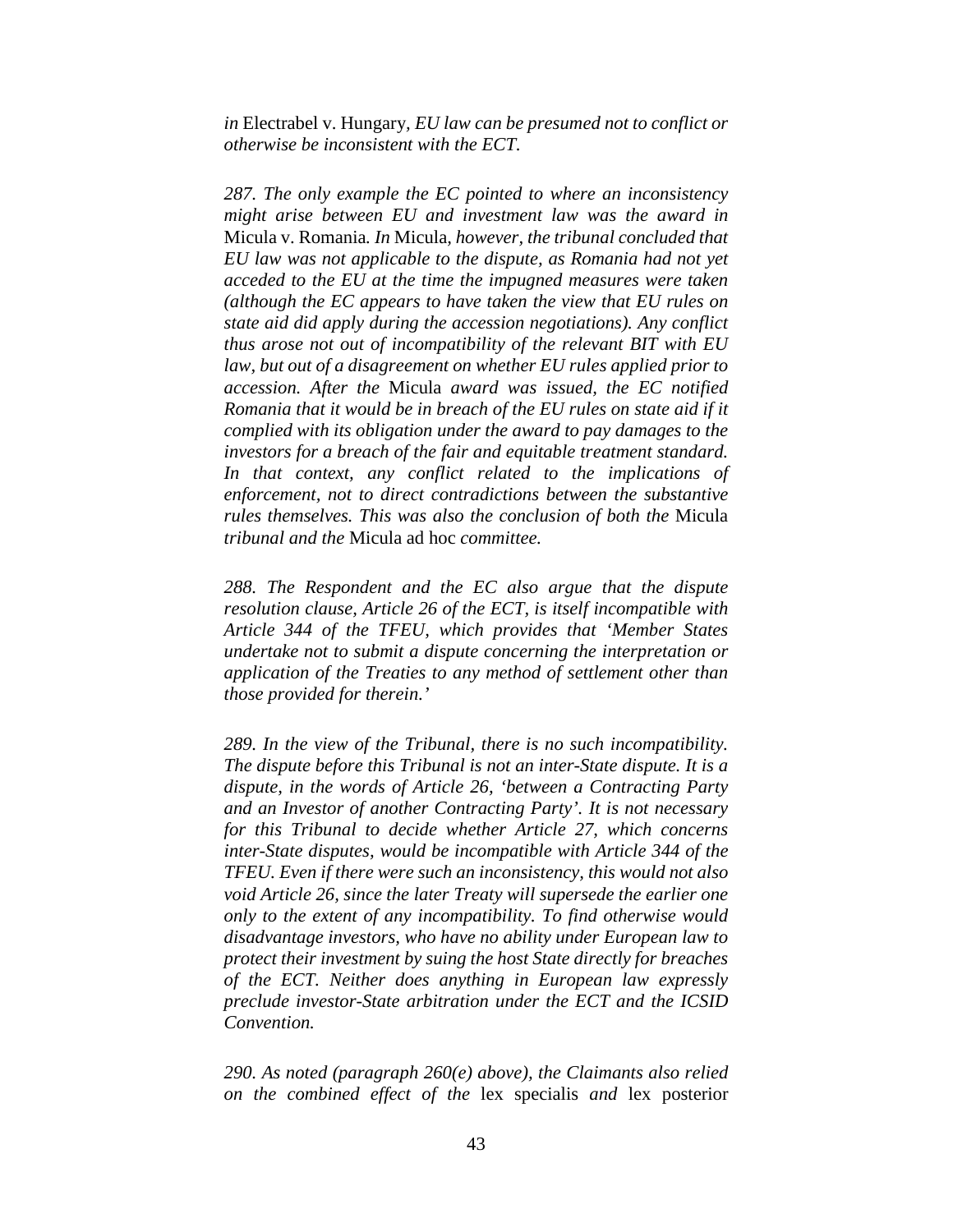*presumptions, the ECT being both more specific than the EU legal order and subsequent to it. Having concluded that there is no incompatibility between the TFEU and the ECT, the Tribunal does not need to address this argument.* 

291. For these reasons, the Tribunal holds that the inter se *obligations in the ECT have not subsequently been modified or superseded by later European law.* 

*(e) The state of the authorities* 

*292. The intra-EU issue has been canvassed in greater or lesser depth by previous investment tribunals, which have reached practically common conclusions.* 

 $[...]$ 

*302. Despite the fact that the EC has intervened in many other intra-EU arbitrations, as far as has been publicly reported, no tribunal yet has upheld this objection to jurisdiction.*

*303. Overall the effect of these decisions is a unanimous rejection of the intra-EU objection to jurisdiction. The tribunal in each case has found that the relevant BIT or the ECT was intended to bring about binding obligations between EU Member States. The tribunals found no contradiction between the substantive provisions of EU law and the substantive or dispute resolution provisions of the BITs. No such system for investor- State arbitration exists in EU law, and it would be incorrect to characterise such disputes as inter-State disputes such that Article 267 of the TFEU could be said to preclude jurisdiction. These conclusions support those adopted by the Tribunal in this case.*<sup>205</sup>

146. Having considered the matter and also reflecting on the fact that, to the Tribunal's knowledge based on the materials put before it, no other tribunal has upheld the objections advanced by any EU Member State in connection with the ECT (as was noted at paragraphs 302-303 of *Blusun* and remains the case), the Tribunal adopts the reasoning in *Blusun* as a correct articulation of the position. The Tribunal does not consider it necessary to add or subtract in any way from the *Blusun* reasoning.

 <sup>205</sup> *Blusun*, ¶¶ 277-292, 302-303.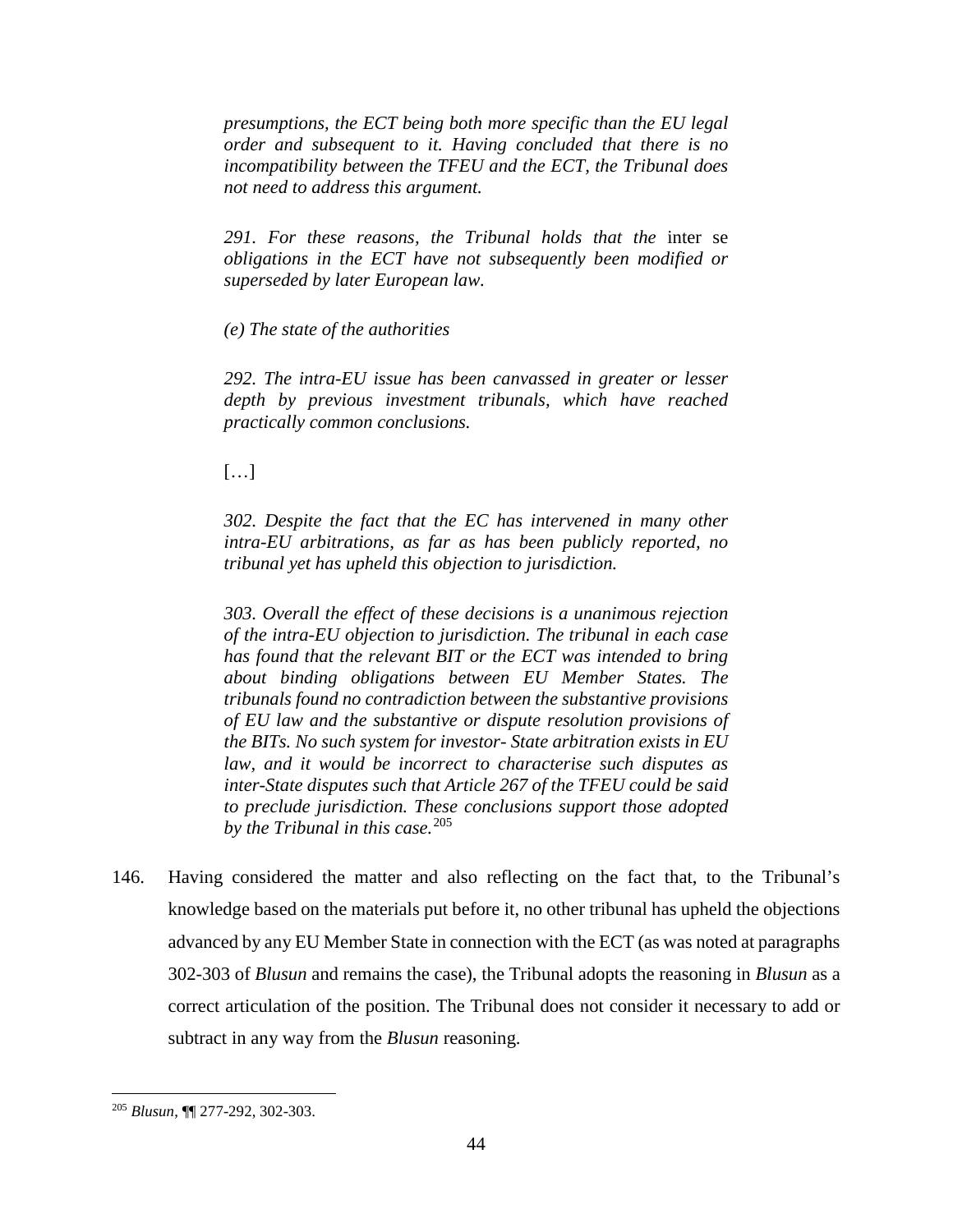- 147. The Tribunal extrapolates, for present purposes, two discrete points from *Blusun* for the purposes of this aspect of its jurisdictional analysis.
- 148. First, the interpretation argument advanced by Respondent which is referenced as the "disconnection clause," in shorthand parlance, does not stand up to scrutiny when the ECT is interpreted (as the *Blusun* tribunal did) in an entirely regular and ordinary manner according to the provisions of the VCLT.
- 149. Secondly, nothing in EU law subsequent to the ECT has the effect of the former superseding (insofar as Respondent is concerned) the latter.
- 150. Finally, in this part of the Decision the Tribunal briefly addresses two other aspects of EU law relied upon by the Respondent: (a) Opinion 1/09 (as noted above at paragraph 62, an issue concerning the compatibility of a unified patent litigation system and operating within the EU legal order); and (b) the MOX plant case (when the EC took action before the CJEU against Ireland for bringing an arbitration against the United Kingdom under the United Nations Convention for the Law of the Sea (UNCLOS)). These are matters which, temporally, fall within the ambit of matters pre-*Achmea.* However, properly understood, these are arguments which are analogous to the *Achmea* issue, *i.e.* is the dispute resolution system in question compatible with EU law. That is in an issue which will be addressed later in this Decision.
- 151. By way of completeness, the Tribunal appreciates from the submissions of the Respondent that neither Opinion 1/09 or the MOX plant case are relied upon in and of themselves, whether individually or collectively, to argue that an EU Member State cannot make an unconditional offer to arbitrate a dispute coming within the ambit of the ECT.

## $\mathbf{C}$ . **THE EFFECT OF THE ACHMEA JUDGMENT**

152. The Tribunal now turns to the *Achmea* Judgment which has, until the Declaration, been at the heart of the Respondent's objections to jurisdiction. As with the intra-EU issue, in the relatively short time since the CJEU issued its judgment, no investor-state arbitral tribunal has come to the conclusion that *Achmea* represents a sustainable objection to jurisdiction.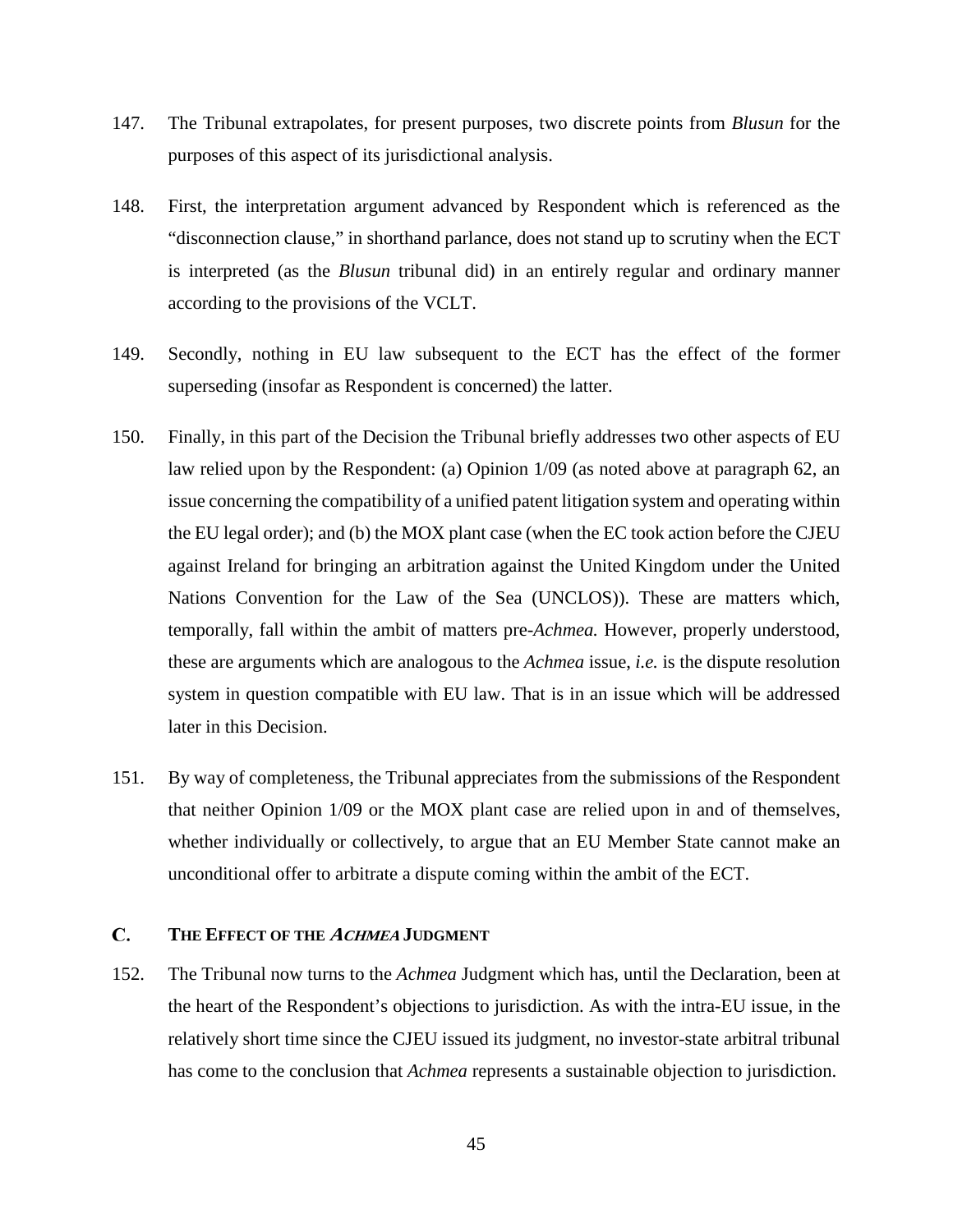- 153. Given the importance which the Respondent has attached to *Achmea*, and also given what will be discussed later in this Decision as regards the Declaration, the Tribunal considers it appropriate to examine the judgment in detail.
- 154. First, briefly as to the context of *Achmea*, a dispute arose between Achmea B.V., a Dutch company, and the Slovak Republic due to certain governmental changes in the market for private health insurance. An UNCITRAL tribunal was constituted pursuant to Article 8 of the Agreement on Encouragement and Reciprocal Protection of Investments between the Kingdom of the Netherlands and the Czech and Slovak Federal Republic (the "**Achmea BIT**"). Frankfurt am Main, Germany, was chosen as the legal seat of that UNCITRAL tribunal and the arbitral proceedings. The Slovak Republic raised an objection of lack of jurisdiction, namely, that, as a result of its accession to the European Union, recourse to an arbitral tribunal provided for in Article 8(2) of the Achmea BIT was incompatible with EU law. Achmea B.V. was awarded damages in the principal amount of EUR 22.1 million by that UNCITRAL tribunal. The Slovak Republic brought an action to set aside that arbitral award before the German courts, ultimately arriving on appeal at the German Federal Supreme Court (the "**Bundesgerichtshof**").
- 155. The Bundesgerichtshof decided to stay the appeal before it and ask the following questions of the CJEU for a preliminary ruling:

*(1) Does Article 344 TFEU preclude the application of a provision in a bilateral investment protection agreement between Member States of the European Union (a so-called intra-EU BIT) under which an investor of a Contracting State, in the event of a dispute concerning investments in the other Contracting State, may bring proceedings against the latter State before an arbitral tribunal where the investment protection agreement was concluded before one of the Contracting States acceded to the European Union but the arbitral proceedings are not to be brought until after that date?*

*If Question 1 is to be answered in the negative:*

*(2) Does Article 267 TFEU preclude the application of such a provision?*

*If Questions 1 and 2 are to be answered in the negative:*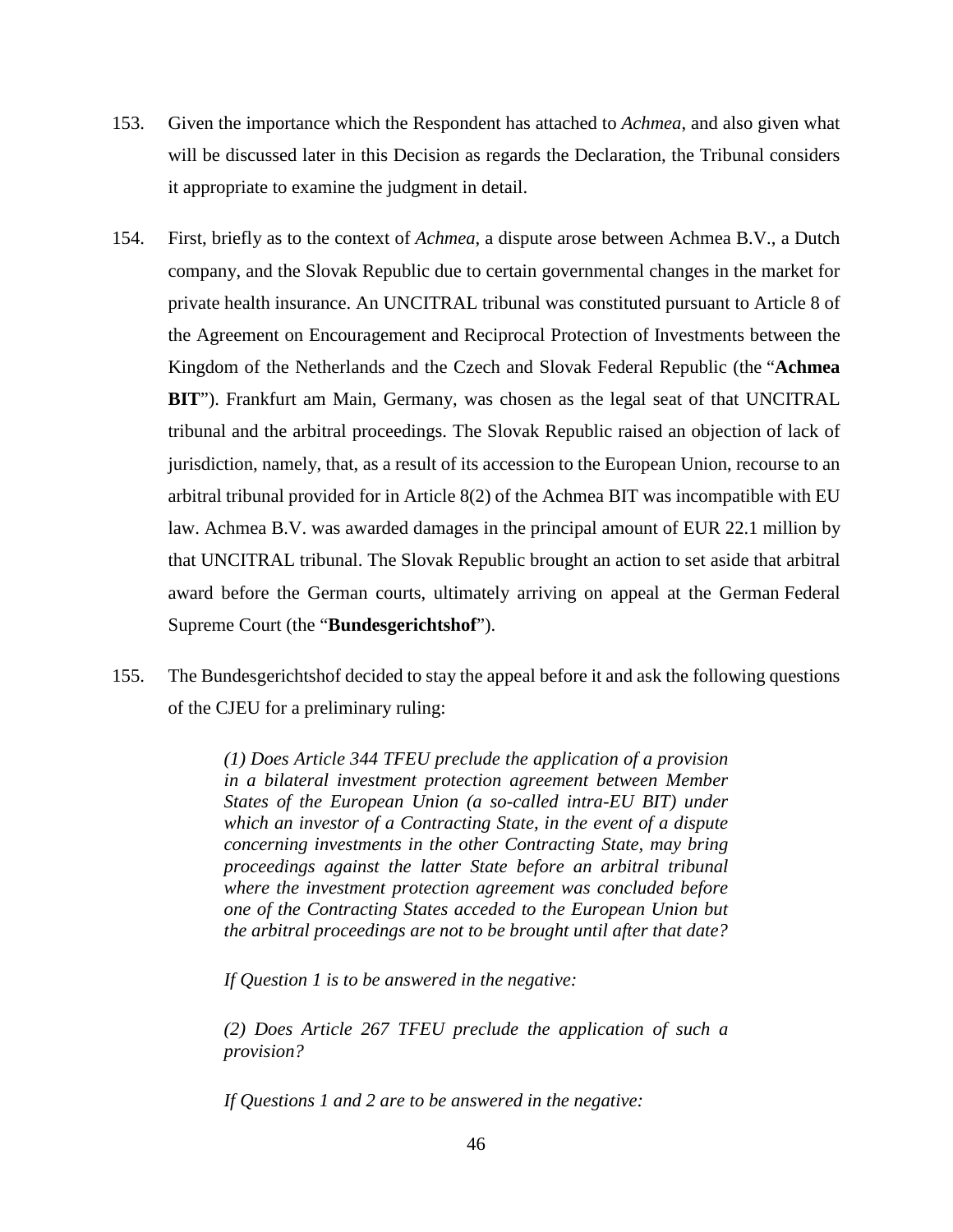*(3) Does the first paragraph of Article 18 TFEU preclude the application of such a provision under the circumstances described in Question 1?*<sup>206</sup>

- 156. The Tribunal notes that the first question, in particular, was posed in wide terms by the Bundesgerichtshof and is not confined to the Achmea BIT.
- 157. Rather than answering the widely-drawn question 1 posed by the Bundesgerichtshof, the CJEU combined questions 1 and 2, but also added a qualifying phrase (emphasis added):

*31. By its first and second questions, which should be taken together, the referring court essentially asks whether Articles 267 and 344 TFEU must be interpreted as precluding a provision in an international agreement concluded between Member States, such as Article 8 of the BIT, under which an investor from one of those Member States may, in the event of a dispute concerning investments in the other Member State, bring proceedings against the latter Member State before an arbitral tribunal whose jurisdiction that Member State has undertaken to accept.*<sup>207</sup>

158. The CJEU then set out a number of general considerations found in EU law which are now quoted in full:

> *32. In order to answer those questions, it should be recalled that, according to settled case-law of the Court, an international agreement cannot affect the allocation of powers fixed by the Treaties or, consequently, the autonomy of the EU legal system, observance of which is ensured by the Court. That principle is enshrined in particular in Article 344 TFEU, under which the Member States undertake not to submit a dispute concerning the interpretation or application of the Treaties to any method of settlement other than those provided for in the Treaties (Opinion 2/13 (Accession of the EU to the ECHR) of 18 December 2014, EU:C:2014:2454, paragraph 201 and the case-law cited).*

> *33. Also according to settled case-law of the Court, the autonomy of EU law with respect both to the law of the Member States and to international law is justified by the essential characteristics of the EU and its law, relating in particular to the*

 <sup>206</sup> European Court of Justice Case C‐284/16, *Slowakische Republik v, Achmea B.V.*, Judgment, 6 March 2018, ¶ 23  $(CL-120)$ 

<sup>207</sup> *Id.*, ¶ 31 (emphasis added).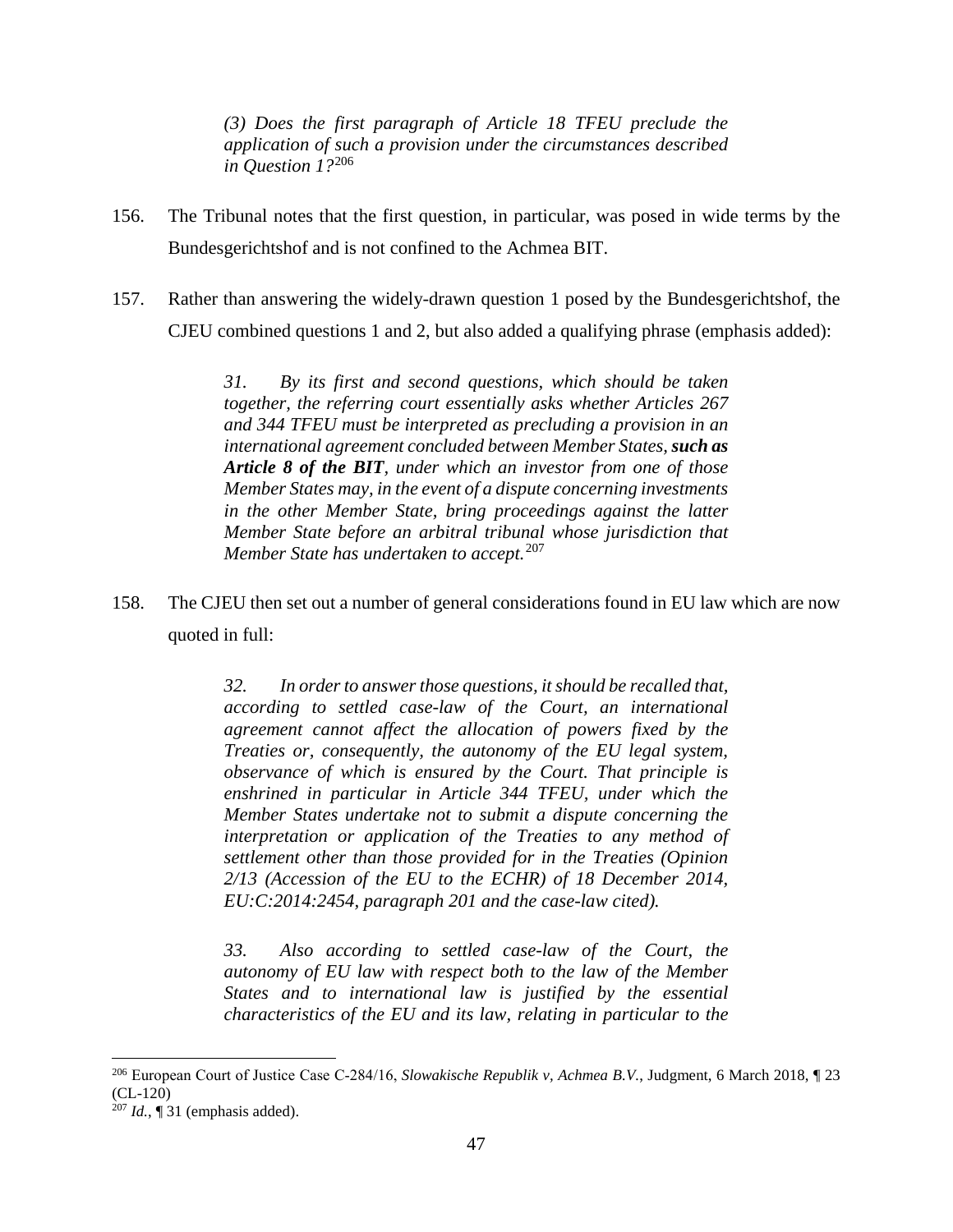*constitutional structure of the EU and the very nature of that law. EU law is characterised by the fact that it stems from an independent source of law, the Treaties, by its primacy over the laws of the Member States, and by the direct effect of a whole series of provisions which are applicable to their nationals and to the Member States themselves. Those characteristics have given rise to a structured network of principles, rules and mutually interdependent legal relations binding the EU and its Member States reciprocally and binding its Member States to each other (see, to that effect, Opinion 2/13 (Accession of the EU to the ECHR) of 18 December 2014, EU:C:2014:2454, paragraphs 165 to 167 and the case-law cited).*

*34. EU law is thus based on the fundamental premiss that each Member State shares with all the other Member States, and recognises that they share with it, a set of common values on which the EU is founded, as stated in Article 2 TEU. That premiss implies and justifies the existence of mutual trust between the Member States that those values will be recognised, and therefore that the law of the EU that implements them will be respected. It is precisely in that context that the Member States are obliged, by reason inter alia of the principle of sincere cooperation set out in the first subparagraph of Article 4(3) TEU, to ensure in their respective territories the application of and respect for EU law, and to take for those purposes any appropriate measure, whether general or particular, to ensure fulfilment of the obligations arising out of the Treaties or resulting from the acts of the institutions of the EU (Opinion 2/13 (Accession of the EU to the ECHR) of 18 December 2014, EU:C:2014:2454, paragraphs 168 and 173 and the case-law cited).*

*35. In order to ensure that the specific characteristics and the autonomy of the EU legal order are preserved, the Treaties have established a judicial system intended to ensure consistency and uniformity in the interpretation of EU law (Opinion 2/13 (Accession of the EU to the ECHR) of 18 December 2014, EU:C:2014:2454, paragraph 174).*

*36. In that context, in accordance with Article 19 TEU, it is for the national courts and tribunals and the Court of Justice to ensure the full application of EU law in all Member States and to ensure judicial protection of the rights of individuals under that law (see, to that effect, Opinion 1/09 (Agreement creating a unified patent litigation system) of 8 March 2011, EU:C:2011:123, paragraph 68; Opinion 2/13 (Accession of the EU to the ECHR) of 18 December 2014, EU:C:2014:2454, paragraph 175; and judgment of 27*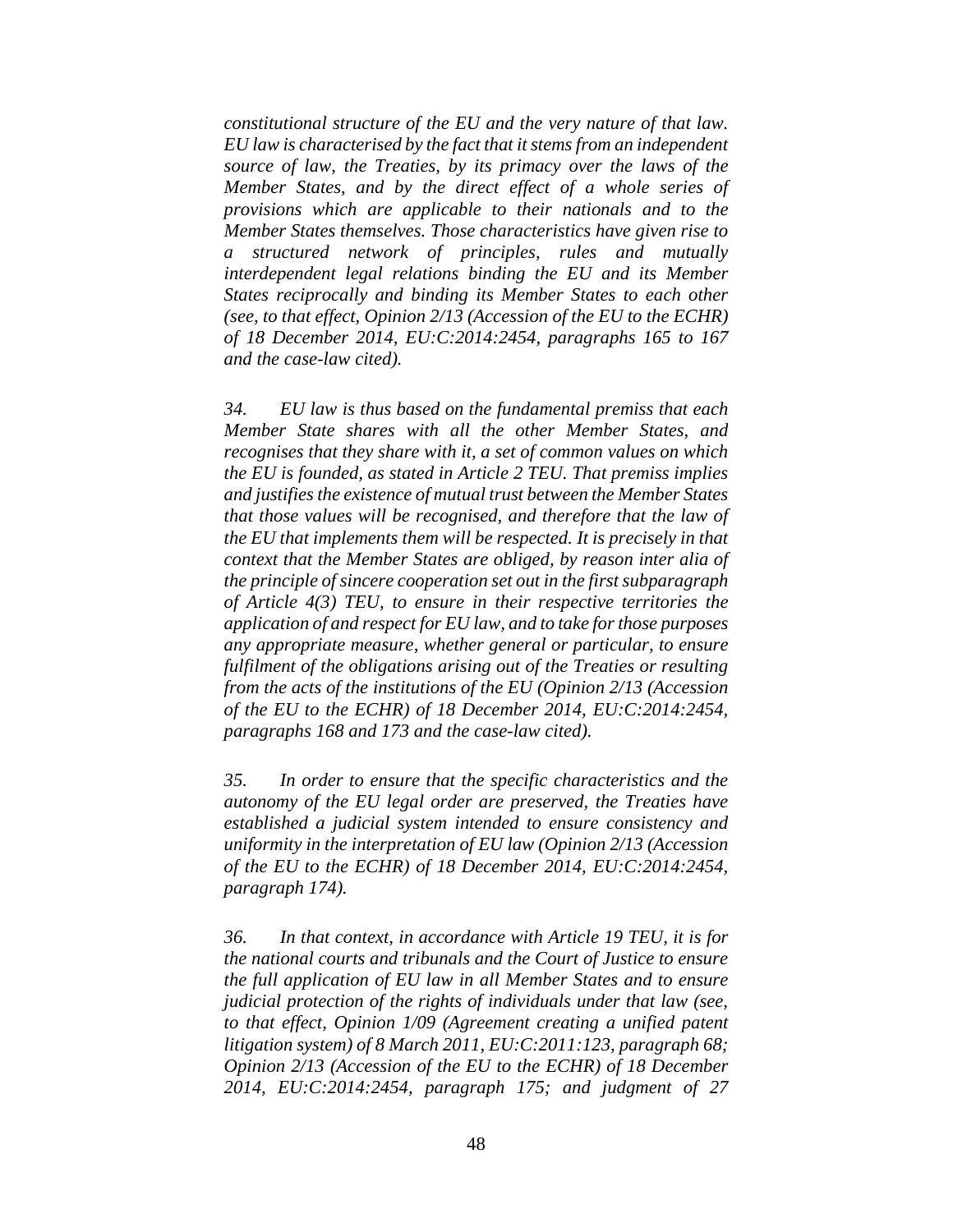*February 2018, Associação Sindical dos Juízes Portugueses, C‑64/16, EU:C:2018:117, paragraph 33).*

*37. In particular, the judicial system as thus conceived has as its keystone the preliminary ruling procedure provided for in Article 267 TFEU, which, by setting up a dialogue between one court and another, specifically between the Court of Justice and the courts and tribunals of the Member States, has the object of securing uniform interpretation of EU law, thereby serving to ensure its consistency, its full effect and its autonomy as well as, ultimately, the particular nature of the law established by the Treaties (Opinion 2/13 (Accession of the EU to the ECHR) of 18 December 2014, EU:C:2014:2454, paragraph 176 and the case-law cited).*

*38. The first and second questions referred for a preliminary ruling must be answered in the light of those considerations.*<sup>208</sup>

- 159. The Tribunal notes that, having set out a number of general considerations (which are of general application in EU law), the CJEU then discusses the precise circumstances of the Achmea BIT. This analysis of the Achmea BIT is particularly important as it informs the exact rationale for the answers given by the CJEU to the Bundesgerichtshof.
- 160. The CJEU, first, sought to ascertain whether the disputes which a tribunal established according to Article 8 of the Achmea BIT might be called on to resolve are liable to relate to the interpretation or application of EU law (emphasis added, and this is language particularly relied upon by Respondent). In that regard it refers to Article 8(6) of the Achmea BIT (emphasis added):

*6. The arbitral tribunal shall decide on the basis of the law, taking into account in particular though not exclusively:*

*– the law in force of the Contracting Party concerned;*

*– the provisions of this Agreement, and other relevant agreements between the Contracting Parties;*

*– the provisions of special agreements relating to the investment;*

 <sup>208</sup> *Id.*, ¶¶ 32-38.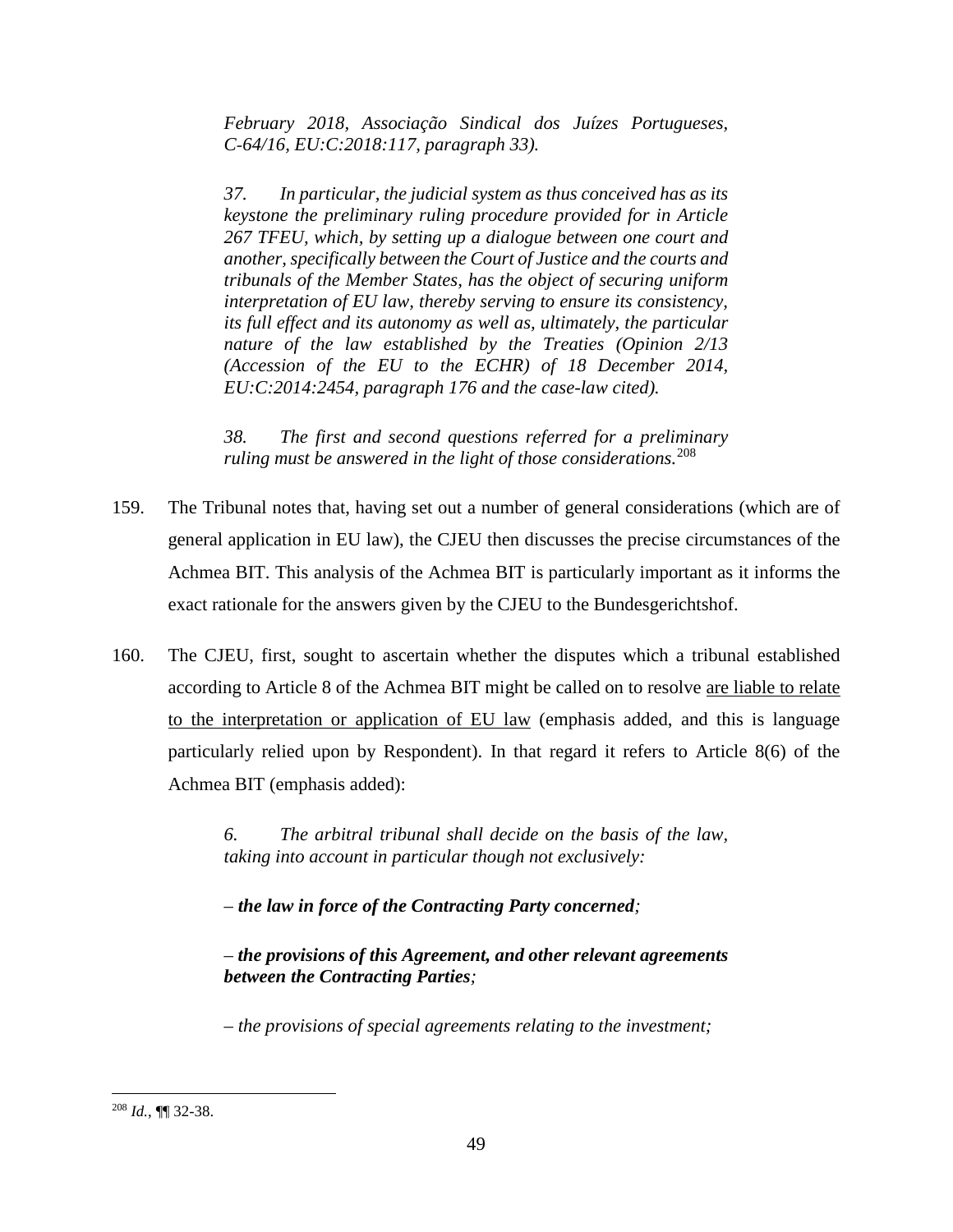# *– the general principles of international law.*<sup>209</sup>

- 161. This precise language led the CJEU to the conclusion that a tribunal established pursuant to Article 8 of the Achmea BIT may, in two respects, be called on to interpret or, indeed, to apply EU law, particularly the provisions concerning the fundamental freedoms, including freedom of establishment and free movement of capital.
- 162. The Tribunal notes that the use of the word "shall" in the introductory paragraph of Article 8(6) of the Achmea BIT compels the conclusion that any such tribunal was inevitably going to decide a dispute according to EU law, amongst others. The two emphasised sub-paragraphs recorded just above are not options, but part of the matters to which such a tribunal would mandatorily be taking into account.
- 163. The CJEU, secondly, analysed whether a tribunal established pursuant to Article 8 of the Achmea BIT was a court or tribunal within the meaning of Article 267 of the TFEU. The answer was readily found, namely, that it was not such a court or tribunal.
- 164. Thirdly, the CJEU analysed the extent of judicial review available at the seat, namely, Frankfurt am Main. It noted that paragraph 1059(2) of the Code of Civil Procedure (part of Germany's *lex arbitri*) provides only for limited review, concerning in particular the validity of the arbitration agreement under the applicable law and the consistency with public policy of the recognition or enforcement of the arbitral award. Specifically, in relation to commercial arbitration, the CJEU has held that the requirements of efficient arbitration proceedings justify the limited review of arbitral awards by courts of EU Member States, "**provided that the fundamental provisions of EU law can be examined in the course of that review and, if necessary, be the subject of a reference to the Court for a preliminary ruling**<sup>"210</sup> (the Tribunal's emphasis, and arising from the landmark 1999 decision of the CJEU in what is routinely referred to as *Eco Swiss*).
- 165. However, the CJEU found (for reasons which do not readily emerge from its reasoning) that the circumstances of Article 8 of the Achmea BIT do not permit a similar review of

 $^{209}$  *Id.*,  $\llbracket$  6 (emphasis added).

 $^{210}$  *Id.*,  $\mathbf{\overline{4}}$  54 (emphasis added).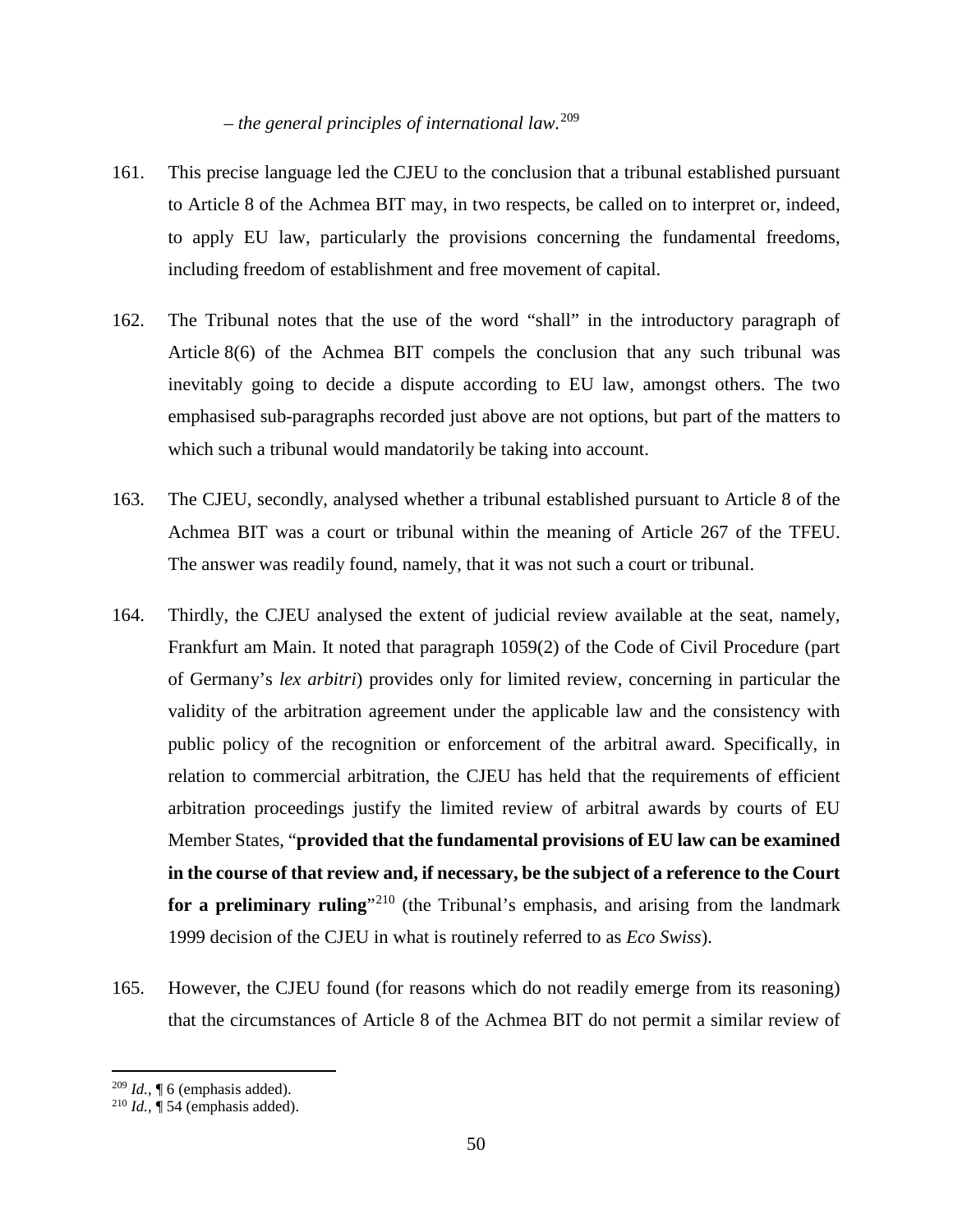awards which attach to commercial arbitrations (in the manner mandated by *Eco Swiss*). The Tribunal infers from this, in the specific instance of dispute between Achmea B.V. and the Slovak Republic, that even if the German courts could examine the arbitral award of 7 December 2012 in light of fundamental provisions of EU law (which they can do due to *Eco Swiss*), that was not a satisfactory (for the CJEU) answer to the reformulated questions.

166. The CJEU then articulated its conclusion, which is now recorded in full:

*56. Consequently, having regard to all the characteristics of the arbitral tribunal mentioned in Article 8 of the BIT and set out in paragraphs 39 to 55 above, it must be considered that, by concluding the BIT, the Member States parties to it established a mechanism for settling disputes between an investor and a Member State which could prevent those disputes from being resolved in a manner that ensures the full effectiveness of EU law, even though they might concern the interpretation or application of that law.*<sup>211</sup>

- 167. The Tribunal makes two observations which arise from this conclusion of the CJEU. The reasoning stems entirely from the specific circumstances of the Achmea BIT, and is not based on any other BIT or a wider ISDS enquiry (particularly, not the ECT); and, secondly, the recourse which might be had against the arbitral award of 7 December 2012 before the German courts, which includes (as a matter of *Eco Swiss*) an examination in light of fundamental principles of EU law, is, in the view of the CJEU, insufficient to ensure the full effectiveness of EU law, and, further, could prevent such full effectiveness. It is unclear from the reasoning of the CJEU as to why this is the case, but, given that *Achmea* does not address the ECT, the Tribunal does not dwell any further on this point.
- 168. The further conclusion which the CJEU then draws is as follows:

*Article 8 of the BIT is such as to call into question not only the principle of mutual trust between the Member States but also the preservation of the particular nature of the law established by the Treaties, ensured by the preliminary ruling procedure provided for in Article 267 TFEU, and is not therefore compatible with the principle of sincere cooperation referred to in paragraph 34 above*

<sup>&</sup>lt;sup>211</sup> *Id.*, ¶ 56.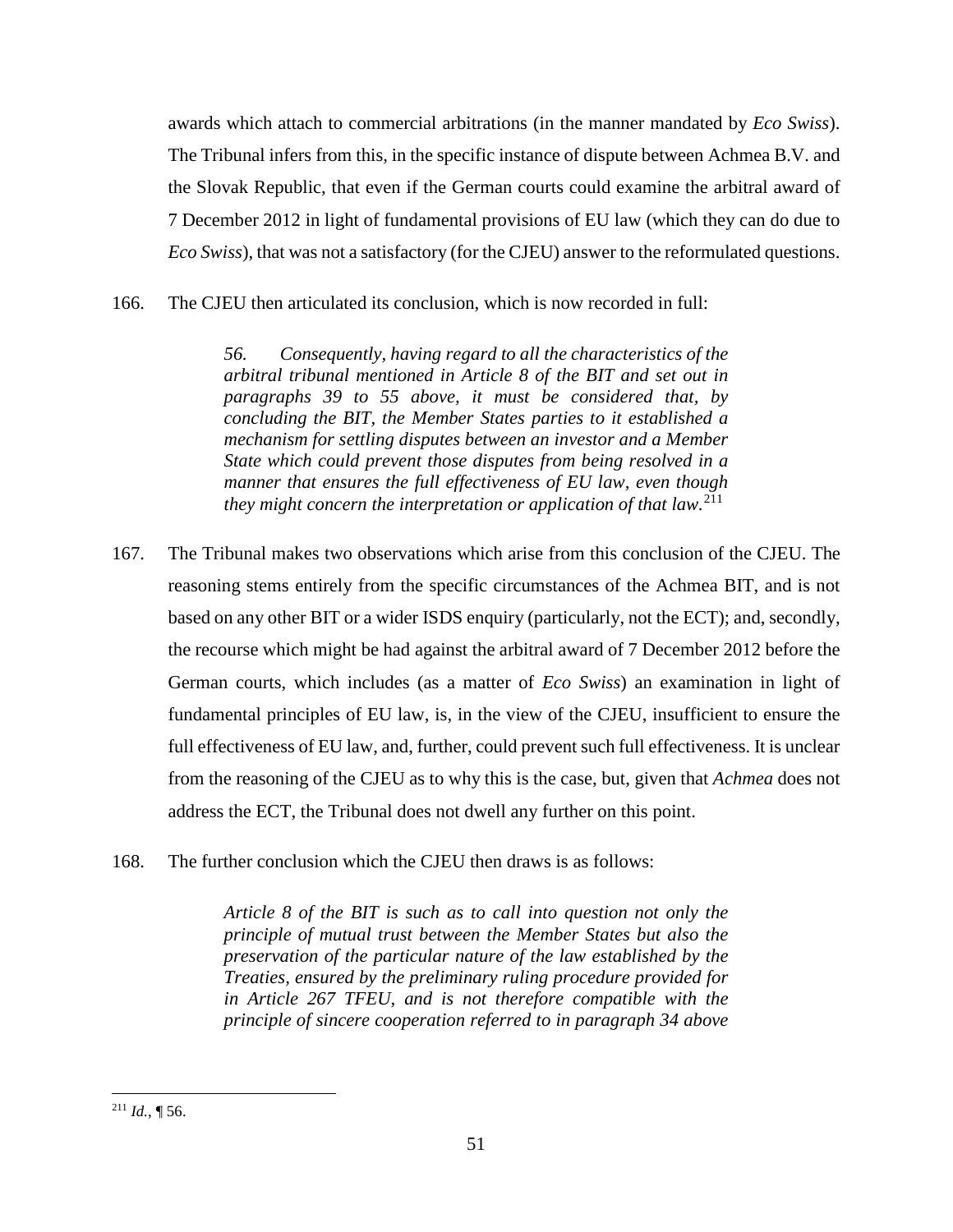[...] *In those circumstances, Article 8 of the BIT has an adverse effect on the autonomy of EU law.*<sup>212</sup>

169. Having reached these conclusions, the CJEU answers the question which it reformulated (as recorded above) from the questions posed by the Bundesgerichtshof in the following manner:

> *Consequently, the answer to Questions 1 and 2 is that Articles 267 and 344 TFEU must be interpreted as precluding a provision in an international agreement concluded between Member States, such as Article 8 of the BIT, under which an investor from one of those Member States may, in the event of a dispute concerning investments in the other Member State, bring proceedings against the latter Member State before an arbitral tribunal whose jurisdiction that Member State has undertaken to accept.*<sup>213</sup>

- 170. The Tribunal notes that the predicate word for the answer given by the CJEU to the question it posed itself is "consequently" which, thus, plainly draws on the preceding analysis of Article 8 of the Achmea BIT, and not (as question 1 posed by the Bundesgerichtshof sought) a wider discussion of ISDS clauses in BITs. The Tribunal, further, notes that the CJEU also qualified the answer with the phrase "*such as Article 8 of the BIT.*"<sup>214</sup>
- 171. Considering the *Achmea* Judgment, thus, in full, the Tribunal draws a number of conclusions as follows:

(a) the answer given by the CJEU is confined, on a full, rather than selective, analysis of the whole judgment, to the specific context of Article 8 of the Achmea BIT only;

(b) the question, of wider application to ISDS clauses, posed by the Bundesgerichtshof was not answered so, therefore, no view can be inferred as to the compatibility of such clauses with EU law insofar as the opinion of the CJEU is concerned. Had the CJEU wished to

 <sup>212</sup> *Id.*, ¶¶ 58, 59.

 $^{213}$  *Id.*, ¶ 60.

 $^{214}$  *Id.*,  $\dot{$  60.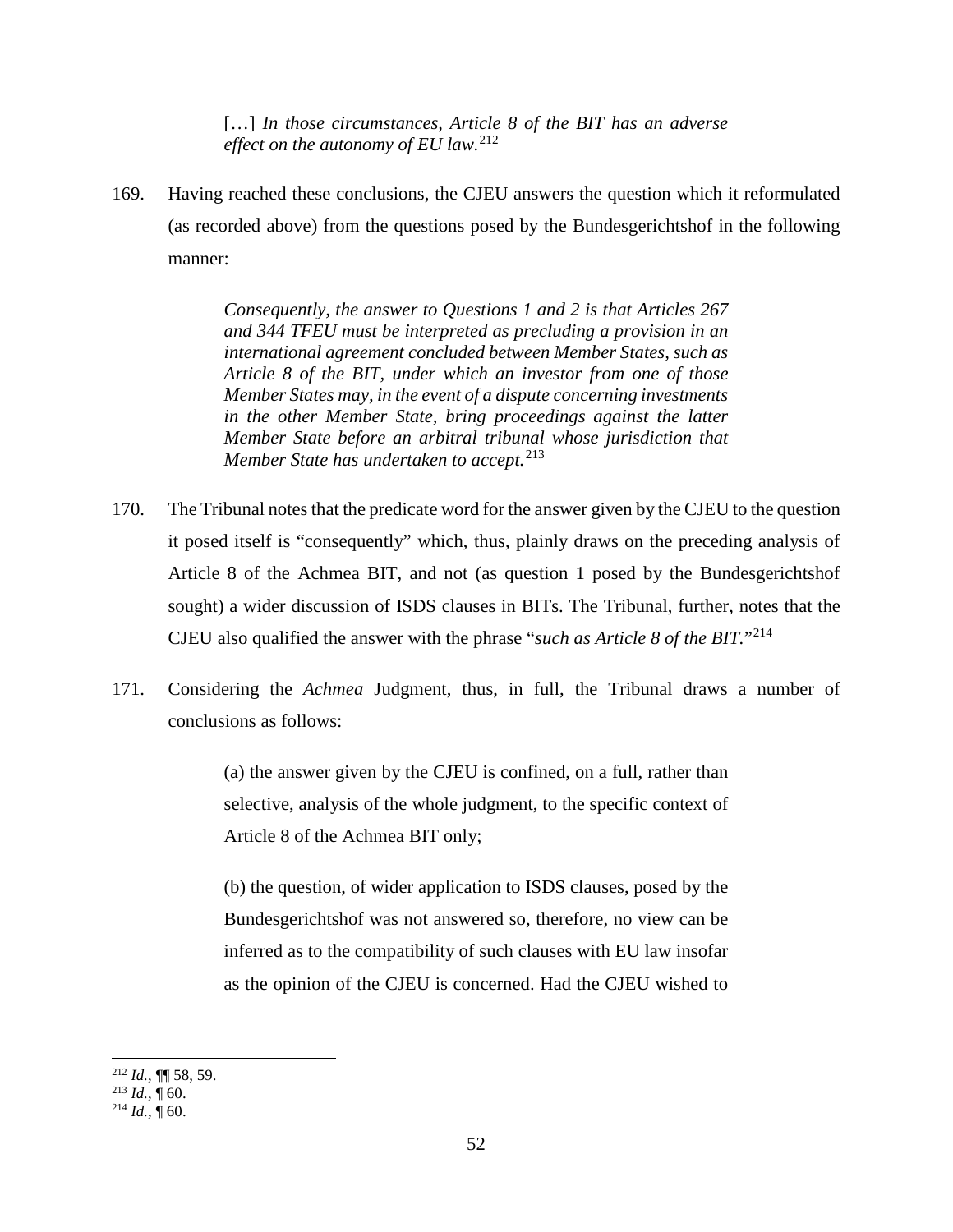answer the widely-drawn questions posed by the Bundesgerichtshof, then presumably it would have done so;

(c) the mandatory requirement in Article 8(6) of the Achmea BIT for a tribunal constituted under that treaty to decide a dispute according, amongst others, to (i) "the law in force of the Contracting Party concerned" and (ii) "the provisions of this Agreement, and other relevant agreements between the Contracting Parties" was the treaty language which transgressed EU law;

(d) the CJEU does not go so far as to say that the Slovak Republic or the Kingdom of the Netherlands are barred from offering to enter into arbitration agreements. Rather, the Tribunal understands the position to be more correctly that the objection by Respondent forming of what it says is the gravamen of *Achmea* is to the extent of the authority given to such a tribunal to decide a dispute. Put another way, it appears that EU Member States may bring such arbitral tribunals into being, but, according to the position adopted by Respondent, they are not allowed by EU law to authorise such arbitral tribunals to interpret or apply such law; and

(e) the CJEU does not make any comment on, nor does it gainsay the authority of that UNCITRAL tribunal to rule according to the general principles of international law. Its sole concern revolves around the two parts of Article 8(6) of the Achmea BIT which it says engage the application or interpretation of EU law.

- 172. Drawing upon the foregoing conclusions from *Achmea* for the purposes of this case, the Tribunal agrees with the tribunal in *Vattenfall* (amongst others, including, for example, *Masdar*) that the judgment is, in of itself, of limited application (only, insofar as EU law is concerned, to the Achmea BIT) and, further, of no application as such to the ECT.
- 173. The Tribunal considers that a proper reading of the *Achmea* does not lead to the conclusion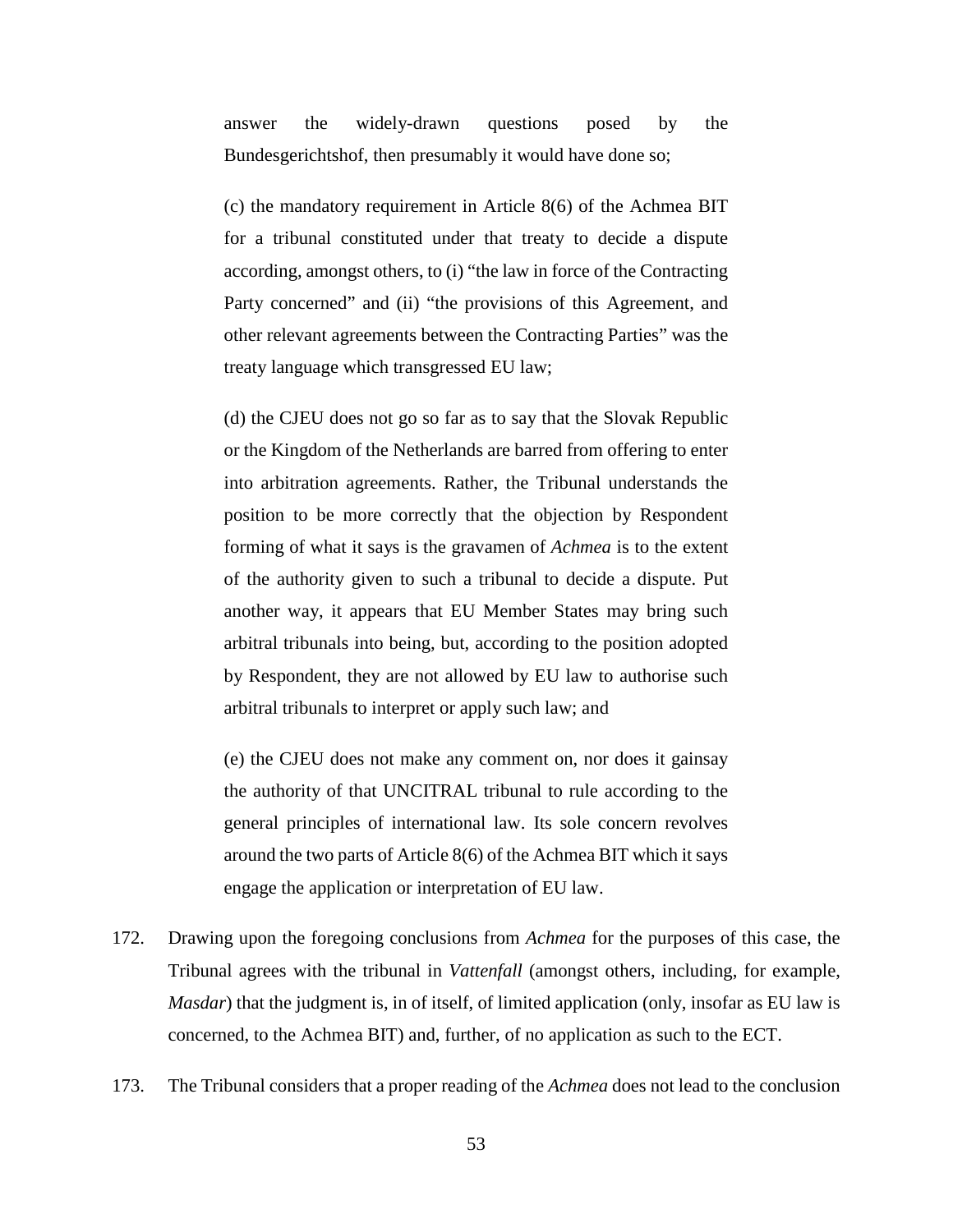that it is in any way a relevant consideration for the investor-State arbitration mechanism established in Article 26 of the ECT as regards intra-EU relations.

- 174. The Tribunal notes that it is called, in this dispute, to resolve the alleged breaches by the Respondent of the ECT on the basis of principles of public international law relevant to the interpretation and application in the present case of the ECT. The application of EU law to this dispute does not, in the Tribunal's appreciation of the position, arise for consideration. In this latter regard, the Tribunal notes that the Respondent argues that EU law is international law. EU law is a system of obligations entered into as between EU Member States to regulate the manner (in many, but not all respects) by which they each govern their respective jurisdictions. In that sense, EU law is indeed public international law to that particular extent. However, EU law does not go further than that and constitutes, in the Tribunal's view, international law as a *lex specialis*, the application of which is restricted to those cases which fall into its particular scope. In any event, it is to be recalled that, as rightly stated in particular in *Blusun* (at paras. 286 to 289 of the Award) as quoted above (at para. 145 *supra*), there is no ground of incompatibility between the ECT and EU law for the purposes of this type of cases.
- 175. In summary, therefore, the Tribunal dismisses the Respondent's objections to jurisdiction based on *Achmea.* Consequently, also, the reliance on the part of the Respondent on Opinion 1/09 or the MOX plant case fails, by analogy, with the dismissal of the *Achmea*  argument.

#### D. **THE EFFECT OF THE DECLARATION**

- 176. The Tribunal now turns to the Declaration which was presented by the Respondent as a reason to immediately stop the arbitration. The Tribunal's appreciation of the Declaration is that it has become the corner-stone of the Respondent's jurisdictional objection (a position it shares in the wider context of investor-state arbitration with other EU Member States and the EC).
- 177. The Tribunal considers it, in the circumstances, appropriate to record the full text of the Declaration (without footnotes):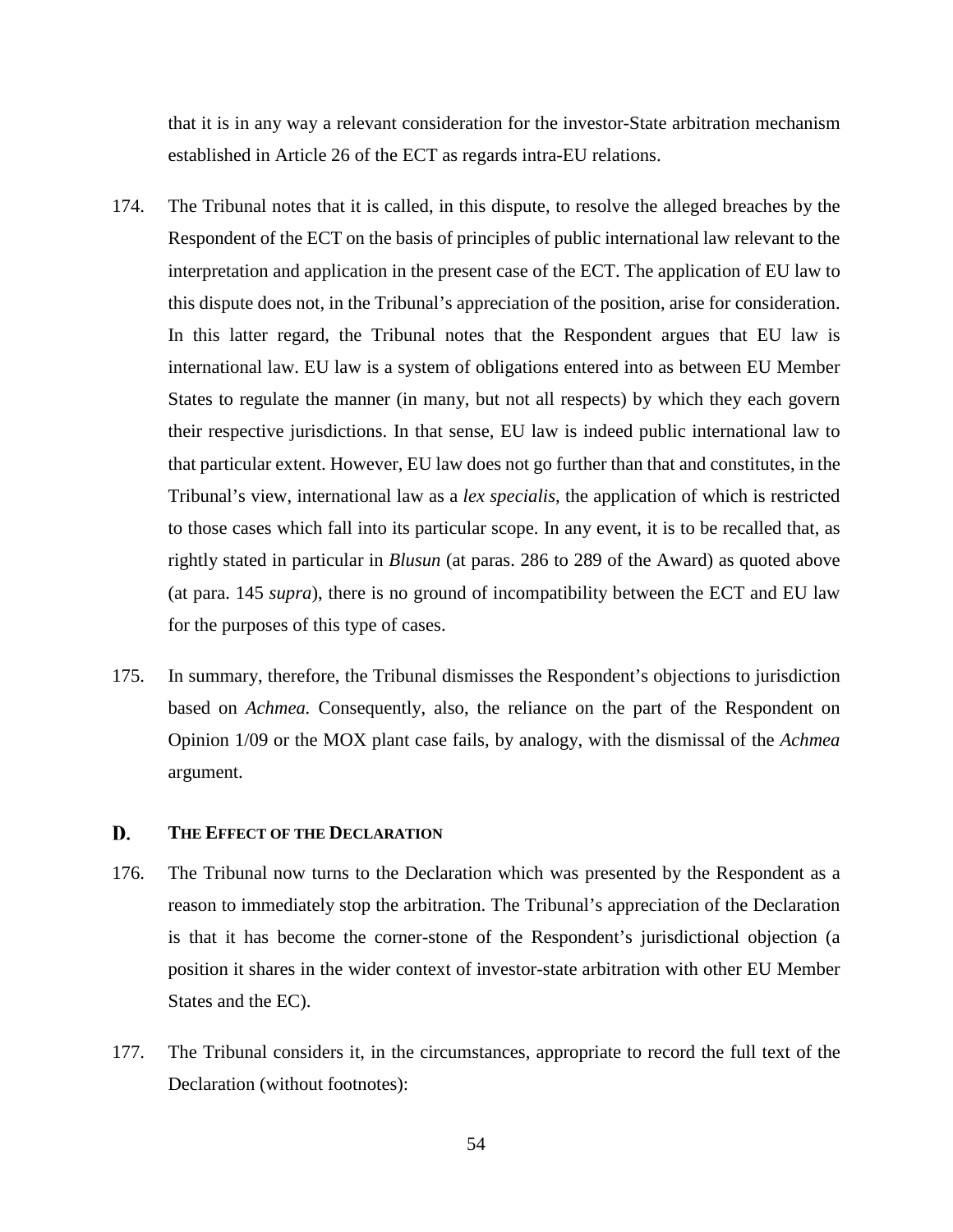*DECLARATION OF THE REPRESENTATIVES OF THE GOVERNMENTS OF THE MEMBER STATES, OF 15 JANUARY 2019 ON THE LEGAL CONSEQUENCES OF THE JUDGMENT OF THE COURT OF JUSTICE IN ACHMEA AND ON INVESTMENT PROTECTION IN THE EUROPEAN UNION THE REPRESENTATIVES OF THE GOVERNMENTS OF THE MEMBER STATES, HAVE ADOPTED THE FOLLOWING DECLARATION* 

*In its judgment of 6 March 2018 in Case C-284/16, Achmea v Slovak Republic ('the Achmea judgment'), the Court of Justice of the European Union held that "Articles 267 and 344 [... of the Treaty on the Functioning of the European Union] must be interpreted as precluding a provision in an international agreement concluded between Member States, [...] under which an investor from one of those Member States may, in the event of a dispute concerning investments in the other Member State, bring proceedings against the latter Member State before an arbitral tribunal whose jurisdiction that Member State has undertaken to accept" ("investor-State arbitration clauses"). Member States are bound to draw all necessary consequences from that judgment pursuant to their obligations under Union law. Union law takes precedence over bilateral investment treaties concluded between Member States. As a consequence, all investor-State arbitration clauses contained in bilateral investment treaties concluded between Member States are contrary to Union law and thus inapplicable. They do not produce effects including as regards provisions that provide for extended protection of investments made prior to termination for a further period of time (so called sunset or grandfathering clauses). An arbitral tribunal established on the basis of investor-State arbitration clauses lacks jurisdiction, due to a lack of a valid offer to arbitrate by the Member State party to the underlying bilateral investment Treaty. Furthermore, international agreements concluded by the Union, including the Energy Charter Treaty, are an integral part of the EU legal order and must therefore be compatible with the Treaties. Arbitral tribunals have interpreted the Energy Charter Treaty as also containing an investor-State arbitration clause applicable between Member States. Interpreted in such a manner, that clause would be incompatible with the Treaties and thus would have to be disapplied. When investors from Member States exercise one of the fundamental freedoms, such as the freedom of establishment or the free movement of capital, they act within the scope of application of Union law and therefore enjoy the protection granted by those freedoms and, as the case may be, by the relevant secondary legislation, by the Charter of Fundamental Rights of the European Union, and by the general*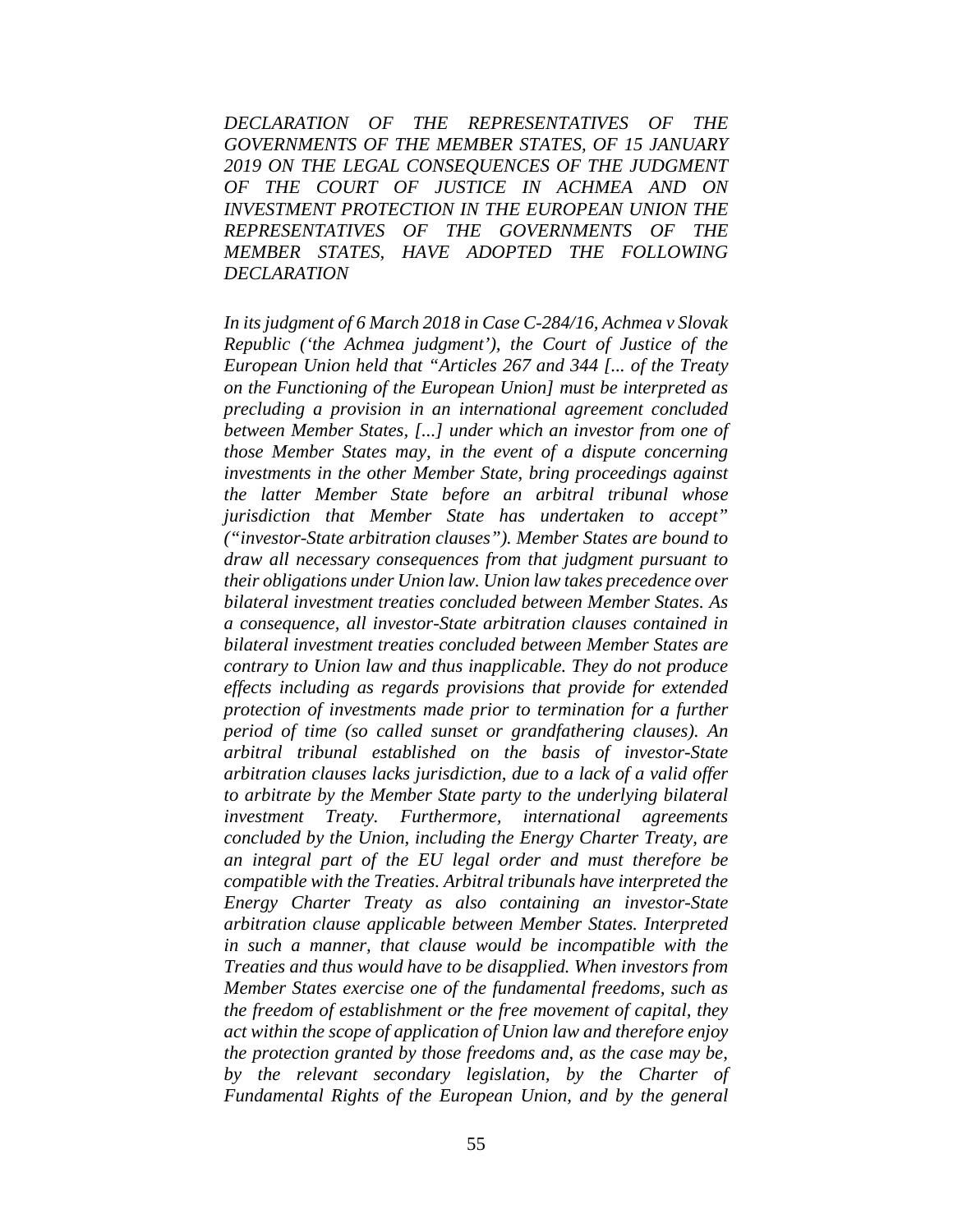*principles of Union law, which include in particular nondiscrimination, proportionality, legal certainty and the protection of legitimate expectations. Where a Member State enacts a measure that derogates from one of the fundamental freedoms guaranteed by Union law, that measure falls within the scope of Union law and the fundamental rights guaranteed by the Charter also apply. Member States are obliged to provide remedies sufficient to ensure the effective legal protection of investors' rights under Union law. In particular, every Member State must ensure that its courts or tribunals, within the meaning of Union law, meet the requirements of effective judicial protection. Member States underline the importance of providing guidance on how Union law protects intra-EU investments, including on legal remedies. In this context, Member States take note of the Communication "Protection of intra-EU investment" adopted by the Commission on 19 July 2018. In light of the ECOFIN Council conclusions of 11 July 2017, Member States and the Commission will intensify discussions without undue delay with the aim of better ensuring complete, strong and effective protection of investments within the European Union. Those discussions include the assessment of existing processes and mechanisms of dispute resolution, as well as of the need and, if the need is ascertained, the means to create new or to improve existing relevant tools and mechanisms under Union law. This declaration is without prejudice to the division of competences between the Member States and the Union. Taking into account the foregoing, Member States declare that they will undertake the following actions without undue delay:* 

*1. By the present declaration, Member States inform investment arbitration tribunals about the legal consequences of the Achmea judgment, as set out in this declaration, in all pending intra-EU investment arbitration proceedings brought either under bilateral investment treaties concluded between Member States or under the Energy Charter Treaty.* 

*2. In cooperation with a defending Member State, the Member State, in which an investor that has brought such an action is established,*  will take the necessary measures to inform the investment *arbitration tribunals concerned of those consequences. Similarly, defending Member States will request the courts, including in any third country, which are to decide in proceedings relating to an intra-EU investment arbitration award, to set these awards aside or not to enforce them due to a lack of valid consent.*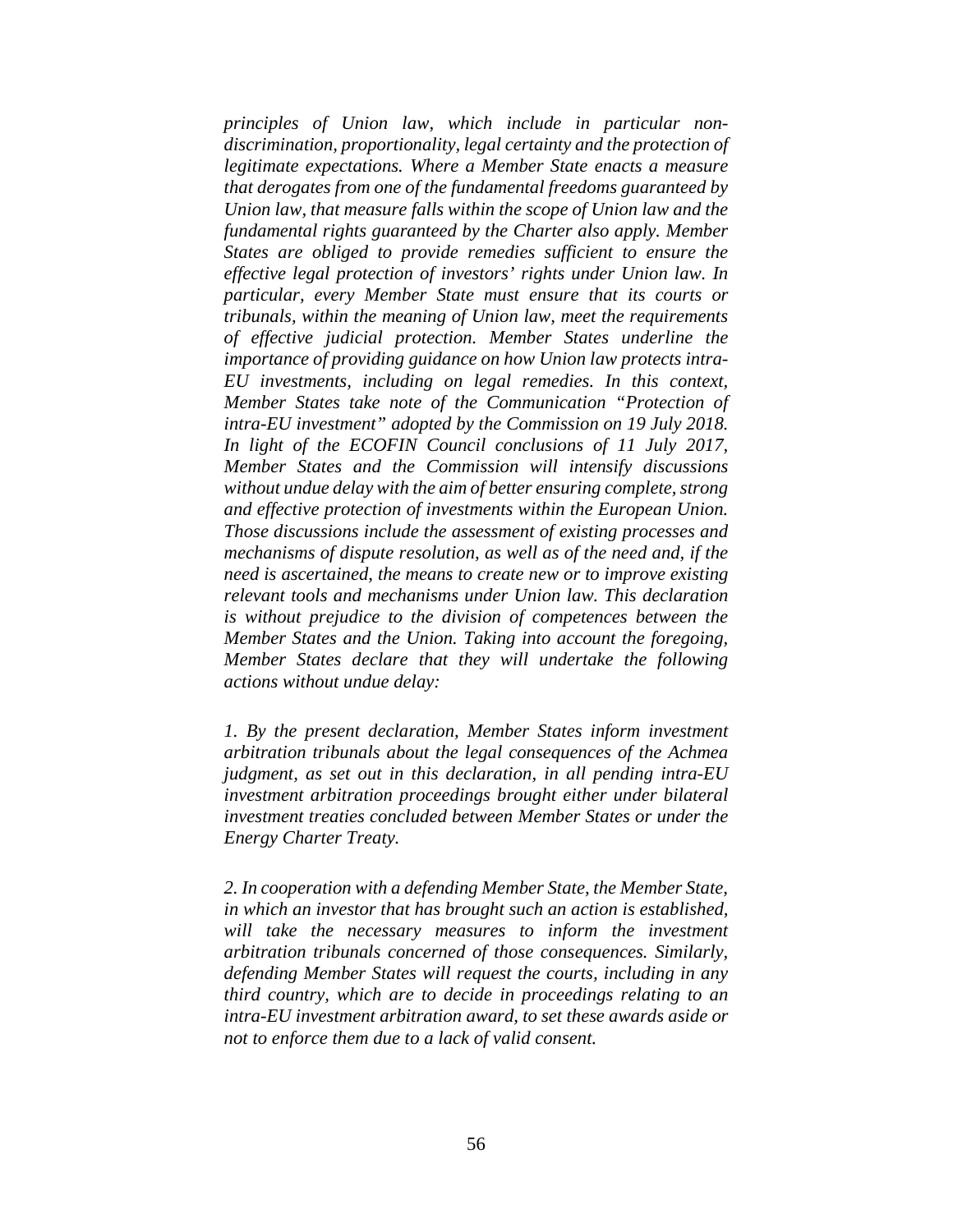*3. By the present declaration, Member States inform the investor community that no new intra-EU investment arbitration proceeding should be initiated.* 

*4. Member States which control undertakings that have brought investment arbitration cases against another Member State will take steps under their national laws governing such undertakings, in compliance with Union law, so that those undertakings withdraw pending investment arbitration cases.* 

*5. In light of the Achmea judgment, Member States will terminate all bilateral investment treaties concluded between them by means of a plurilateral treaty or, where that is mutually recognised as more expedient, bilaterally.* 

*6. Member States will ensure effective legal protection pursuant to the second subparagraph of Article 19(1) TEU under the control of the Court of Justice against State measures that are the object of pending intra-EU investment arbitration proceedings.* 

*7. Settlements and arbitral awards in intra-EU investment arbitration cases that can no longer be annulled or set aside and were voluntarily complied with or definitively enforced before the Achmea judgment should not be challenged. Member States will discuss, in the context of the plurilateral Treaty or in the context of bilateral terminations, practical arrangements, in conformity with Union law, for such arbitral awards and settlements. This is without prejudice to the lack of jurisdiction of arbitral tribunals in pending intra-EU cases.* 

*8. Member States will make best efforts to deposit their instruments of ratification, approval or acceptance of that plurilateral treaty or of any bilateral treaty terminating bilateral investment treaties between Member States no later than 6 December 2019. They will inform each other and the Secretary General of the Council of the European Union in due time of any obstacle they encounter, and of measures they envisage in order to overcome that obstacle.* 

*9. Beyond actions concerning the Energy Charter Treaty based on this declaration, Member States together with the Commission will discuss without undue delay whether any additional steps are necessary to draw all the consequences from the Achmea judgment in relation to the intra-EU application of the Energy Charter Treaty.*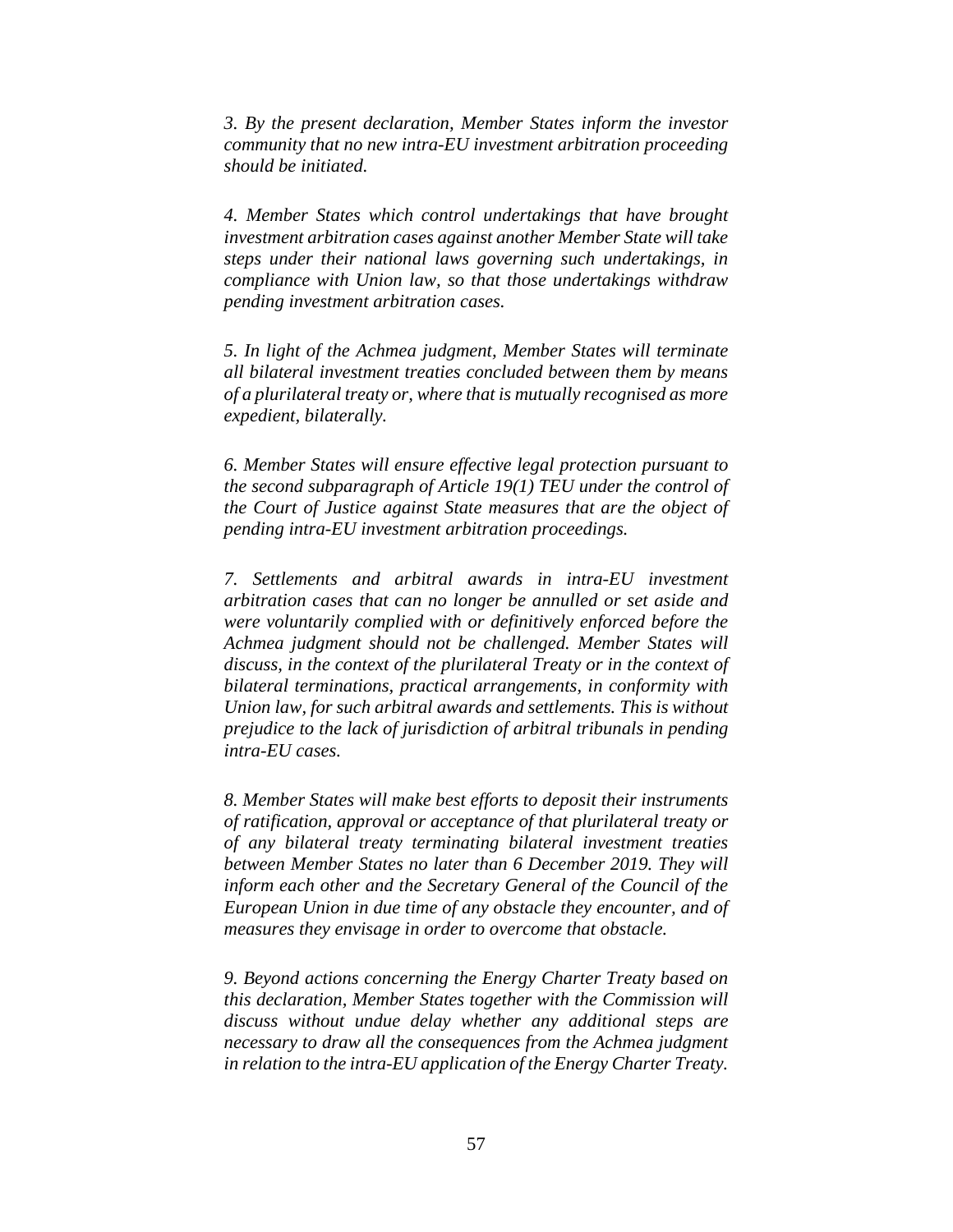*Further signatories may be added at any time.* 

*Done in Brussels on 15 January 2019*<sup>215</sup>

- 178. As a preliminary question, the Tribunal needs to understand the nature of the Declaration, or, put another way, what it actually is (and is not).
- 179. First, it is noted that the Declaration is only one of the three declarations signed on 15 and 16 January 2019. Each of the three declarations are cast in slightly different terms, but none of the three are signed by the representatives of all the EU Member States. Thus, the Declaration cannot be even at an initial level of analysis considered as a common view (insofar as a view might be expressed in those documents) of all the EU Member States. That fact renders it conceptually and legally impossible that the Declaration can be considered within the EU legal order.
- 180. More particularly, the Tribunal cannot see how the Declaration can be said to have an interpretative effect on the scope and content of EU law regarding investment protection and treaties concluded, *inter alia*, between EU Member States. That is because the Declaration was not adopted within the EU legal order and is not an EU legal instrument. The Declaration is, at best, a general expression of certain views and intentions (as discussed below) by the representatives of governments of some EU Member States. Although the representatives who signed the Declaration were gathered for that purpose by the EC (the Respondent states as follows: "Commissioner Valdis Dombrovskis invited the Permanent Representatives into the premises of the European [Commission] to sign the Declaration declaring the readiness of the Commission to organize signature in the afternoon of 15 January"<sup>216</sup>), the mere existence of three (3) distinct declarations enouncing three (3) distinct sets of views and intentions on the same issues by three (3) distinct groups of EU Member States confirms the following. None of the declarations can be attributed to the COREPER or, for that matter, to any other organ of the EU. In particular, the CJEU, which is the highest judicial body in charge of the interpretation of EU law, has not taken so far, any position (and any such position can only be insofar as EU law is concerned) as

<sup>&</sup>lt;sup>215</sup> Declaration of the Representatives of the Governments of the EU Member States, 15 January 2019.

<sup>&</sup>lt;sup>216</sup> Resp. PHB,  $\P$  16 and footnote 2.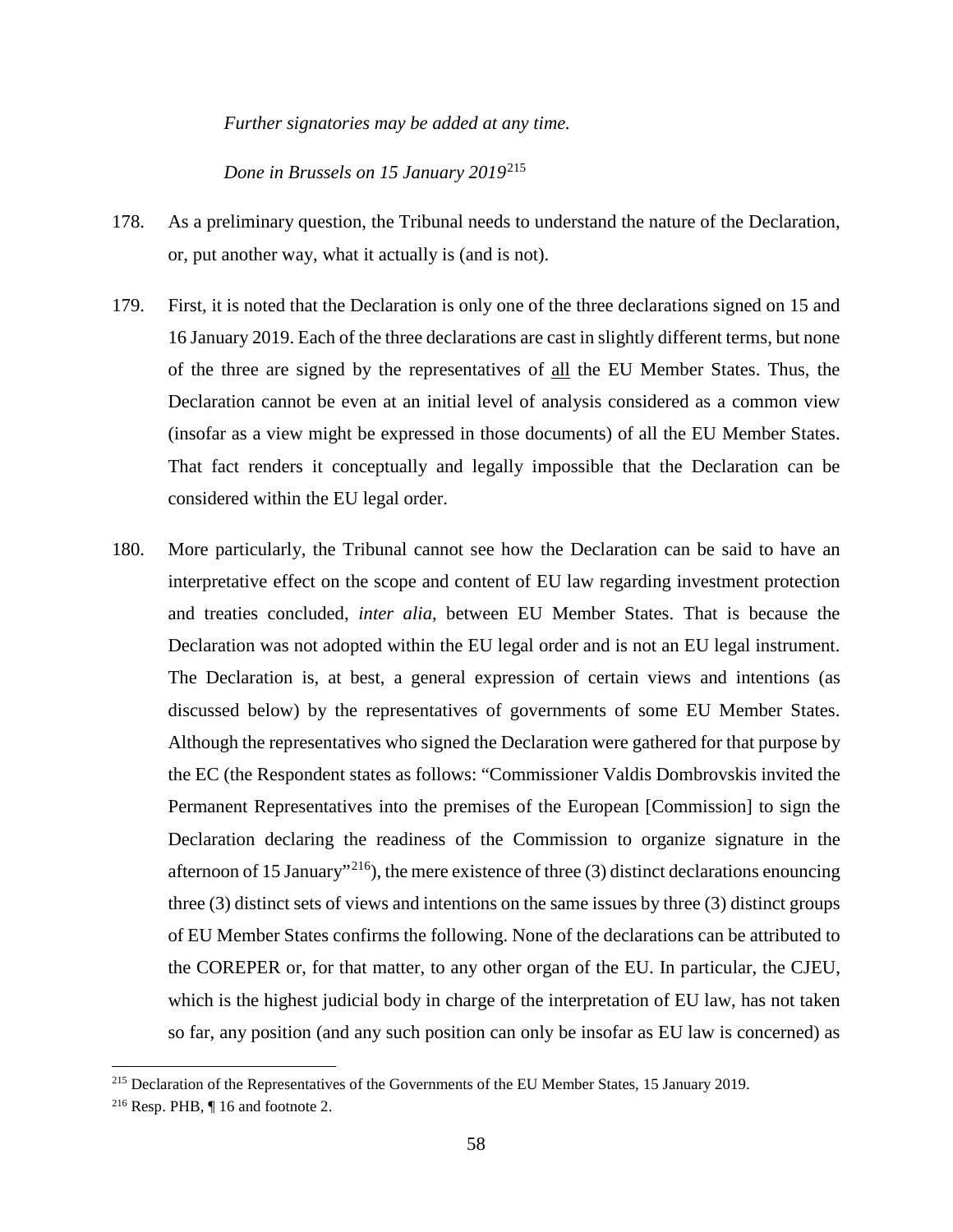to the applicability of its judgment in the *Achmea* case to arbitral tribunals the jurisdiction of which is based on the ECT. Taken for what they are, *i.e.* declarations signed by the representatives of sovereign states made within the framework of the general international legal system, the Declaration cannot be considered as a source of an authentic interpretation of the part of EU law on which they purport to opine.

- 181. With the foregoing in mind, namely that the Declaration has no effect as a matter of EU law, the Tribunal will now examine its text to ascertain what it seeks to achieve.
- 182. The Declaration, signed by the Representatives of 22 EU Member States including the Respondent and the United Kingdom, appears to comprise an introductory part and then nine specific actions to be taken. The Tribunal will now carefully consider each.
- 183. The introductory part of the Declaration itself falls into a number of sub-parts, and commences with a quotation from *Achmea* which suggests that the judgment is of wide application to any investor-state arbitration provision. However, as noted above at paragraph 171, that part of the judgment is, when fully considered, of much more limited application to specific circumstances, such as the Achmea BIT.
- 184. The next sub-part of the introductory text of the Declaration records the positions or views of the EU Member States whose representatives signed the document as regards a number of consequences of investor-state arbitration proceedings. These positions or views broadly follow the arguments made by the Respondent (and insofar as the Tribunal is aware, other EU Member States and the EC) in the context of the intra-EU jurisdictional objections discussed earlier in this Decision.
- 185. Importantly, the final sub-part of the introductory text evinces an intention to intensify certain discussions and to take certain specified actions. Those discussions and actions are said to flow from or be consequent on the preceding part of the introductory text.
- 186. As regards the nine actions which are to be taken, the first three state that EU Member States will *inform (i.e. convey, or make submissions)* investment tribunals and courts seised of set-aside or enforcement applications as to the matters set out in the Declaration. The Tribunal sees that, when implemented, these actions are simply a conveying of a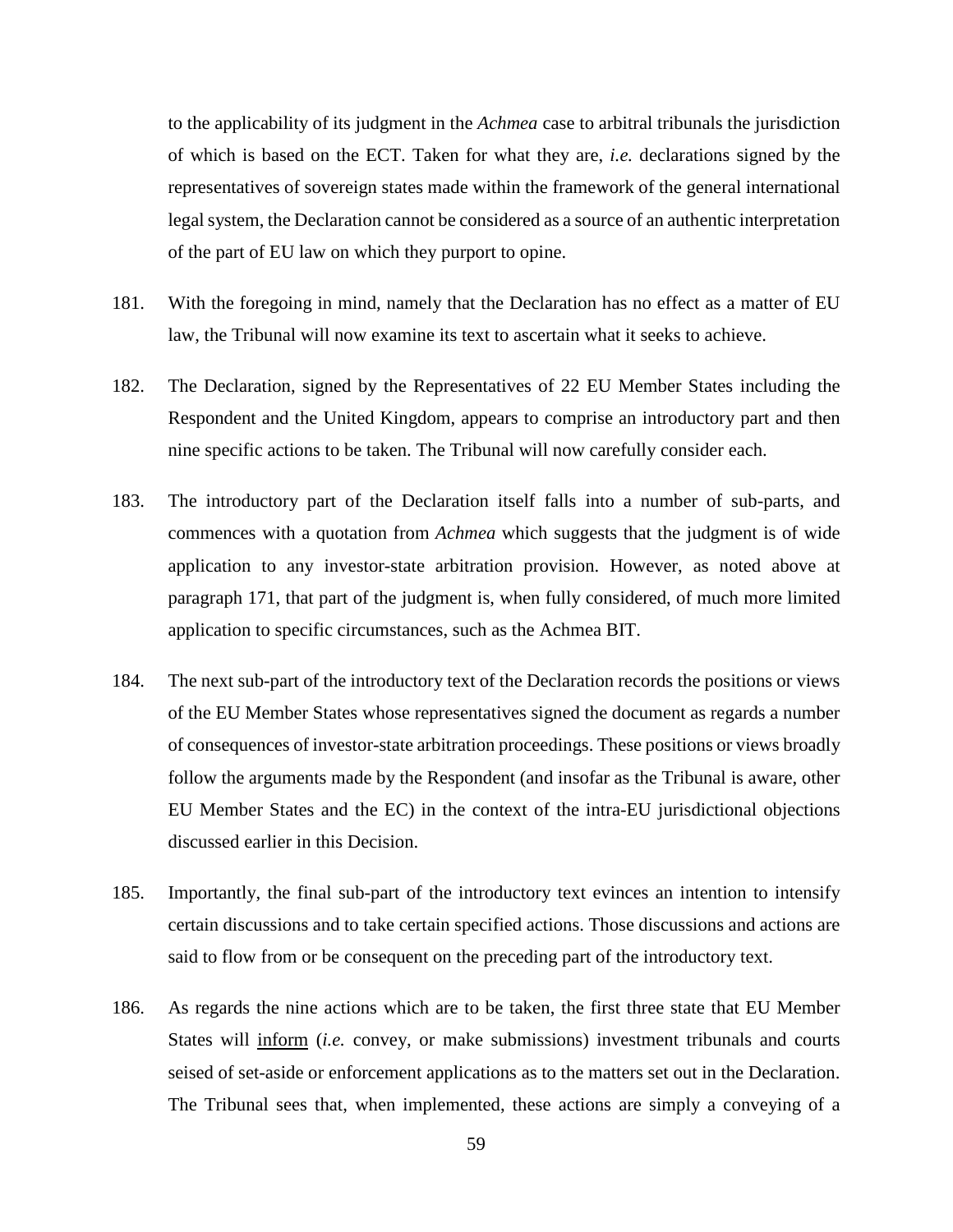position (which was likely to be already known in pending cases) rather than anything more specific or of legal effect.

- 187. The fourth action states that any state-owned/controlled enterprise presently pursuing an investor-state arbitration will withdraw such action. The Tribunal does not see that withdrawal of cases by such enterprises can have a wider effect than beyond the confines of the individual disputes.
- 188. The fifth action states that bilateral investment treaties will be terminated, whether by a putative plurilateral treaty, or if more expedient in individual cases by means of a bilateral treaty. Two points occur to the Tribunal in the present context: first, the ECT would not fall within the ambit of this action as it is not a bilateral investment treaty; and, secondly, an intention to terminate a treaty suggests, strongly, that the treaty itself remains in force as why else would a sovereign state set about the formal process of termination if it presently considered the state of the law (*e.g.* EU law) to preclude the binding effect of such a treaty.
- 189. The sixth action evinces an intention to provide municipal law recourse for investors against measures which presently are stated to transgress investor-state protections. This suggests to the Tribunal that the Declaration intimates that there is further work to be done in the EU Member States in this regard and this reflects a part of the introductory text ("Member States and the Commission will intensify discussions without undue delay with the aim of better ensuring complete, strong and effective protection of investments within the European Union."<sup>217</sup>)
- 190. The seventh action concerns existing awards which are no longer capable of being challenged.
- 191. The eighth action evinces an intention to deposit instruments of ratification to the putative plurilateral treaty by the end of 2019.

<sup>&</sup>lt;sup>217</sup> Declaration of the Representatives of the Governments of the EU Member States, 15 January 2019.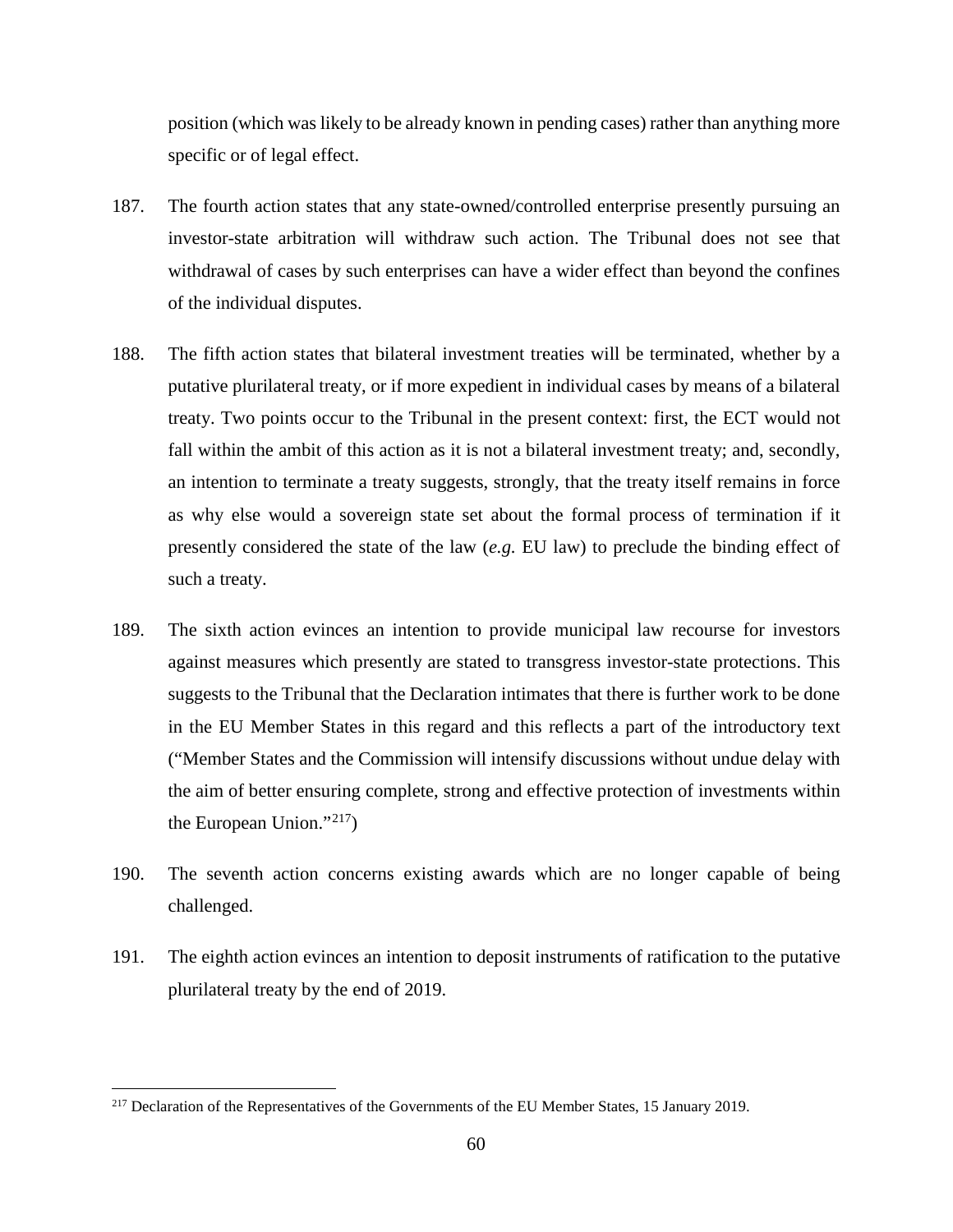192. Finally, the ninth action concerns the ECT and is repeated in full:

*Beyond actions concerning the Energy Charter Treaty based on this declaration, Member States together with the Commission will discuss without undue delay whether any additional steps are necessary to draw all the consequences from the Achmea judgment in relation to the intra-EU application of the Energy Charter Treaty.*<sup>218</sup>

- 193. The Tribunal appreciates from the text of this action that the ECT is considered to be quite separate and distinct from intra-EU bilateral investment treaties, and what might be done to achieve the stated aims of the EU Member States whose Representatives signed the Declaration remains unclear and up for further discussion.
- 194. In summary, whether considering the individual parts and sub-parts of the Declaration, or looking at the Declaration as a whole, the Tribunal finds it difficult to ascertain any collective declaration of interpretation.
- 195. Even if the Tribunal were to consider the Declaration to purport to be a collective declaration of interpretation in the sense of general international law (which it is not), judged by its terms if read in that sense, it purports to bring about an effect akin to an amendment of Article 25 of the ECT, or, at the very least, a reservation by the sovereign states whose representatives signed the Declaration. This would present considerable difficulties as such an interpretation would breach the prohibition made at Article 36 of the ECT which forbids the formulation of any reservation to that multilateral treaty. The Respondent's position, if taken to its logical conclusion, would effectively mean that the "disconnection clause" would be imported into the ECT by means of the Declaration; such a wholesale change goes far beyond the boundaries, as understood in public international law, of an interpretation.
- 196. Finally, in passing, the Tribunal does have doubts as to the effects of the Respondent's interpretation of the ECT at this time, a treaty from which it withdrew as of 1 January 2016.

 <sup>218</sup> Declaration of the Representatives of the Governments of the EU Member States, 15 January 2019, ¶ 9.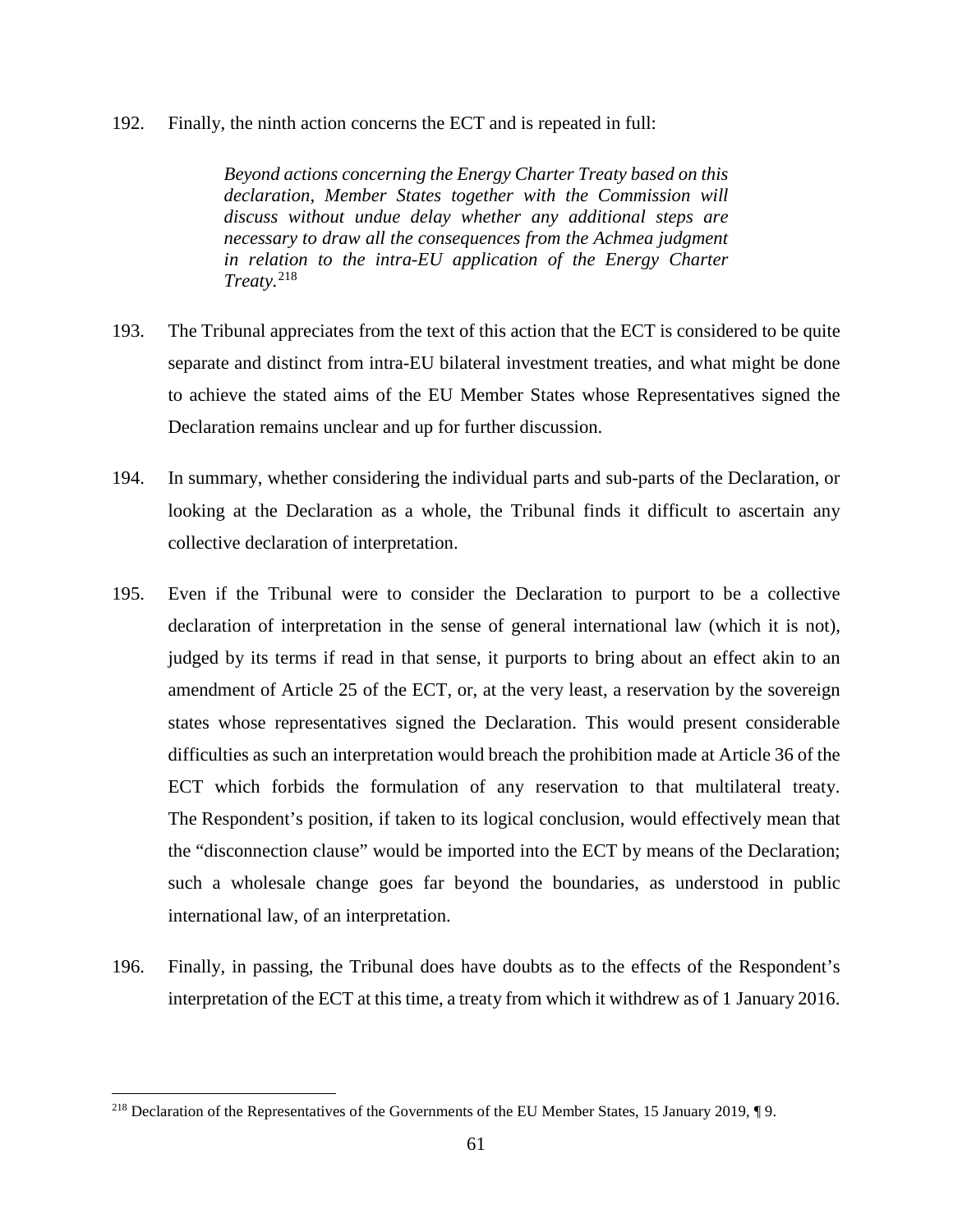## E. **THE OVERALL POSITION IN LIGHT OF THE FOREGOING**

197. Taken all of the foregoing into account, the Tribunal finds that none of the objections raised by the Respondent, whether the intra-EU position prior to *Achmea*, the *Achmea* Judgment properly construed in the wider circumstances of public international law, or the Declaration, either individually or collectively to have the effect of nullifying (whether at the time, or retrospectively) the offer to arbitrate on the part of the Respondent as of the date of the Request for Arbitration and consequently do not affect the jurisdiction of the Arbitral Tribunal.

#### V. **THE RESPONDENT'S REQUEST FOR SUSPENSION OF THE PROCEEDINGS**

198. The Tribunal addresses below the Respondent's Request for Suspension submitted on 18 June 2019.

#### A. **THE RESPONDENT'S POSITION**

- 199. The Respondent requests the suspension of the proceedings to "avoid a conflict of judgments by this Tribunal and the Court of Justice of the European Union."<sup>219</sup> The Respondent argues that the legitimate expectations at issue in the present case in light of Article 10 ECT and in relation to the effects of Article 26 of Legislative Decree No. 91/2014 is subject to examination by the CJEU in Joined Cases C-798/18 and C-799/18.<sup>220</sup>
- 200. The Respondent explains that the "preliminary question was raised by two referral orders of the Italian administrative Court of Lazio (TAR Lazio), respectively No. 11206 of 20 November 2018 and No. 11124 of 16 November 2018, in which it was stated that the ECT, as signed on 17.12.1994 by the then European Community, must be considered 'an integral part of Union law.<sup>"221</sup> On that basis, the Respondent submits that "decisions on the assessment of the same measures under the very same legal basis could be judged inconsistently by this Tribunal and the EU Court of Justice," which would "strongly impair

 $\overline{a}$ 

<sup>221</sup> *Id.*

<sup>&</sup>lt;sup>219</sup> Respondent's Request for Suspension, p. 1.

<sup>220</sup> *Id.*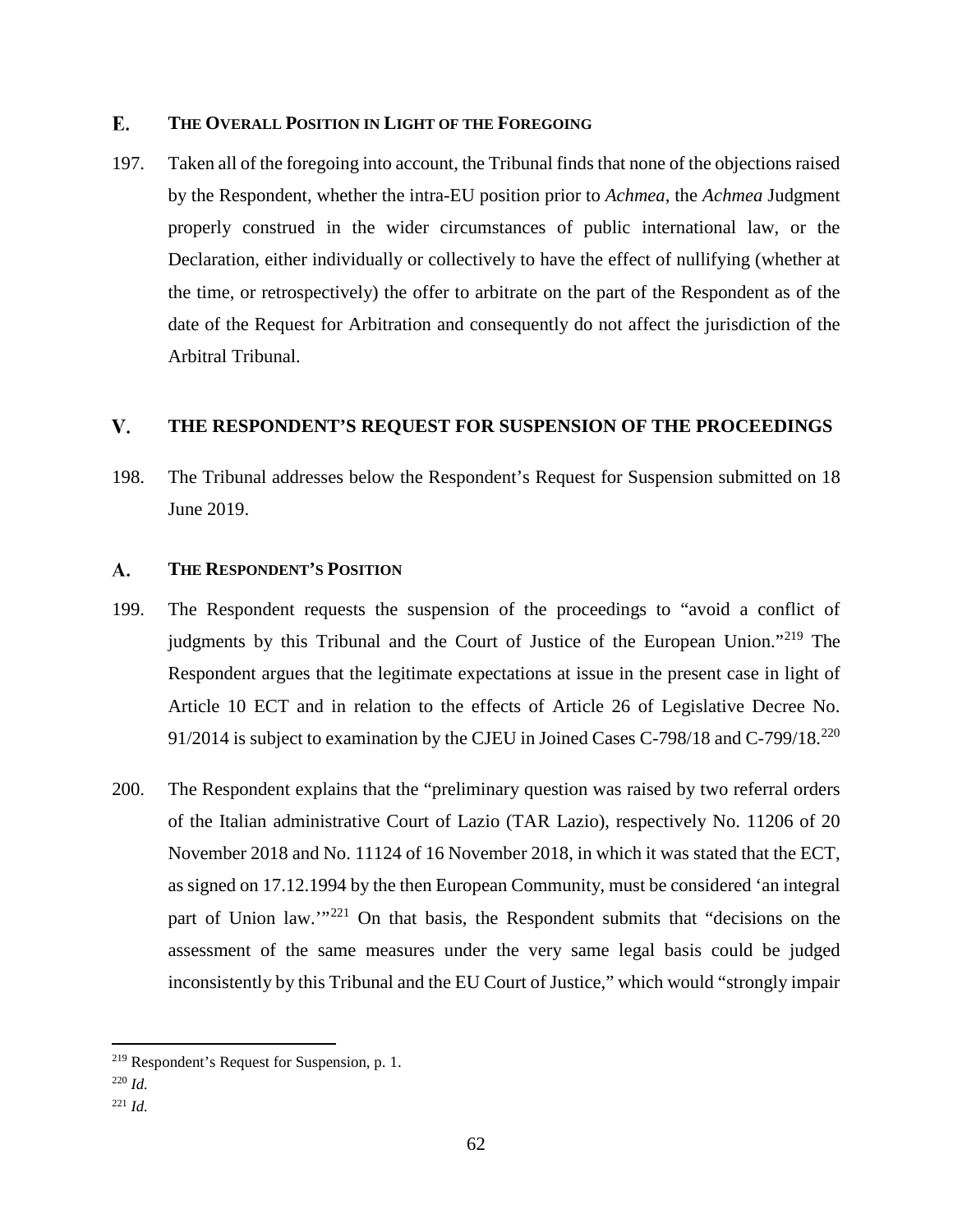certainty of law."<sup>222</sup>

- 201. For the Respondent, giving room to the CJEU to decide on these issues would ensure a homogeneous application of the ECT provisions by different Member States, including Spain, Italy, and the Czech Republic "for which no homogeneity has yet been granted under a plurality of diverging arbitral awards."<sup>223</sup> It would also "ensure a level playing field within the European Union" and an equal treatment among foreign investors.<sup>224</sup>
- 202. The Respondent explains that because the written phase in the above-mentioned EU cases is concluded since 21 May 2019, the Respondent is now in the position to introduce its Request for Suspension in the present case.<sup>225</sup> In the Respondent's view, the Tribunal should "at least wait" for the CJEU's decision on the application of the standards of Article 10 ECT to the contested measures. The Respondent adds that its Request for Suspension is not to prejudice its position on the Tribunal's lack of jurisdiction to hear this case.

### **B. THE CLAIMANTS' POSITION**

- 203. The Claimants submit that the Respondent's Request for Suspension must be denied.<sup>226</sup> In Claimants' view, the Respondent's request is not only "unjustifiably late, it also has no legal merit."<sup>227</sup>
- 204. First, the Claimants argue, "the Respondent's justification for submitting this request in June 2019 is nonsensical, when it was or ought to have been aware of TAR Lazio's referrals to the European Court of Justice ("ECJ") in November 2018."<sup>228</sup> For Claimants, the Respondent has had plenty of opportunities since November 2018 to raise this objection, such as in its Rejoinder in January 2019 or during the hearing in February 2019.<sup>229</sup> The Claimants add that it is "certainly not clear" why the Respondent had to wait until the

<sup>229</sup> *Id.*

 $\overline{a}$ <sup>222</sup> *Id.*

<sup>223</sup> *Id.,* p. 2.

<sup>224</sup> *Id.*

<sup>225</sup> *Id.*

<sup>226</sup> Claimants' Response to Respondent's Request for Suspension, p. 2.

<sup>227</sup> *Id.*

<sup>228</sup> *Id.*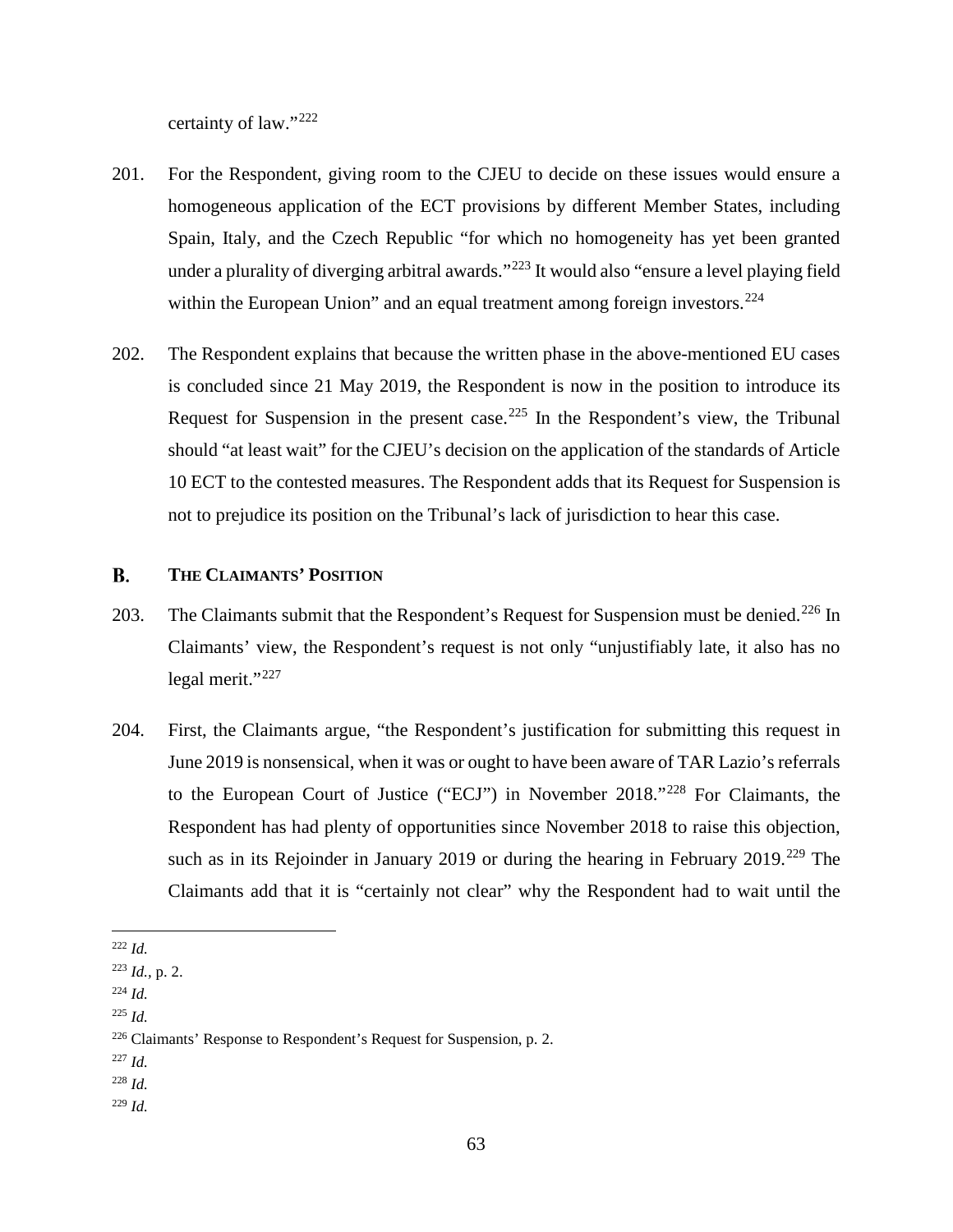expiration of the written phase of the proceedings' deadline of 21 May 2019 before submitting its request and why it waited a further month after the expiration date to do so.

- 205. Second, the Claimants' acknowledge that the Tribunal has the power to suspend the proceedings but note that "the circumstances as laid out by the Respondent do not warrant exercise of that power."<sup>230</sup> Tribunals have an inherent power to suspend proceedings based on Article 44 of the ICSID Convention but such power "cannot be exercised in conflict with express statutes or rules" such as the tribunal's "ability to determine its own jurisdiction and competence under Article 41 of the ICSID Convention."<sup>231</sup> Citing to arbitral case law, the Claimants argue that a tribunal "must have 'truly compelling reasons' to exercise its inherent powers. It must exercise them sparingly because they are 'special and extraordinary.<sup>"232</sup> The Claimants add that because of the exceptional nature of this remedy, "suspending the proceedings mostly arises in circumstances where a tribunal is adjudicating a dispute that is concurrently being decided by another tribunal or court."<sup>233</sup>
- 206. In light of the above, the Claimants argue that the Tribunal should deny the Respondent's request for two reasons: "(1) the exercise of its inherent powers would be in direct conflict with its express duty to determine its own jurisdiction; and (2) even if the Tribunal was not precluded by its express duty under Article 41 of the ICSID Convention, the reasons provided by the Respondent are not compelling and do not satisfy the tests for determining whether the disputes are the same."<sup>234</sup>
- 207. With regard to the first reason, the Claimants cite to *ICRS v. Jordan* in which the tribunal "carried out an analysis of exactly when and how suspending proceedings would interfere with a tribunal's right to determine its own jurisdiction."<sup>235</sup> Based on that decision, the Claimants submit that "[o]nce the parties had consented in writing to submit their dispute to ICSID arbitration, they are precluded from pursuing any other remedy until and unless
- 230 *Id.*
- <sup>231</sup> *Id.,* p. 3.
- <sup>232</sup> *Id.*
- <sup>233</sup> *Id.*

<sup>234</sup> *Id.*, p. 4.

<sup>235</sup> *Id.*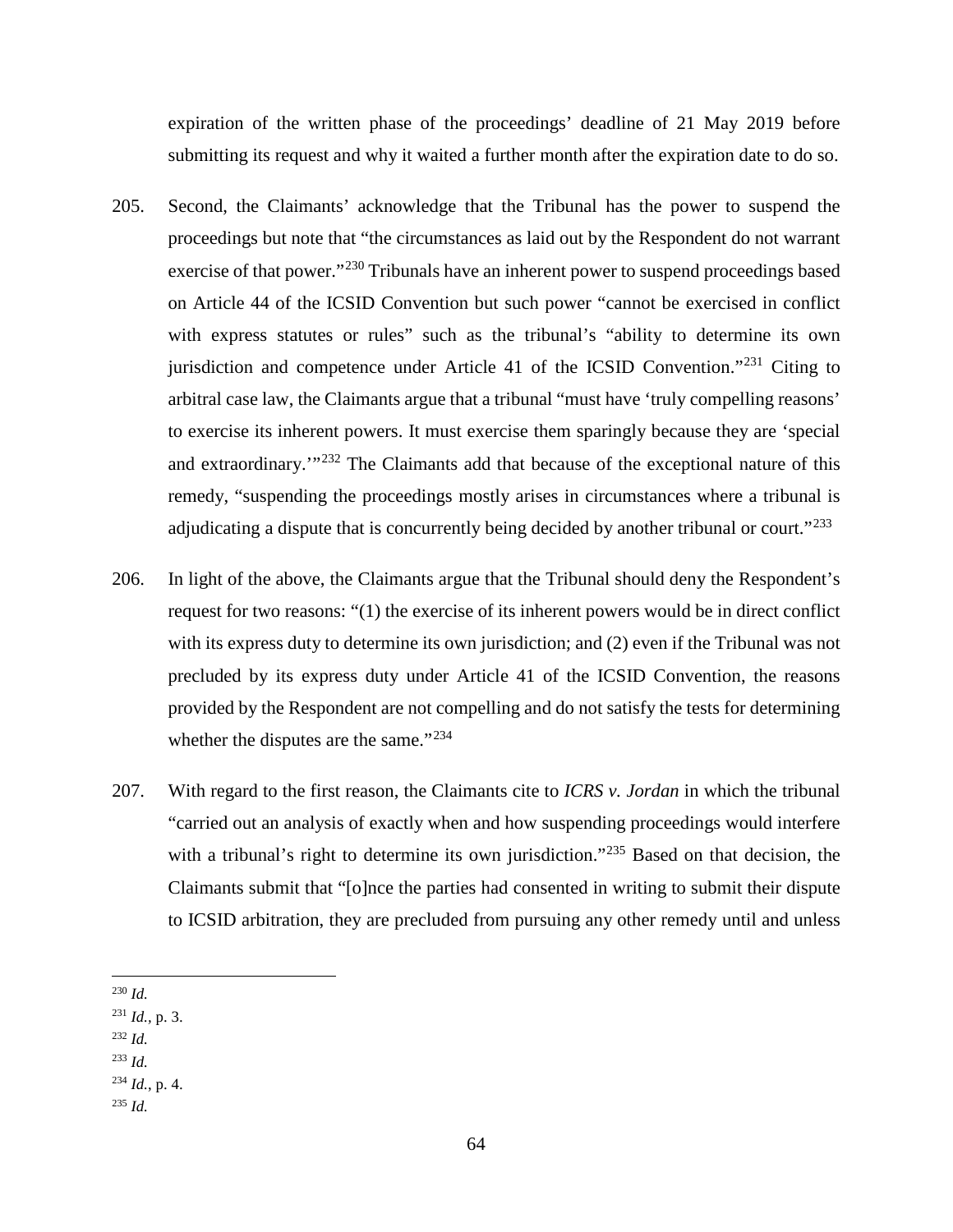the tribunal explicitly refuses to take jurisdiction."<sup>236</sup> For the Claimants, if this Tribunal were to suspend the proceedings, "it would undermine its duty to determine its own jurisdiction under Article 41 of the ICSID Convention, which is pending."<sup>237</sup>

- 208. With regard to the second reason, the Claimants submit that the Respondent has failed to provide "'truly compelling reasons'" to justify a suspension of the proceedings.<sup>238</sup> The Claimants dismiss the Respondent's argument of a possible risk that the Tribunal and the CJEU will assess the same measures inconsistently under the same legal basis.<sup>239</sup> In the Claimants' view, no such risk exists as the referrals cited by the Respondent "have absolutely nothing to do with the Claimants' claims and these proceedings."<sup>240</sup> First, the Claimants argue, the claimants in those cases are Italian and not foreign investors. $241$ Second, such cases involve public contributions to photovoltaic electric production and "the claimants in those proceedings seek to claim that if Italian law breaches the ECT it amounts to a breach of EU law. In other words, the ECT is invoked in that case as part of EU law whereby EU law prevails over domestic legislation."<sup>242</sup> For the Claimants, the Respondent's fear of an inconsistency is "misdirected because it is not the availability of different fora to a claimant that creates potential inconsistency."<sup>243</sup> Inconsistencies arise only if the same claimant pursues the same dispute in various courts at the same time, and such is not the case in the present proceedings. $244$
- 209. The Claimants also dismiss the Respondent's suggestion that once the arbitration is suspended, the Claimants will have the right to pursue their claims under the ECT in national courts.<sup>245</sup> The Claimants argue that "requiring the Claimants to resubmit claims in domestic courts and to restart the whole process four months after the ICSID Hearing
- 236 *Id.*, pp. 4-5.
- <sup>237</sup> *Id.*, p. 5.
- <sup>238</sup> *Id.*
- <sup>239</sup> *Id.*
- <sup>240</sup> *Id.* <sup>241</sup> *Id.*
- <sup>242</sup> *Id.*, p. 6.
- <sup>243</sup> *Id.*
- <sup>244</sup> *Id.*
- <sup>245</sup> *Id.*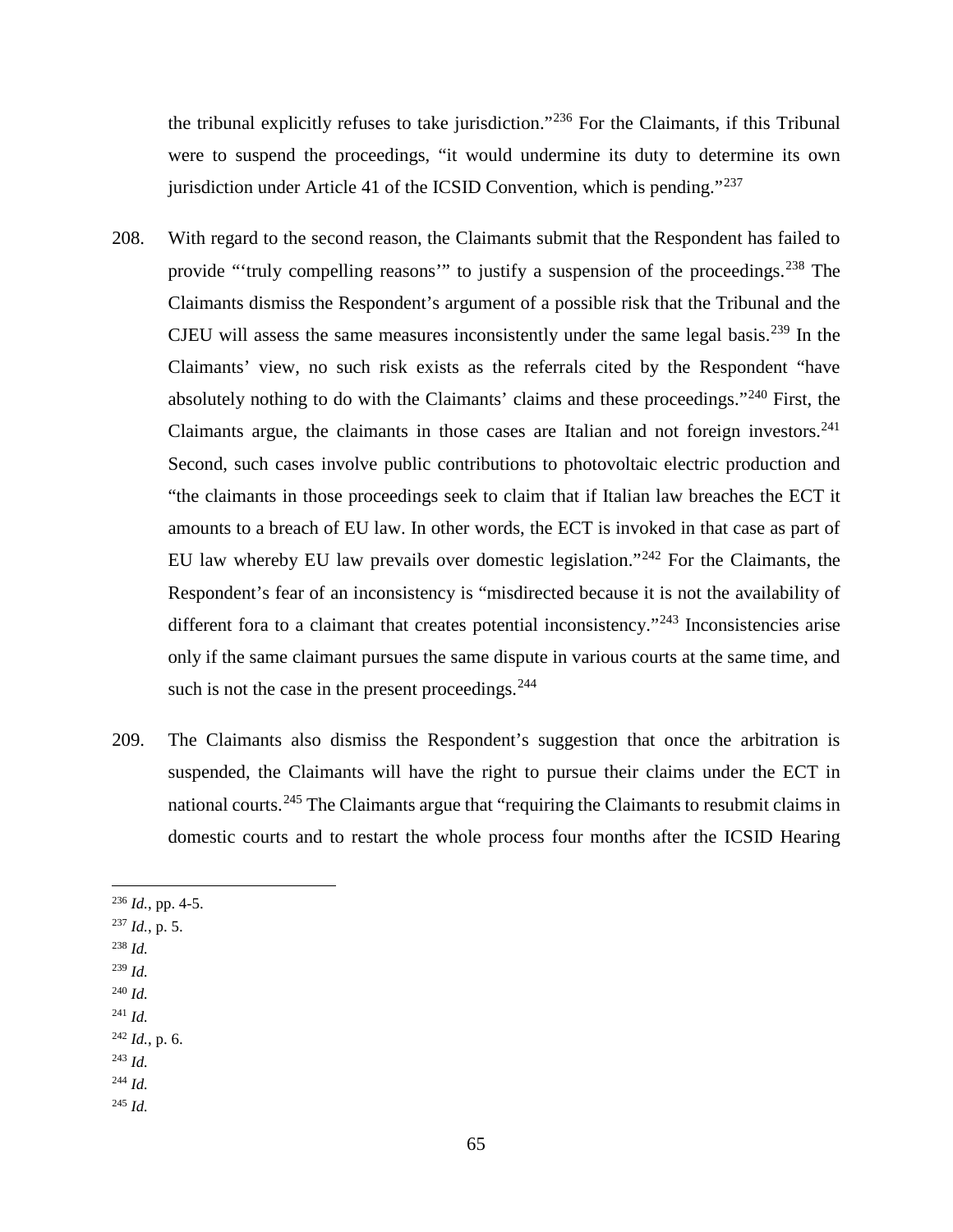concluded would be contrary to common sense and would undermine the integrity of the ICSID proceedings."<sup>246</sup> They add that in any event, there is no basis for such suggestion as the Tribunal has jurisdiction over the Claimants' claims as submitted in the Claimants' briefs.<sup>247</sup>

## C. **THE TRIBUNAL'S ANALYSIS**

210. In light of the Parties' submissions, the Tribunal at this stage sees no reason to suspend the proceedings. First, on the basis of the evidence provided, the Tribunal is not convinced that the present ICSID arbitration proceeding and the cases pending before the CJEU would lead to conflicting decisions. As described by the Respondent in its Request for Suspension, the present proceeding and the cases pending before the CJEU appear to be fully distinct; the parties involved and the subject-matter at issue are different. Second, as mentioned by the Claimants, the Respondent had the opportunity to present such request since November 2018. Therefore, the Respondent's Request for Suspension is denied.

## VI. **DECISION**

- 211. For the reasons set forth above, the Tribunal decides as follows:
	- (1) The Respondent's Intra-EU Jurisdictional Objection is hereby denied;
	- (2) The Tribunal will address separately in its Award the remaining jurisdictional and/or merits issues in this case;
	- (3) The Respondent's Request for Suspension is hereby denied; and
	- (4) Decisions regarding costs are deferred until a later time in these proceedings.

 $\overline{a}$ 

<sup>246</sup> *Id.*, p. 7. <sup>247</sup> *Id.*